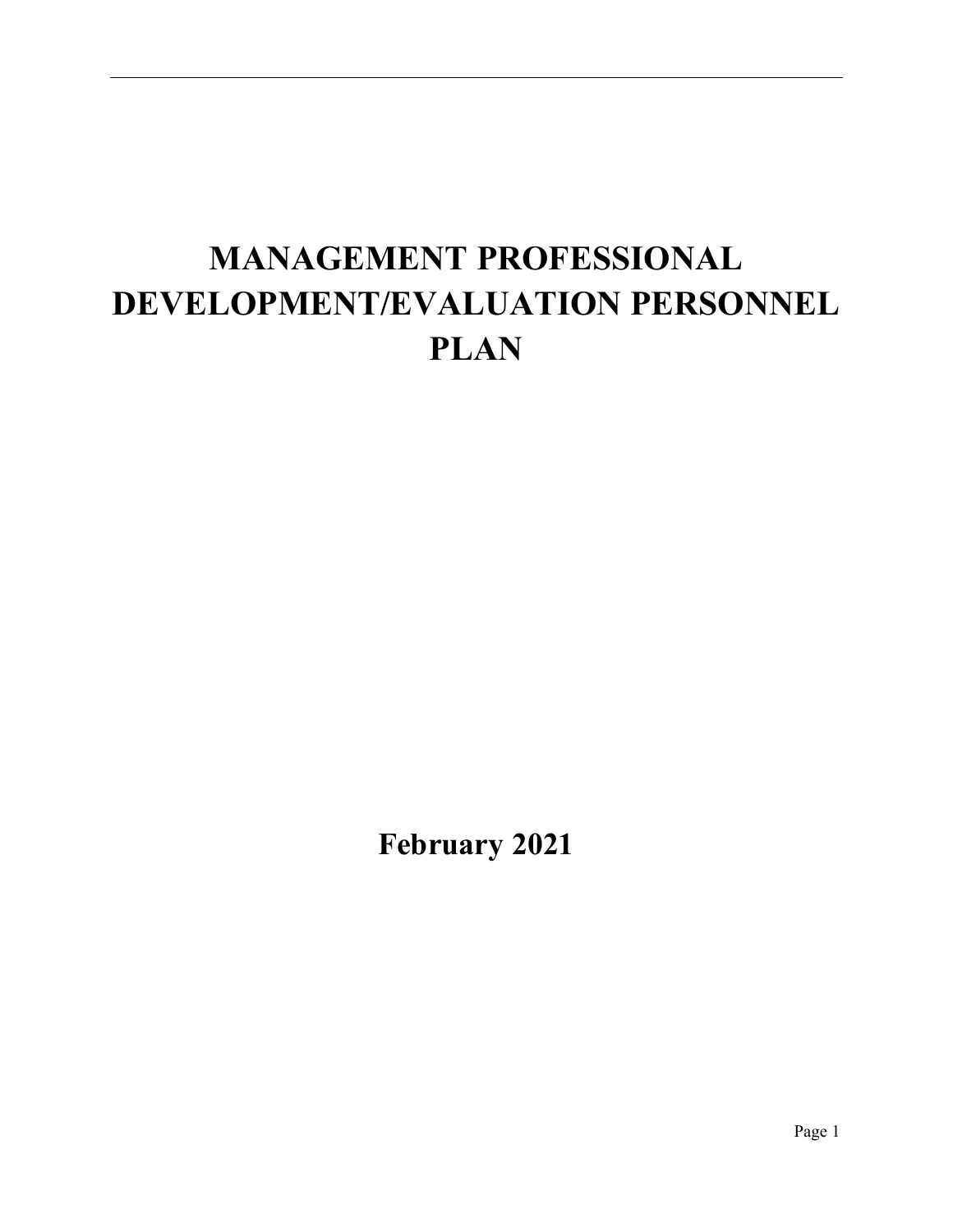# **Table of Contents**

| 1.   |                                                                        |  |
|------|------------------------------------------------------------------------|--|
| 2.   |                                                                        |  |
| 3.   |                                                                        |  |
| 4.   |                                                                        |  |
| 5.   |                                                                        |  |
| 6.   |                                                                        |  |
| 6.1  |                                                                        |  |
| 6.2  |                                                                        |  |
| 6.3  |                                                                        |  |
| 6.4  |                                                                        |  |
| 6.5  |                                                                        |  |
| 6.6  |                                                                        |  |
| 6.7  |                                                                        |  |
| 6.8  |                                                                        |  |
| 6.9  |                                                                        |  |
| 6.10 | Reassignment, Reconsiderations, Recruitment, and Reduction in Force 14 |  |
| 7.   |                                                                        |  |
| 7.1  |                                                                        |  |
| 7.2  |                                                                        |  |
| 7.3  |                                                                        |  |
| 7.4  |                                                                        |  |
| 7.5  |                                                                        |  |
| 7.6  |                                                                        |  |
| 8.   |                                                                        |  |
|      |                                                                        |  |
| 8.2  |                                                                        |  |
| 8.3  |                                                                        |  |
| 8.4  |                                                                        |  |
| 8.5  |                                                                        |  |
| 8.6  |                                                                        |  |
| 8.7  |                                                                        |  |
| 8.8  |                                                                        |  |
| 8.9  |                                                                        |  |
| 8.10 |                                                                        |  |
| 8.11 |                                                                        |  |
|      | Page 2                                                                 |  |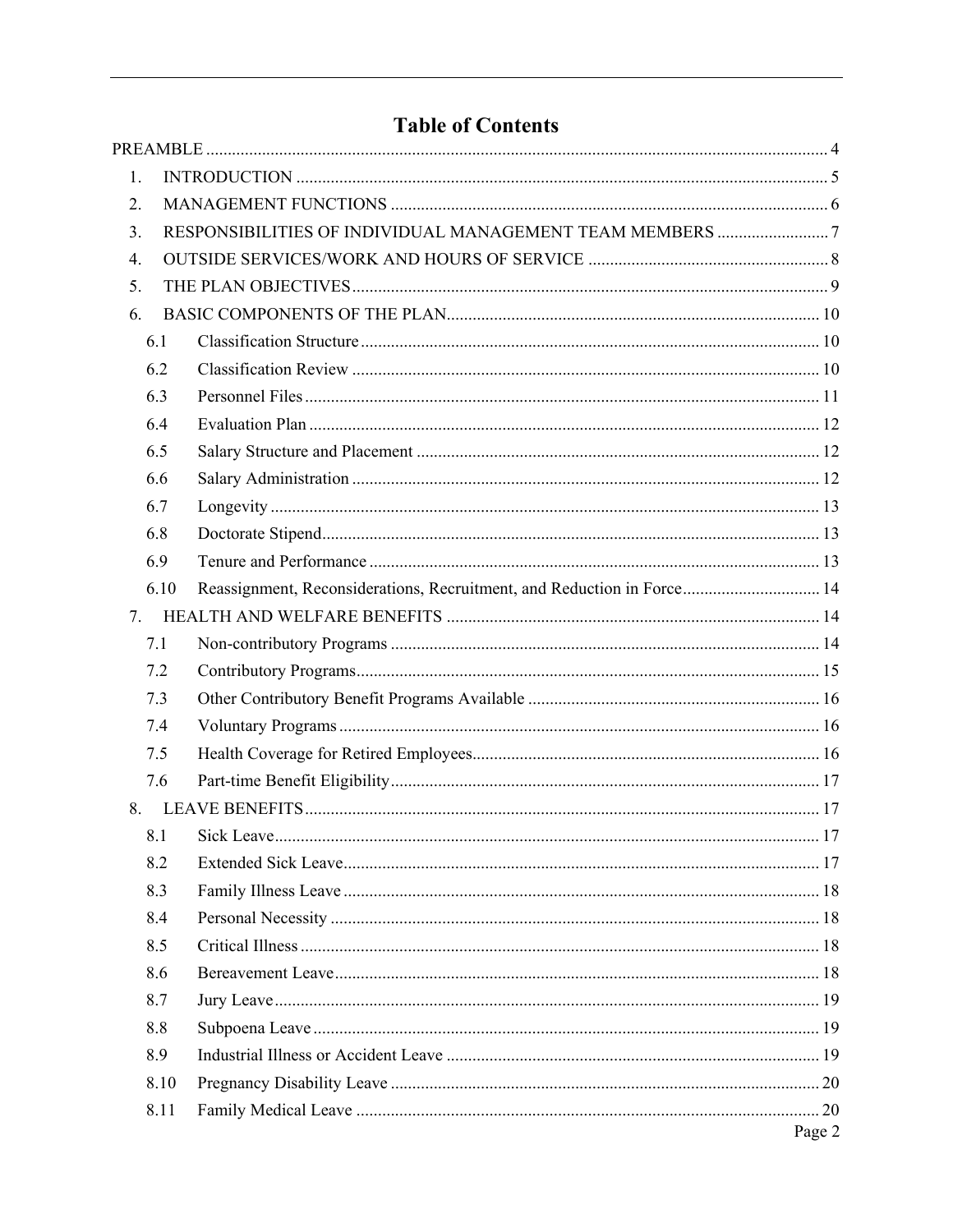| 8.12 |                                                           |
|------|-----------------------------------------------------------|
| 8.13 |                                                           |
| 8.14 |                                                           |
| 8.15 |                                                           |
| 8.16 |                                                           |
| 9.   |                                                           |
| 10.  |                                                           |
| 11.  |                                                           |
| 12.  | MANAGEMENT PROFESSIONAL DEVELOPMENT/EVALUATION PROGRAM 27 |
| 12.1 |                                                           |
| 12.2 |                                                           |
| 12.3 |                                                           |
| 12.4 |                                                           |
| 12.5 |                                                           |
| 12.6 |                                                           |
| 12.7 |                                                           |
| 12.8 |                                                           |
| 12.9 |                                                           |
|      |                                                           |
|      |                                                           |
|      |                                                           |
| 13.  |                                                           |
| 14.  |                                                           |
| 15.  |                                                           |
| 16.  |                                                           |
| 17.  |                                                           |
| 18.  |                                                           |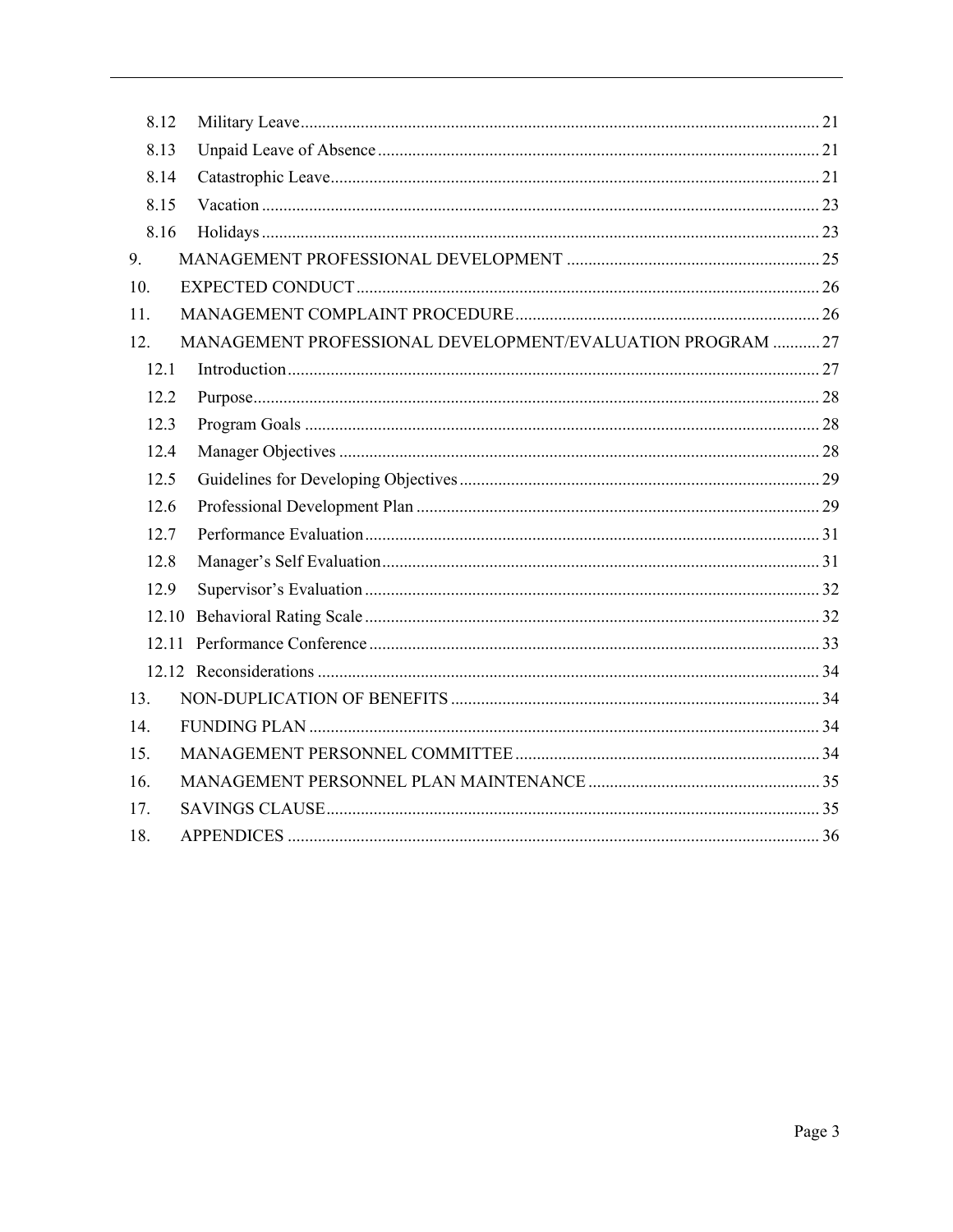# **PREAMBLE**

<span id="page-3-0"></span>It has been and will continue to be the policy of the college and its Board of Trustees that discrimination shall not occur in the operation of any of our employment programs and practices and that all employees and applicants shall be guaranteed the right of equal employment opportunity and shall be treated without regard to their race, religion, color, sex (including gender, gender identity, gender expression, pregnancy, and breastfeeding), sexual orientation, national origin, ancestry, marital status, age, medical condition genetic characteristics or information, military and veteran status, physical or mental disability or the perception that a person has one or more of the foregoing characteristics.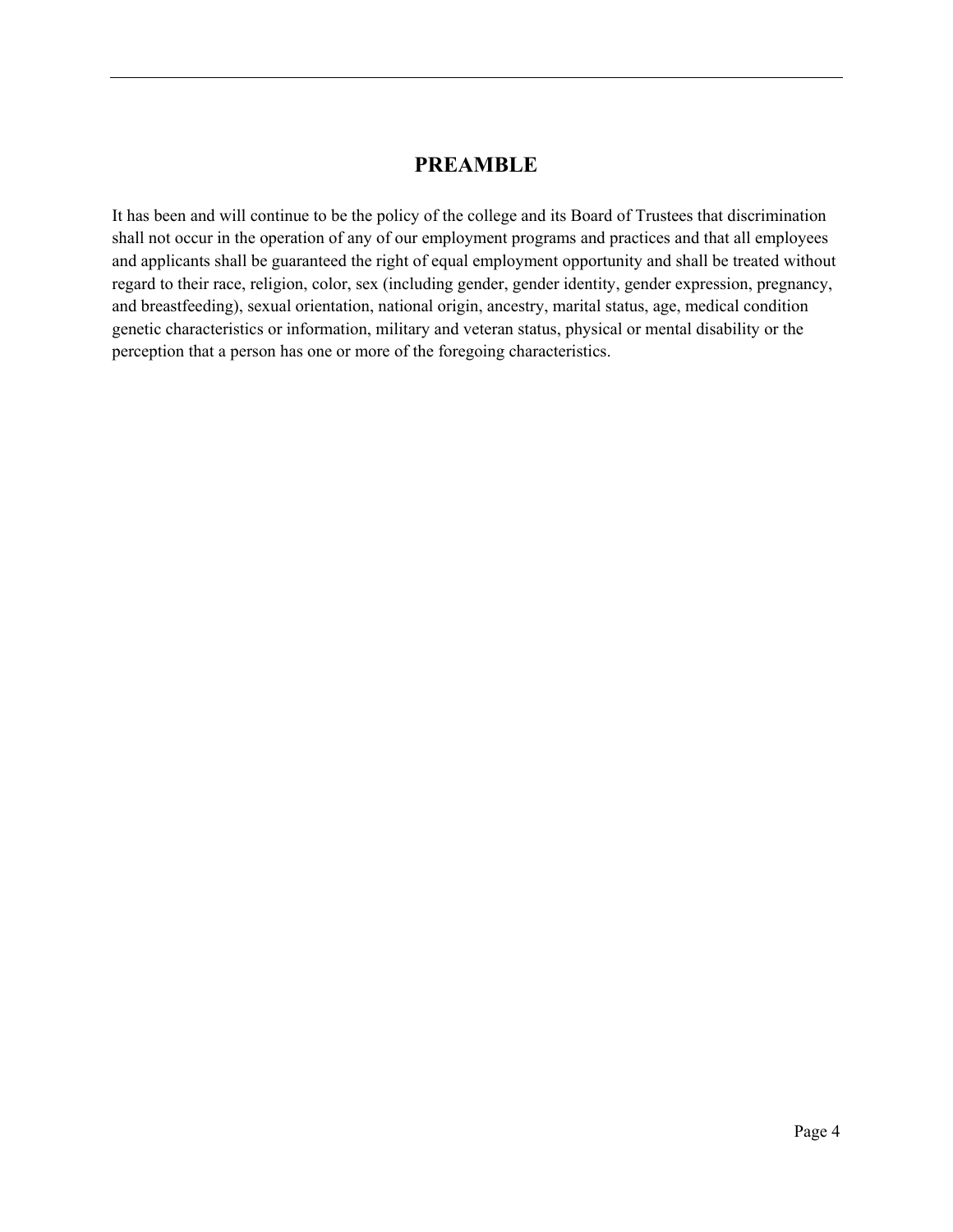# <span id="page-4-0"></span>**1. INTRODUCTION**

The Management Professional Development/Evaluation Personnel Plan (herein after the Plan) applies to all full-time District employees who have been designated as "management" or "supervisory" in accordance with California Education Code section 87002 and Government Code section 3540.1. The positions are identified in **Appendix A** of the Plan.

The various sections and provisions of the California Government Code, California Education Code, California Administrative Code, Title 5, and District policies, procedures, Administrative Regulations, applicable federal and state legislation, or administrator contracts that are applicable to District Management employees shall remain in effect. Should there be a conflict between the Plan and any applicable law, District policy, or other authority, the law, policy, or authority shall supersede the Plan.

Nothing in this Plan is intended to limit the responsibility and authority of the Board of Trustees or the Superintendent/President.

The need for a comprehensive and fully integrated plan for managers of the District is based upon the following:

- Since management positions are excluded from collective bargaining, personnel and compensation policies and procedures for managers are established under the authority of the Board of Trustees and implemented under delegated authority by the Superintendent/President. This Plan provides written guidance for managers subject to this authority*.*
- The varying fiscal conditions in the state, coupled with changes in District enrollment patterns, present additional challenges for management. Flexibility in the use of limited resources is one appropriate response to these ever-changing fiscal conditions.
- There is a clear need to recognize the essentials in management positions for planning, accountability, cost effectiveness, application of new technologies, and maximum utilization of human, physical, and fiscal resources; to exert leadership to enhance the educational mission and to plan for the future of the college; and to stimulate the development of personnel and methods which will facilitate the meeting of institutional goals and program/services objectives.
- Matters of major concern to management are the proliferation and complexity of public policy, educational futures, and changing social, legal, and economic conditions--all of which influence the environment surrounding higher education.
- As the building of a "management team" is emphasized through the development of individuals who are qualified to manage academic enterprises, the kinds of personnel and compensation policies that provide executives with the flexibility to recruit, retain, develop, and motivate managers and to provide incentives that recognize achievement in academic, administrative, and management performance.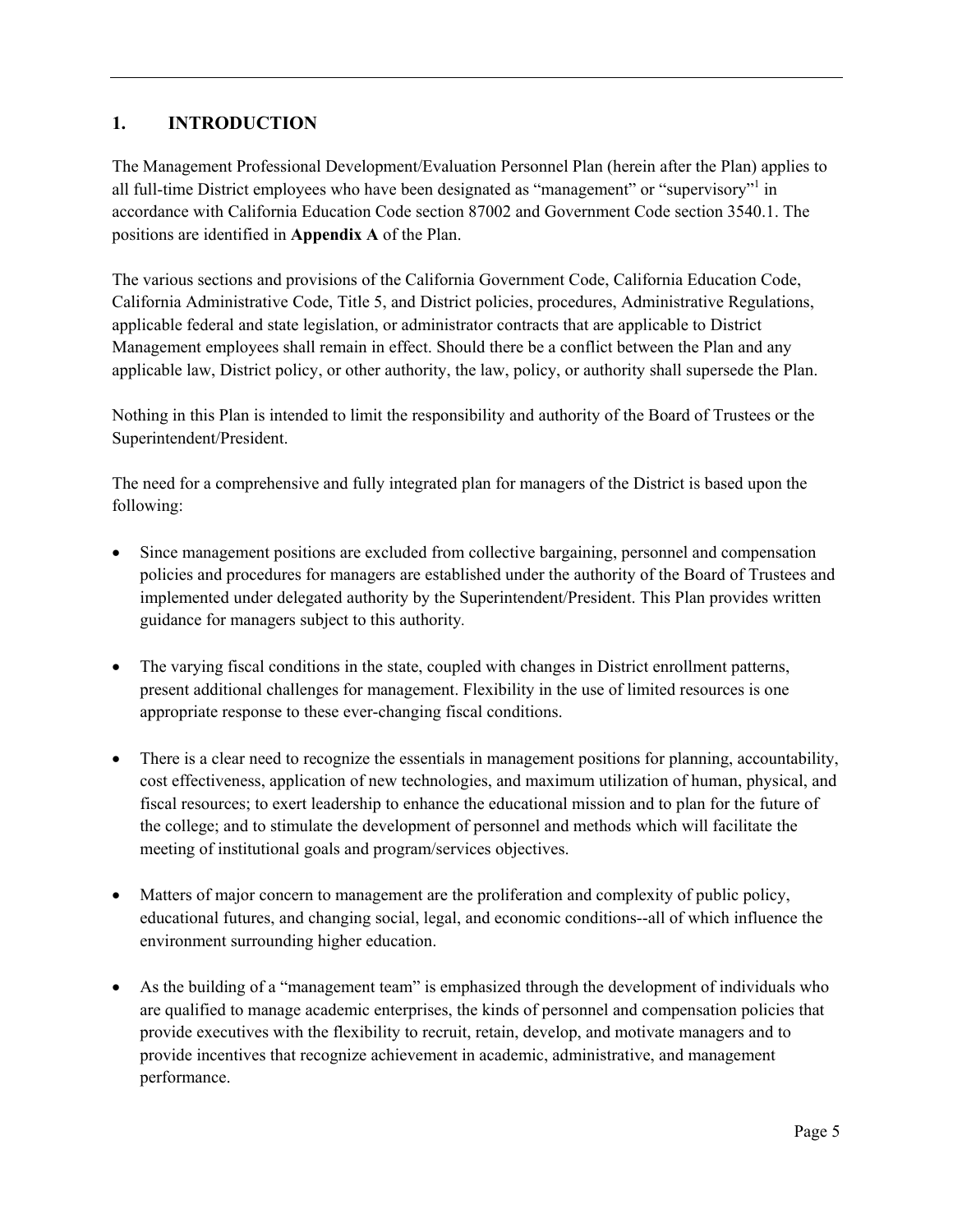$<sup>1</sup>$  In this plan, management and supervisory employees are considered as a single group and are referred to as</sup> "managers" or "management."

 $\mathcal{L}_\mathcal{L} = \mathcal{L}_\mathcal{L} = \mathcal{L}_\mathcal{L} = \mathcal{L}_\mathcal{L} = \mathcal{L}_\mathcal{L} = \mathcal{L}_\mathcal{L} = \mathcal{L}_\mathcal{L} = \mathcal{L}_\mathcal{L} = \mathcal{L}_\mathcal{L} = \mathcal{L}_\mathcal{L} = \mathcal{L}_\mathcal{L} = \mathcal{L}_\mathcal{L} = \mathcal{L}_\mathcal{L} = \mathcal{L}_\mathcal{L} = \mathcal{L}_\mathcal{L} = \mathcal{L}_\mathcal{L} = \mathcal{L}_\mathcal{L}$ 

• Finally, as change will continue to erode the effectiveness of past practice, it is appropriate and necessary that existing practices be reevaluated. One central principle is to align authority, responsibility, and compensation.

The Plan is an integrated personnel system covering appointment, evaluation, advancement of managers, compensation, benefits, employment status, education and development, leaves, personnel rights, and conditions of employment.

The management group includes employees who have primary responsibility for the implementation of policy, which has been adopted by the Board of Trustees, as well as ensuring that the operations of the college are in compliance with state law and regulations of the Board of Governors of the California Community Colleges and accreditation standards. Administration and implementation of the Plan are the responsibilities of the Vice President, Human Resources and Employee Relations under delegated authority from the Superintendent/President.

# <span id="page-5-0"></span>**2. MANAGEMENT FUNCTIONS**

Planning is a major responsibility of management. The higher the position is in the management structure, the more time should be devoted to planning. This principle is inversely related to decision making. Planning and decision making should both move the college toward continuous improvement and result in a higher level of efficiency and effectiveness.

Management structure will change as shifting forces and priorities require. As a result of being part of the legal/corporate structure of the State of California, the college will always be hierarchical and bureaucratic in its functioning. To keep from becoming rigid, unresponsive, and outdated, the college will also employ elements of entrepreneurial, team, and matrix functioning in its structure to maximize staff contributions, quality service, and cost effectiveness.

The management functions may include, but are not limited to, the following:

- a) Developing and implementing plans, policies, and programs; establishing and monitoring progress toward program goals and objectives; evaluating accomplishments; and making necessary adjustments in plans, priorities, and objectives to meet specific needs or changing conditions
- b) Defining duties and positions; establishing organizational structures; and determining long-range staffing requirements (specialties, number of people, career paths, turnover, etc.) to meet program demands
- c) Developing, justifying, and administering program budgets and authorizing program expenditures and services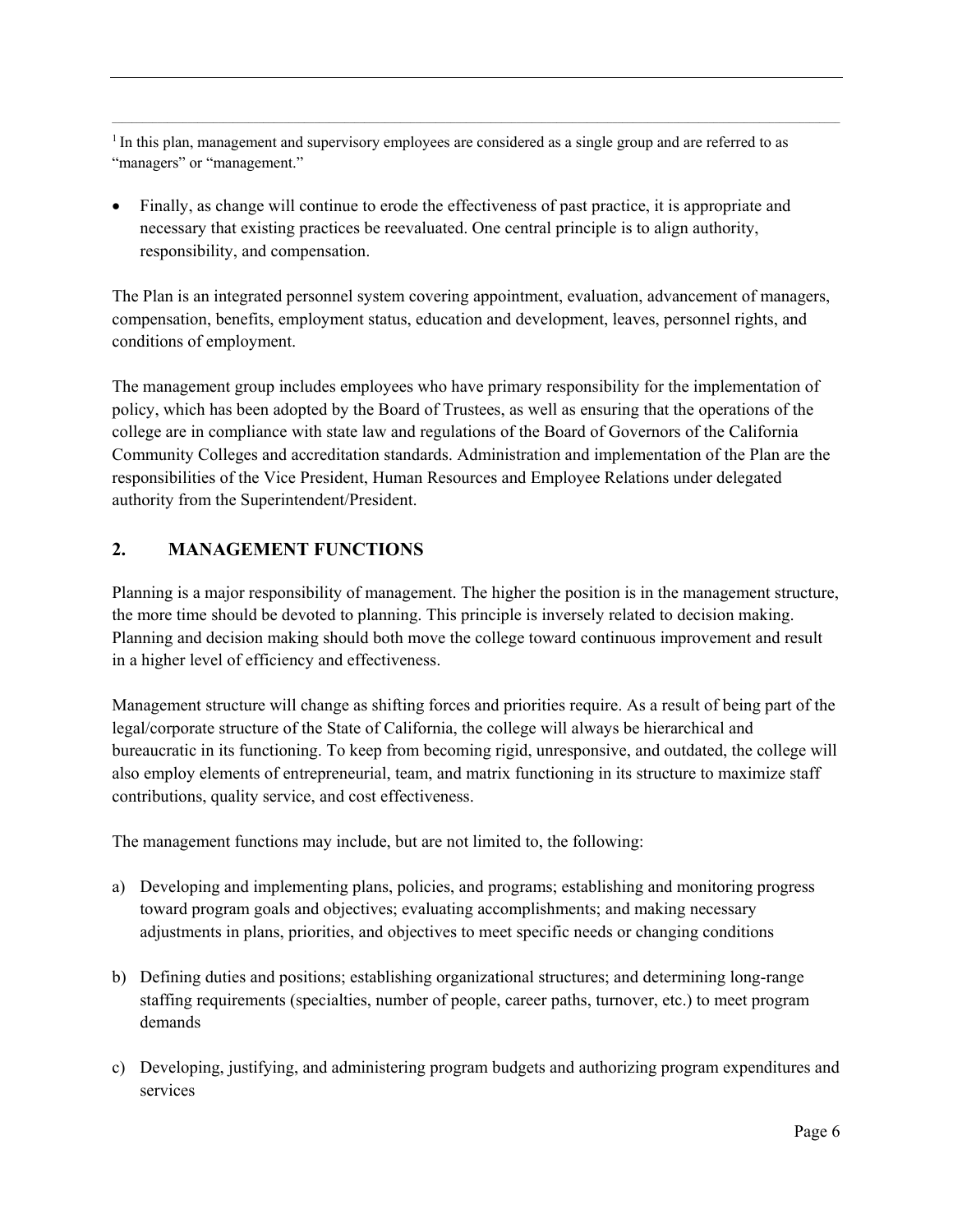- d) Determining methods, techniques, systems, and materials required to meet program goals
- e) Assessing and recommending internal changes based on the impact of substantive changes in funding, laws, policies, and program dynamics
- f) Representing the college and its programs and services to the public, media, other educational institutions, and professional associations
- g) Selecting, training, and evaluating staff; assigning and directing their work; providing leadership and stimulation for staff growth and development; and applying principles of equal opportunity in all personnel activities
- h) Other duties and responsibilities as circumstances may require

# <span id="page-6-0"></span>**3. RESPONSIBILITIES OF INDIVIDUAL MANAGEMENT TEAM MEMBERS**

In addition to the functions listed in the previous section, managers as individuals have the following responsibilities:

- a) **Interdependence of Operation** Managers endeavor to operate as a team, recognizing that any action by one manager has an impact on others.
- b) **Authority** Managers are authorized to make judgments and decisions that commit the college to various courses of action within the scope of their position descriptions.
- c) **Commitment to Learning** Managers are responsible for creating and supporting a total environment dedicated to learning and open to those who want to learn.
- d) **Team Management** Managers are an integral part of the total college operation who participate in and contribute to the broad educational and support processes. Managers must work together in the planning stages of college-wide programs for effective implementation, solution of problems, and the attainment of high quality in all services delivered.
- e) **Collaboration and Participatory Management** Managers are responsible for fostering and maintaining a supportive environment characterized by trust and respect for the dignity and creative potential of the individual. As such, Managers are responsible for utilizing the governance processes to involve all constituent groups in goal setting, problem solving, and decision reaching so that all will develop attitudes of partnership and shared responsibility.
- f) **Cost Effectiveness** Managers are responsible for integrating and coordinating all programs and services used that respond to program users and broad management needs of the college within a fiscally responsive environment.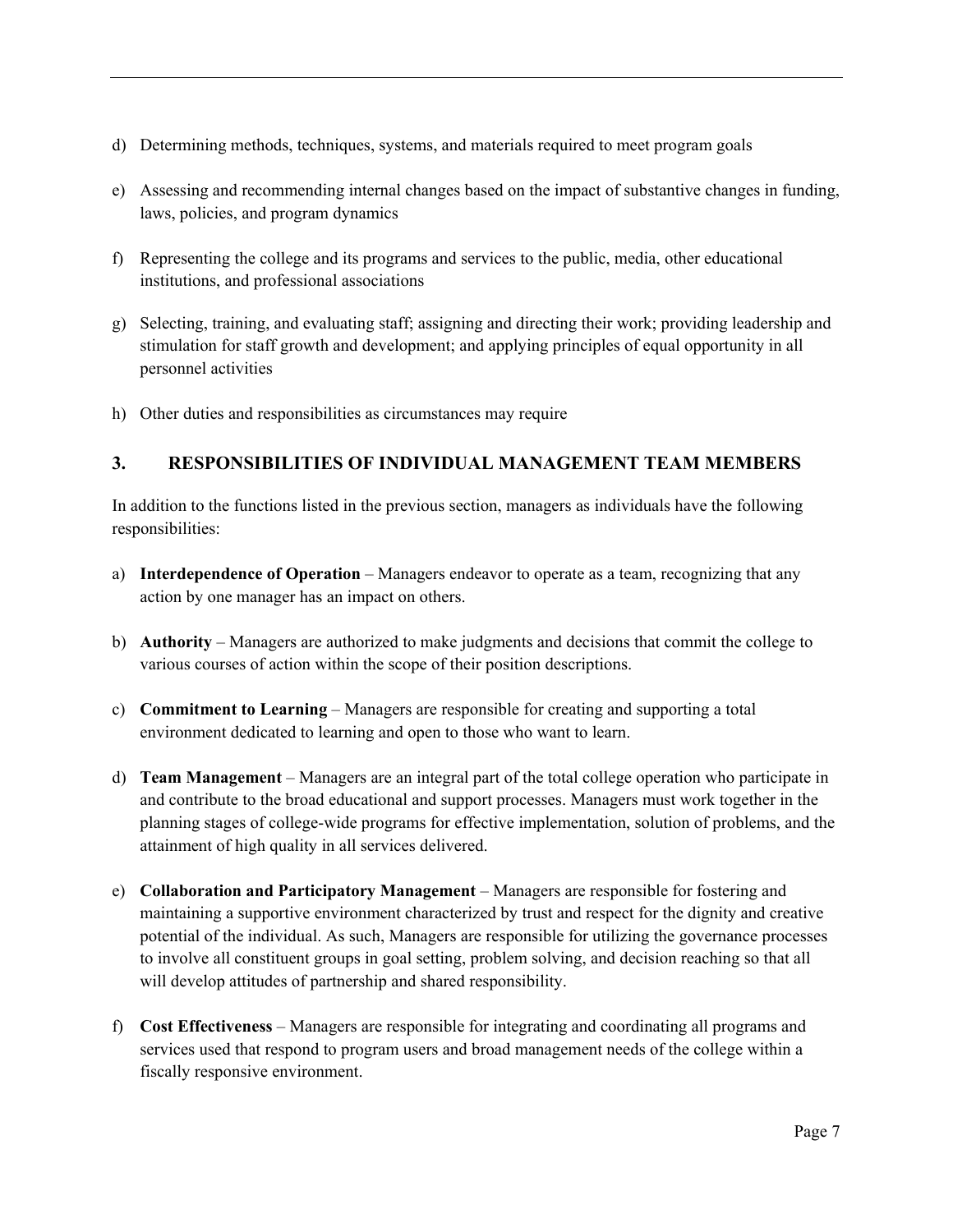- g) **Resource Management** Managers are responsible for efficient and effective management of human, physical, fiscal and technological resources within their respective areas.
- h) **Ethical Behavior** Managers have the responsibility to adhere to the highest standards of conduct, acting in a manner to merit the trust and confidence of all constituent groups and to work in the spirit of harmony and consideration of individual differences with other managers, staff, faculty and students.
- i) **Planning and Awareness** Managers are responsible for anticipating and responding to needs and problems, many of which are not covered by existing policy or guides and which may require the development of new programs, techniques, or other innovative methods.
- j) **Competence** Managers are expected to possess the knowledge, skills, and abilities in their field of expertise to understand and to implement the principles and concepts underlying the program, to administer it effectively, to communicate its value to others, and to encourage colleagues to provide necessary courses of action for program support.
- k) **Collaboration and Networking** Managers develop procedures and/or recommendations through collaboration and networking with all constituent groups to reach consensus that underscores the interest(s) of the District.

# <span id="page-7-0"></span>**4. OUTSIDE SERVICES/WORK AND HOURS OF SERVICE**

Effective with the approval of the plan and thereafter, prior to entering into any contract to perform services or provide any work for any outside entity (e.g., teach, work as a consultant) which may impact or limit duties to be performed for the District, managers must submit to the Office of Human Resources a description of the services to be provided, the organization/entity for whom those services will be provided, the expected duration of the work, expected work schedule, and any other relevant information so that the District can determine whether such work would be incompatible with, in conflict with, or detrimental to the managers' duties with the District. Any work to be performed for an outside entity will require advanced written approval by the Superintendent/President.

Managers must comply with state laws and District procedures regarding conflicts of interest and incompatible activities. Positions designated by the Superintendent/President will also complete the California Form 700 annually (see e.g., Govt. Code, §§ 1028, 1090, 87100 et seq., and see District Board Policy 3711). (See **Appendix P**)

Administrators may request to teach one College of the Desert course per semester, provided the Dean of the school has offered an assignment and the Administrator meets the minimum qualifications as set forth by the California Community Colleges Chancellor's Office and the District. The course must be scheduled outside the regular work assignment (8:00 a.m. to 5:00 p.m.). Immediate supervisor and the Superintendent/President must approve teaching assignments.

Management Team members are exempt from the overtime provisions of the Fair Labor Standards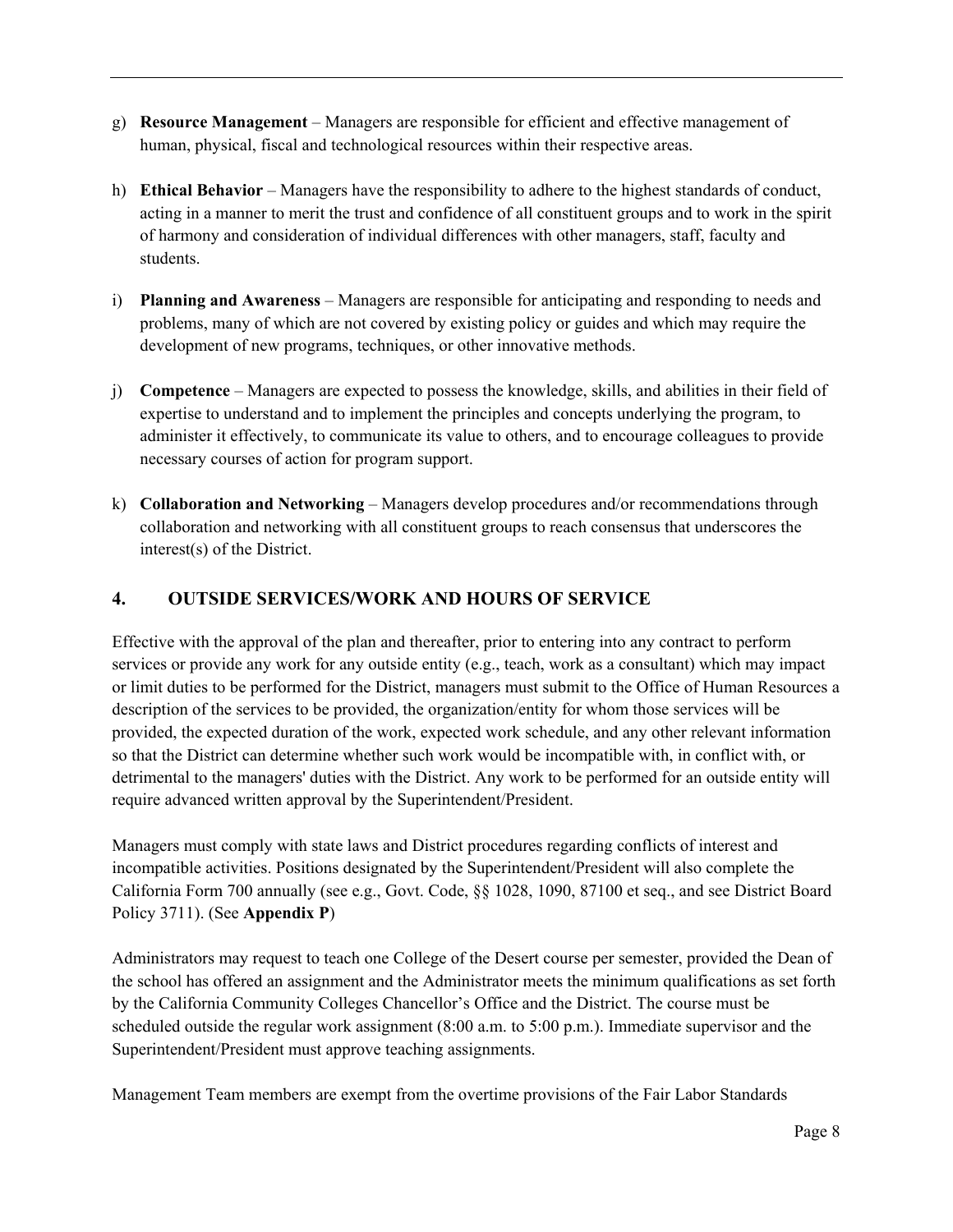Act (FLSA) and are ineligible for overtime compensation or compensatory time off. This does not mean that the District will impose excessive working hours on Management Team members. Management Team members may have an alternative work schedule as approved by an immediate supervisor. Time off should be scheduled consistent with work demands and with prior approval of the immediate supervisor.

The College generally observes a 4/40 summer work schedule (Monday-Thursday, ten hours per day), between June and August each year in an effort to conserve resources and provide employees with a shortened work week and lengthened weekends. Offices that are required to serve the public and/or students Monday through Friday during the summer will provide staffing for the five days a week. Maintenance and Operations may determine by mutual agreement between the immediate supervisor and employees, a work schedule of an eight-hour day, five days a week, or a ten-hour day, four days a week.

# <span id="page-8-0"></span>**5. THE PLAN OBJECTIVES**

The Plan objectives include the following:

- a) To recruit and retain well-qualified managers; to enhance their management capabilities in areas such as leadership and accountability; to provide opportunities for professional development; and to maximize the talents of each manager on behalf of the College of the Desert.
- b) To facilitate and enhance effectiveness and productive efforts of managers through evaluation of performance and the recognition of accomplishments.
- c) To provide a system in which the particular abilities, contributions, expertise, and effectiveness of the individual managers can be considered, along with the level of responsibility of the job performed, in determining appropriate compensation.
- d) To enable the Superintendent/President, who is in a primary position to judge the accomplishments and value of an individual's performance and to approve the selective use of salary funds authorized by the Board of Trustees for recognizing individual differences among the managers.
- e) To provide flexibility to accommodate the variations in job requirements which are a normal part of a changing environment in which the college must operate.
- f) To establish a salary structure based on a "bench-marking methodology" utilizing the fifteen largest middle-sized single community college Districts (excluding "Basic-Aid" Districts) based on multiple criteria primarily of which will be the most current funded FTES as well as other factors as deemed appropriate such as budget and permanent staffing levels.
- g) To establish a system of fiscal controls within which the Superintendent/President recommends appropriate salaries for Management classifications to the Board of Trustees.
- h) To establish a benefits program that complements the salary program, is appropriate for managers, and is indexed to comparable institutions.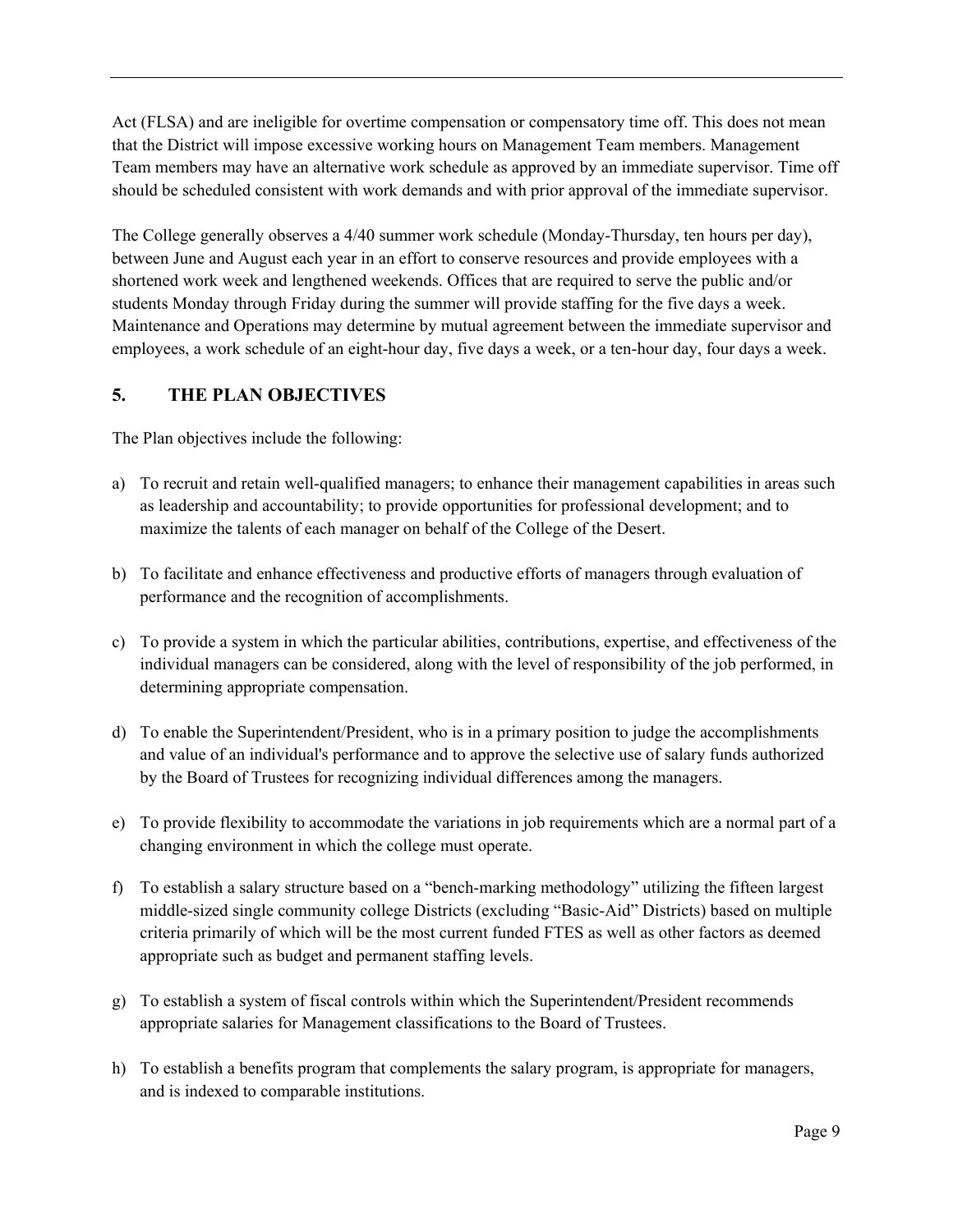# <span id="page-9-0"></span>**6. BASIC COMPONENTS OF THE PLAN**

# <span id="page-9-1"></span>6.1.1 **Management Team Structure**

**Administrators:** In accordance with Education Code §87002, Education Code §72411 and Government Code (Title 1, Division 4, Chapter 10.7, Article 1) 3540.1 (m) College of the Desert employs Educational and Classified administrators.

"Educational administrator" means any administrator who is employed in an academic position designated by the Board of Trustees of the District as having direct responsibility for supervising the operation of or formulating policy regarding the instructional or student services program of the college or District (Education Code §87002 (b).) Educational Administrator contracts will be approved by the Board of Trustees. The contract will stipulate at least twelve months of service and not to exceed four years.

"Classified administrator" means an administrator who is not employed as an educational administrator. Classified administrators, in the absence of a contract, serve at the pleasure of the Board of Trustees (Education Code §72411.5).

Each management position placed in a particular level, as reflected in **Appendix B**. The placement of each position in a particular level is premised on an assessment of the general skills, knowledge, and qualification requirements needed to perform the assigned duties and responsibilities. Additional criteria which have been considered include, but are not limited to, nature and complexity of program or organizational unit; scope of management responsibility; level of planning required; special job demands; extent of authority for independent decision making; internal equity; and accountability and impact of policies administered and/or decisions. The Office of Human Resources in consultation with the hiring manager will make an initial placement recommendation to the Superintendent/President.

Vice President contracts shall be approved by the Board of Trustees under contract for a period not greater than four years; other designated management positions, shall have contracts approved by the Board of Trustees for a period not greater than three years.

# <span id="page-9-2"></span>**6.2 Management Team Review**

The District is a dynamic entity and, as such, procedures must provide an opportunity for adjustment to management structure in order to meet the legitimate needs of the District. The procedures set forth herein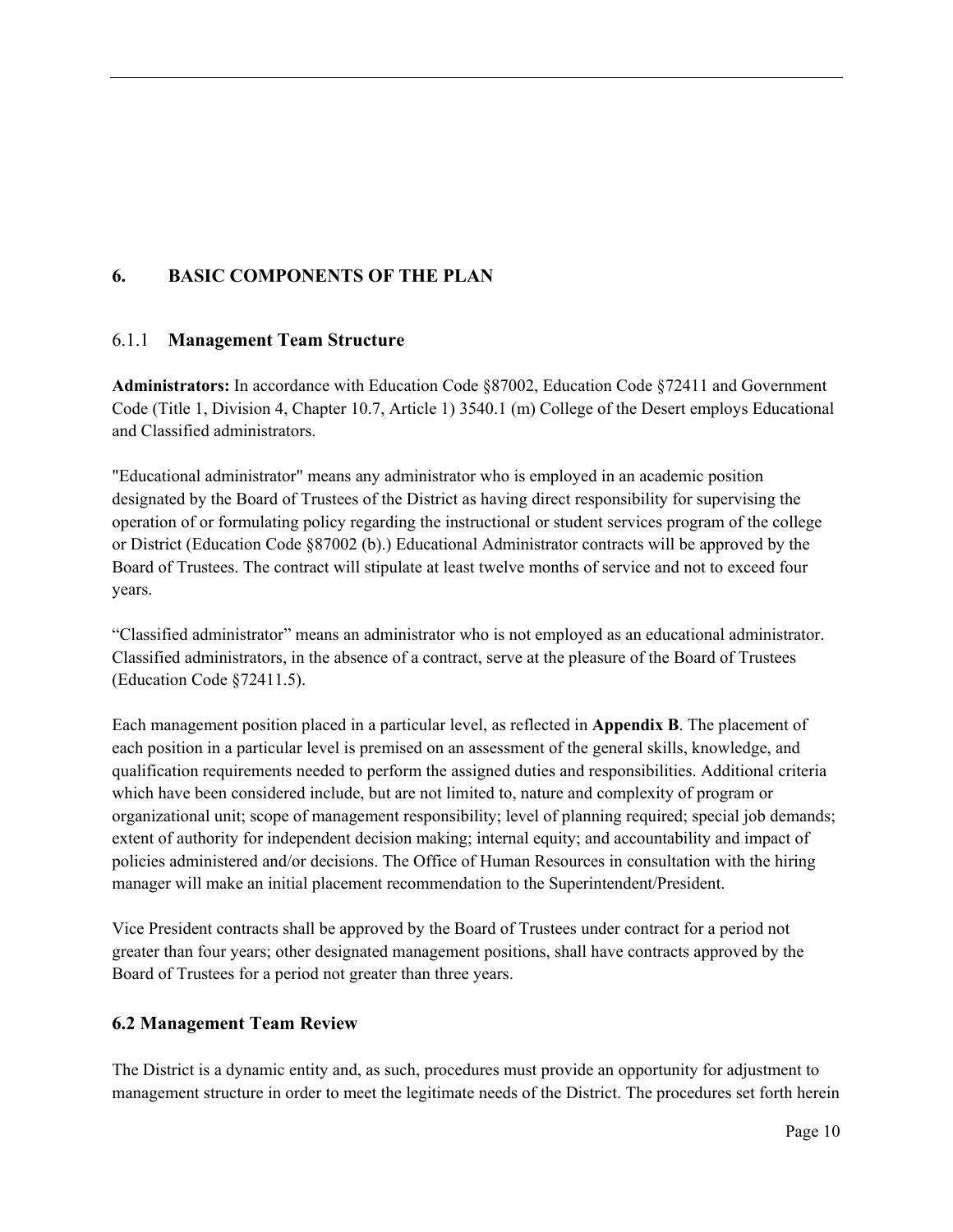will provide for management structure to be reviewed when it can be demonstrated that there has been a significant change(s) in duties/responsibilities and accountability.

In the event the change(s) is temporary (not to exceed twelve months) but significant (more than ten working days), the Vice President, Human Resources and Employee Relations shall recommend appropriate movement on the salary schedule. This change in pay will occur once assigned. All recommendations for movement on the salary schedule as per this section shall be subject to approval by the Superintendent/President.

Permanent change(s) must be documented by the employee and his/her immediate supervisor and forwarded to the appropriate Vice President. The Vice President, Human Resources and Employee Relations shall forward the request to the Management Personnel Committee, which will be convened within 30 calendar days of the request to consider the request. (See Section 15 for committee composition.) In the event the committee recommends a change to the classification, the change will be presented to and subject to approval by the Superintendent/President and Board of Trustees. The Superintendent/President's decision is final. All such changes shall be effective on the first of the month following Board approval.

Requests for management structure review, based upon changing conditions, are to be made on the College of the Desert's Management Structure Analysis Form (**Appendix C**). The request may be initiated by either the employee or the employee's immediate supervisor. When the job is changed (e.g., upgrade, title change), an incumbent will at no time be expected to reapply for his/her incumbent job/position.

# <span id="page-10-0"></span>**6.3 Personnel Files**

There shall be one official District personnel file for each employee. The material in the official District personnel file shall be considered and used as the only official personnel record of the District in any proceeding affecting the status of the management employee's employment with the District. The personnel file shall include, but not be limited to, records of employment with the District and records of professional evaluation. The personnel file shall be kept in a secured environment in the Office of Human Resources.

A management employee shall have the right at any reasonable time without loss of pay to examine and/or obtain copies of any material from the employee's own personnel file.

All personnel files shall be kept in confidence and shall be available for inspection only to the immediate supervisor and Human Resources, when it is deemed necessary for the proper administration of the District's affairs and the supervision and protection of the management employee. The District shall keep a log indicating the persons who have examined a personnel file as well as the date such examinations were made (other than the regular Human Resources staff).

Any person who places written material of a derogatory nature into a management employee's file will first present a copy of such material to the employee concerned. The employee will have a right of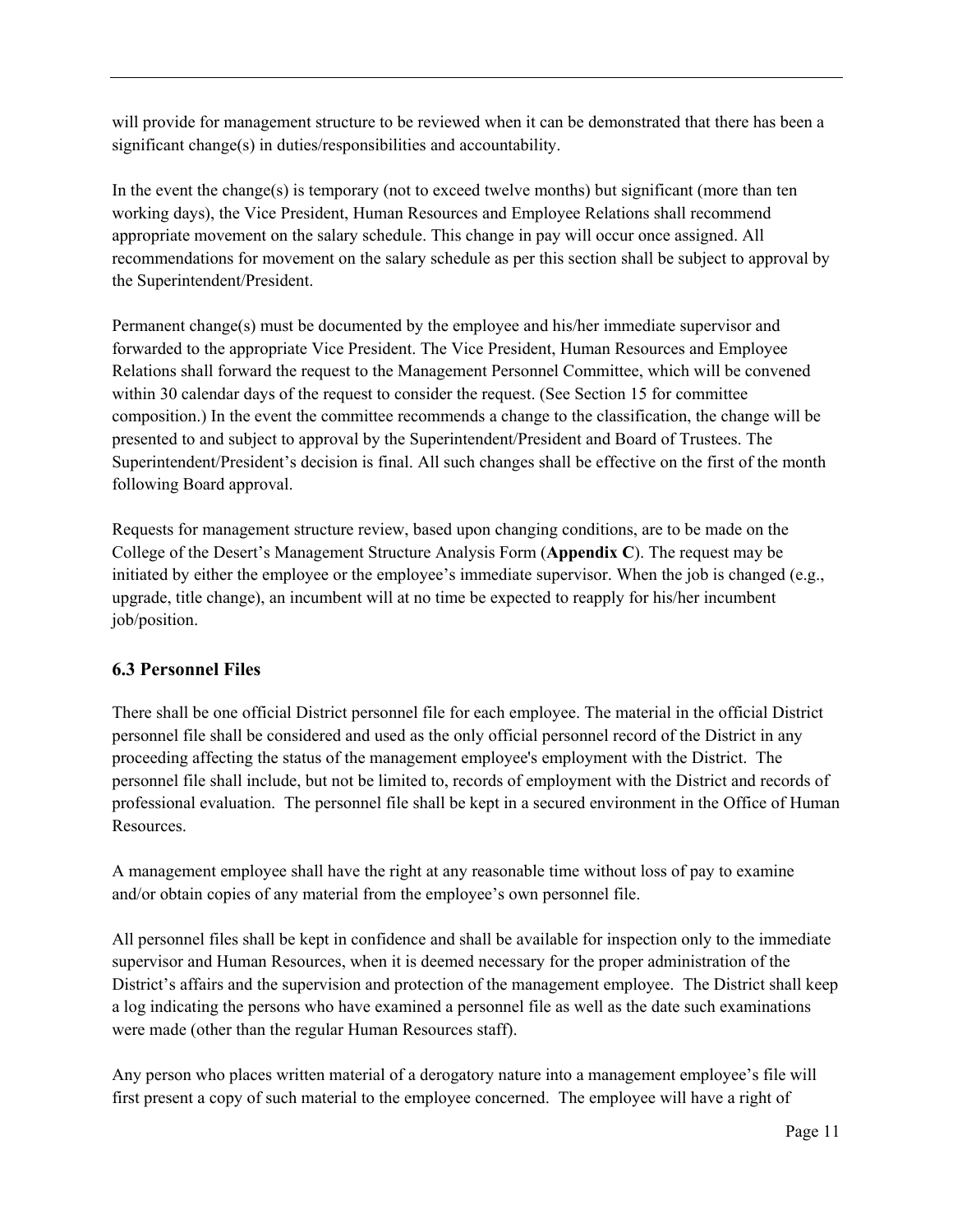rebuttal within twenty working days of the receipt of such material and have it attached. Under no circumstances will any derogatory information be entered into a personnel file without the management employee's knowledge.

Derogatory material placed in a management employee's personnel file may be sealed and removed upon the request of the management employee when such material is more than two years old, except as prohibited by law. Derogatory material does not include evaluations.

**6.4 Evaluation Plan** (See Section 12. Management Professional Development/Evaluation)

# <span id="page-11-0"></span>**6.5 Salary Structure and Placement**

The salary structure consists of a salary schedule with a salary range including ten steps established for each management position.

For salary comparison purposes, the salary schedule shall be based on a "bench-marking methodology," which is a salary survey utilizing the fifteen largest-middle sized single community college Districts (excluding basic aid Districts) based on multiple criteria primarily of which will be the most current funded FTES (Full Time Equivalent Students) as well as other factors as deemed appropriate such as budgets and permanent staffing levels.

All members of the Management Team, which includes Educational Administrators and Classified Administrators, shall be placed on the Management Salary Schedule.

Management team members are expected to have a wide variation of experience and proven capabilities. In order to provide the Superintendent/President and the Board of Trustees adequate flexibility in the hiring and placement of administrators in the respective positions, the Vice President shall recommend initial salary placement on the salary schedule to the Superintendent/President for approval. Maximum placement shall be at step 7 unless otherwise approved by the Superintendent/President.

Management team members shall advance to the next step on the appropriate salary schedule as of July  $1<sup>st</sup>$ of each year, providing employment commenced no later than March  $31<sup>st</sup>$  of that year and subject to a satisfactory evaluation.

The Superintendent/President may, at his/her sole discretion, approve salary adjustments other than the salary adjustments provided for in this plan.

# <span id="page-11-1"></span>**6.6 Salary Administration**

Management employees are expected to function at or near the peak of competence and expertise immediately upon employment by the District. As a consequence of this expectation, the Board of Trustees supports the position to compensate managers corresponding with the market value of their expertise immediately upon placement. Executive Cabinet level managers are contract employees, and as such, the initial salary placement shall be established through conferred agreement with the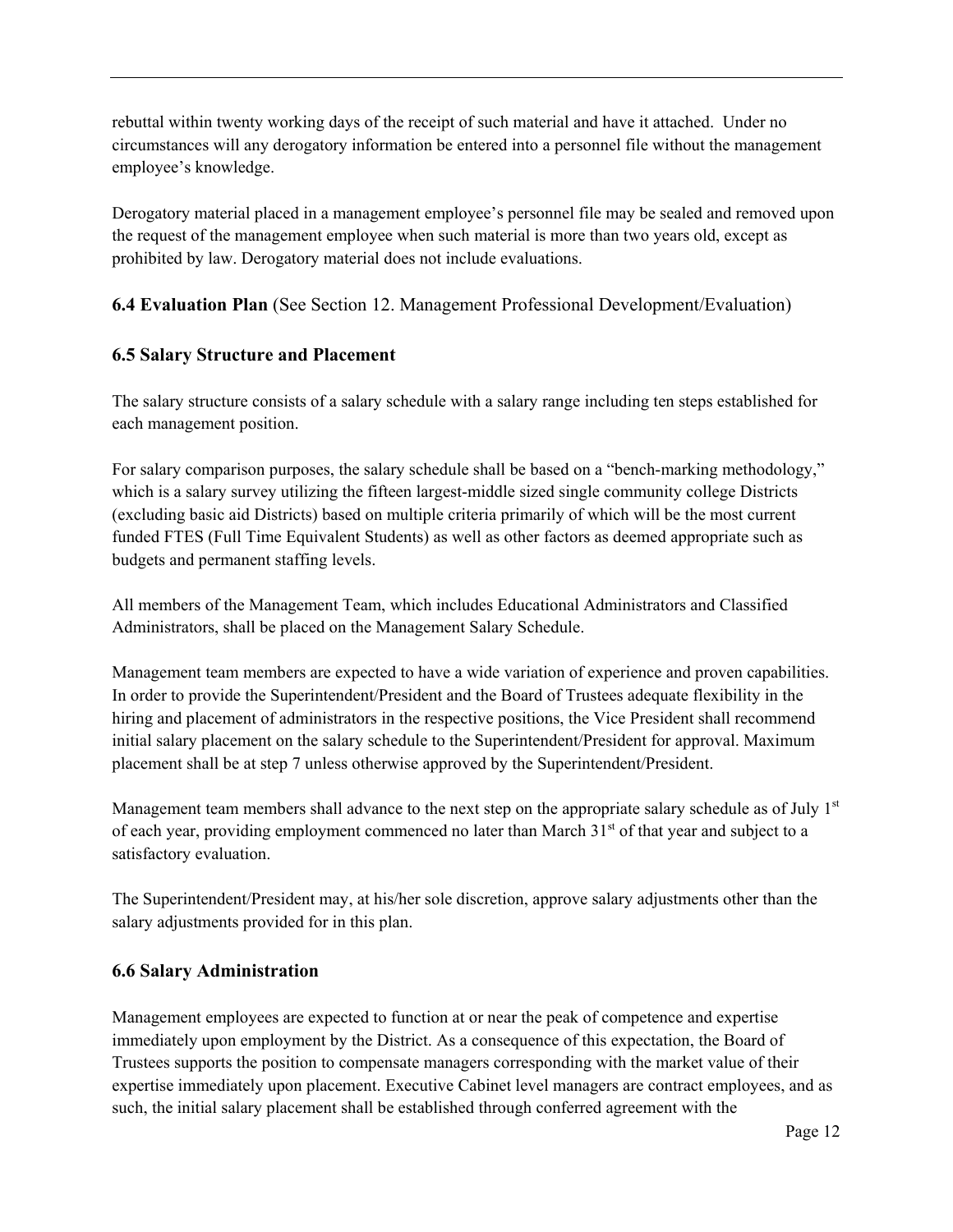Superintendent/President and approval by the Board of Trustees.

Managers at other levels are normally expected to have varying degrees of experience and proven capabilities. In order to provide the Superintendent/President and the Board of Trustees adequate flexibility in the hiring and placement of managers in the respective positions, initial salary placement shall be determined through conferred agreement with the Superintendent/President who shall recommend placement on the salary schedule to the Board of Trustees for approval.

# <span id="page-12-0"></span>**6.7 Longevity**

Management employees shall be compensated in recognition of accrued continuous time without a break in service and continued satisfactory performance with the District at the following rates:

10 full years or more \$55.00 per month 15 full years or more \$75.00 per month 20 full years or more \$100.00 per month 25 full years or more \$135.00 per month 30 full years or more \$160.00 per month

Longevity increases are effective July 1, of each year following the anniversary date, beginning in 2021.

# **6.8 Doctorate Stipend**

Upon completion and evidence of an earned doctorate or juris doctorate degree, Management Team members are eligible for an annual \$2,000 doctorate stipend, effective July 1, 2021.

# **6.9 Tenure and Performance**

Members of the Management Team shall serve contract base service days in academic, administrative, or other assignments at the pleasure of the Board of Trustees as prescribed by the California Education Code. They are not subject to probationary service and do not receive tenure or permanent status in management positions. Employees who are in management positions are evaluated, retained, and compensated based on such factors as management performance, contribution, and value to the college. Managers who were previously permanent classified bargaining unit members shall retain any earned permanency for authorized bumping rights as allowed by legislation and the classified bargaining contract. Managers who were previously permanent confidential employees shall retain any earned permanency for authorized bumping rights based on seniority and time in the position. Managers appointed to academic positions are entitled to retreat rights as adopted by the Board of Trustees, pursuant to the California Education Code §87458 (**Appendix D**).

In accordance with Education Code §72411, for an Educational Administrator employed by appointment or contract, the term of which is longer than one year, notice of non-reemployment shall be given at least six (6) months in advance of the expiration date of the appointment or contract unless the contract or appointment provides otherwise. For every other administrator, notice that an administrator may not be reemployed by appointment or contract in his or her administrative position for the following college year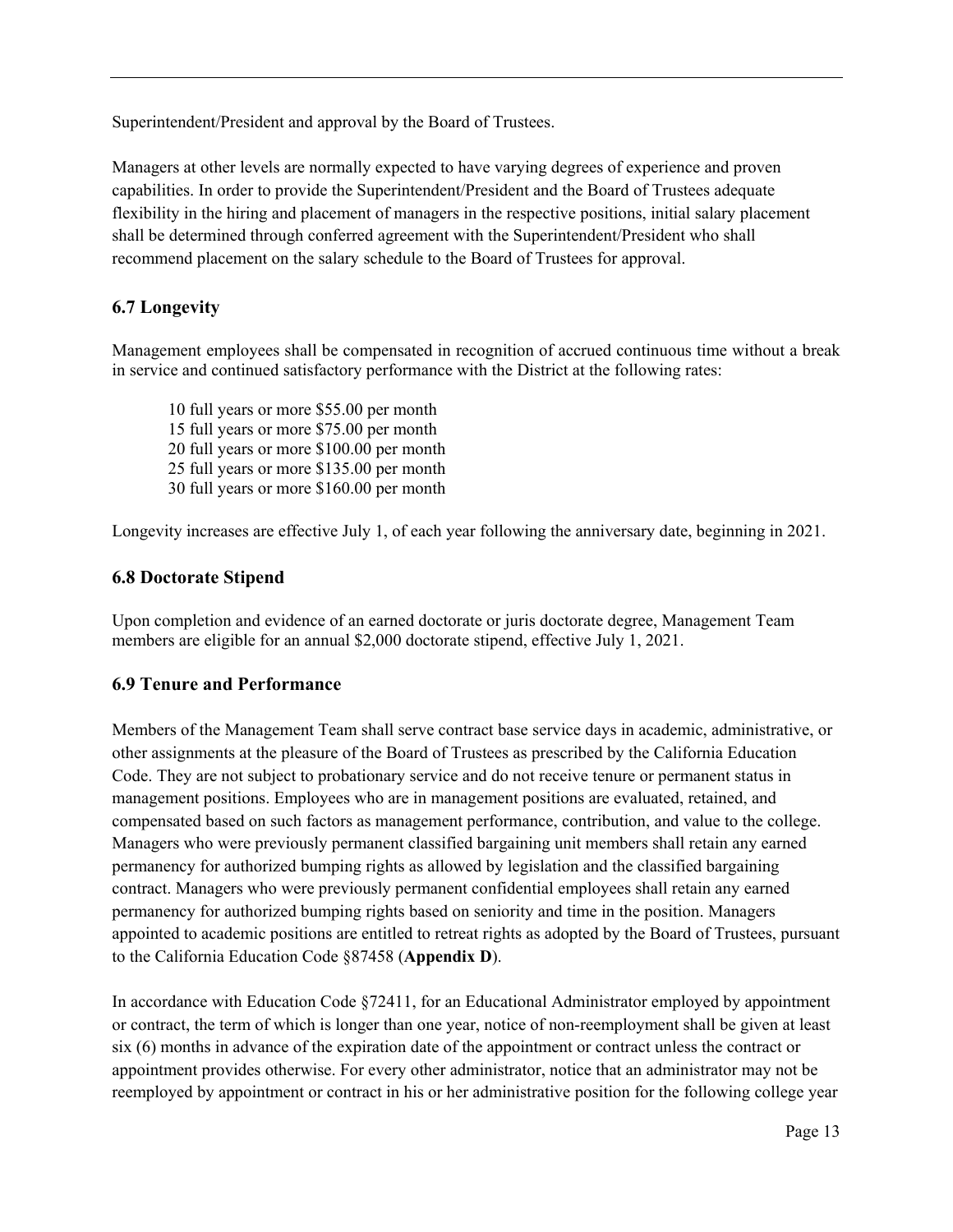shall be given on or before March  $15<sup>th</sup>$ . In the absence of an express appointment or contract as provided in Section 72411, every administrator shall serve in his or administrative assignment at the pleasure of the Board of Trustees pursuant to Education Code §87458, and §72411.5. Classified staff promoted to a Management position will retain any earned permanency in their previous classified assignment for the purposes of layoff and retreat rights (**Appendix D**).

# <span id="page-13-0"></span>**6.10 Reassignment, Reconsiderations, Recruitment, and Reduction in Force**

**Reassignment –** Subject to approval of the Board of Trustees, the Superintendent/President may reassign employees to any duties that are deemed necessary to the District's operation and programs.

**Reconsiderations –** Requests for reconsideration of personnel decisions or reassignments shall be submitted to the Vice President, Human Resources and Employee Relations, who shall be responsible for submitting the request to the Superintendent/President, whose decision shall be final.

**Recruitment –** Positions are reviewed and approved by the Board of Trustees. Recruitment of positions in the Management Team shall be conducted in accordance with equal employment opportunity guidelines and established policy and procedure (BP 7120 and AP 7120). Candidates must meet minimum qualification standards for the position being filled.

**Reduction in Force –** Layoff procedures shall be conducted in accordance with California Education Code §88127.

# <span id="page-13-1"></span>**7. HEALTH AND WELFARE BENEFITS**

The District provides its employees with a variety of benefit programs. Individual programs may be noncontributory (financially supported by the District), contributory (financially supported by both the District and employee) and voluntary (solely at the employee's option and expense).

# <span id="page-13-2"></span>**7.1 Non-contributory Programs**

**Workers' Compensation** – This program ensures that all employees will be provided benefits per the current State regulations and policies if injured in a work-related accident or illness. Employees suffering an injury or illness arising out of and in the course and scope of employment shall be entitled to medical leave of up to sixty working days per accident or illness (see Section 8.9).

In the event of an industrial injury or illness that occurs while on college property or while in the service of the District, the employee must report the injury or illness promptly to the Office of Human Resources and to the immediate supervisor. If medical treatment is required, the Office of Human Resources will authorize such treatment through a participating provider in the Medical Provider Network, unless the employee has requested to be treated by his/her own physician. (Proper form must be completed and placed in personnel file prior to injury.)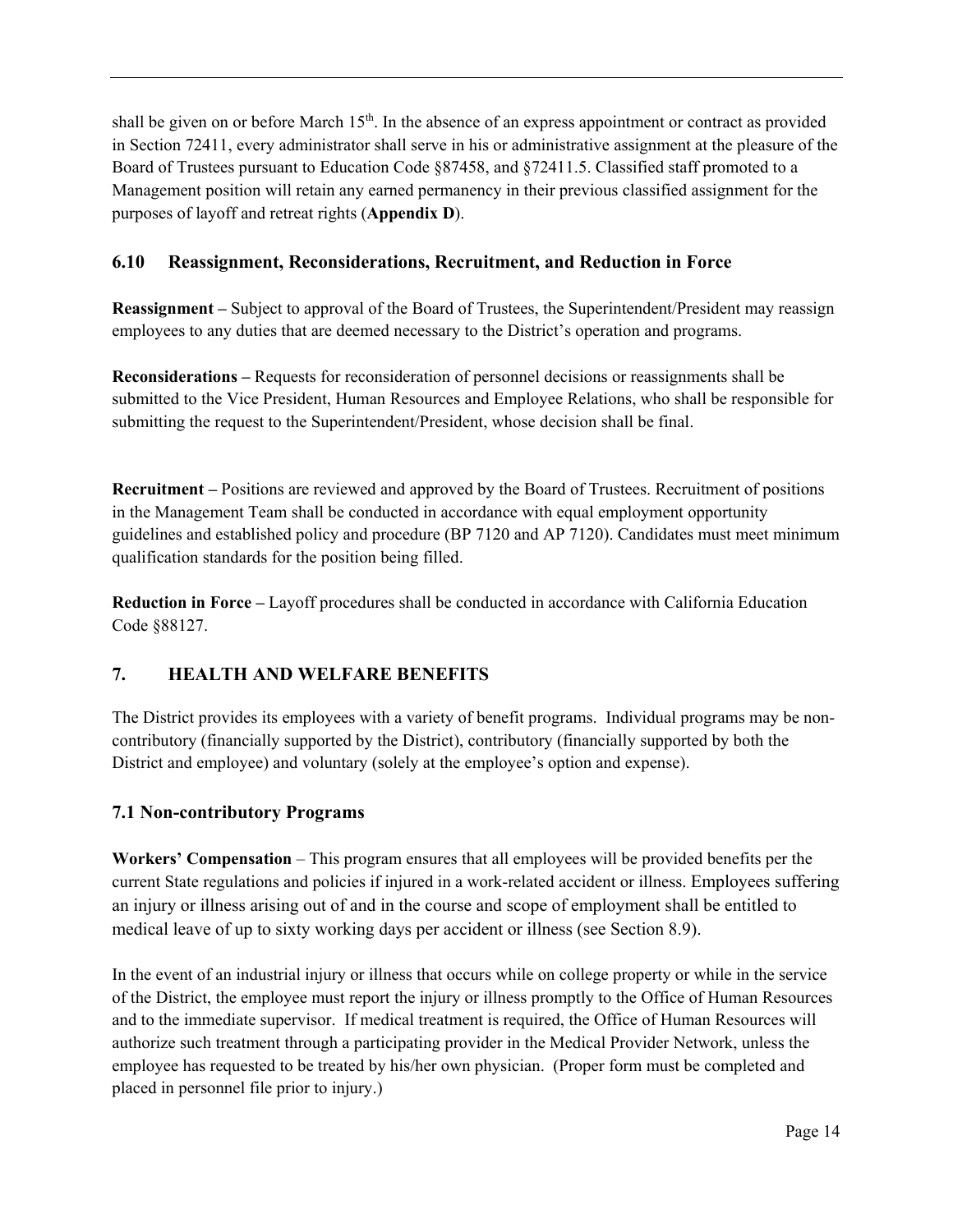All industrial injuries or illnesses, regardless of the severity, must be reported to the Office of Human Resources, even if there is no work time lost as a result of the injury or illness.

When an employee has experienced a work related injury or illness and is released to return to work with restrictions, every effort will be made to find a temporary modified work assignment which will allow the employee to progress to full duty status and is consistent with the work restrictions. A representative from the Office of Human Resources will meet with the employee and immediate supervisor.

If no modified assignments can be found, the employee will be placed on temporary disability, sick leave, or other available appropriate leave until an assignment can be found or until the restrictions are lifted and the employee can return to work.

If an employee refuses a modified work assignment which is consistent with the restrictions imposed by his/her physician, no temporary disability benefits will be paid. If the employee is unable to return to work in any capacity, the District retains the right to request verification from the employee's physician.

**Employee Assistance Program (EAP)** – The Employee Assistance Program is a resource for eligible employees and any member of their household. This program offers confidential help in solving problems that affect personal well-being or job performance.

# <span id="page-14-0"></span>**7.2 Contributory Programs**

A Management Team member shall be eligible to participate in health benefits on the first day of the month following his/her first day of paid service.

**Medical Insurance** *-* The District offers several medical plans, which provide coverage to all full-time eligible employees and their dependents. Mental health, chiropractic, and acupuncture benefits may be included in the medical plans for both employee and dependents.

**Long Term Care** - Long-term care insurance plans cover eligible employees only. (Eligible family members may purchase long-term care at an additional cost.)

**Dental Insurance** *-* The District offers two dental plans (1 PPO and 1 HMO), which provide coverage for a variety of dental and orthodontic benefits for eligible employees and dependents.

**Vision Care** *-* The vision service plan includes an annual routine eye examination, and either eyeglasses or contact lenses for eligible employees and dependents.

**Life/AD&D Insurance** *-* Employee only group coverage is provided to the employee, up to \$50,000.00.

**Domestic Partner Health Benefits** *-* The District will make the same premium contribution for an eligible domestic partner as for a legally married spouse. Please note that the value of any employer-paid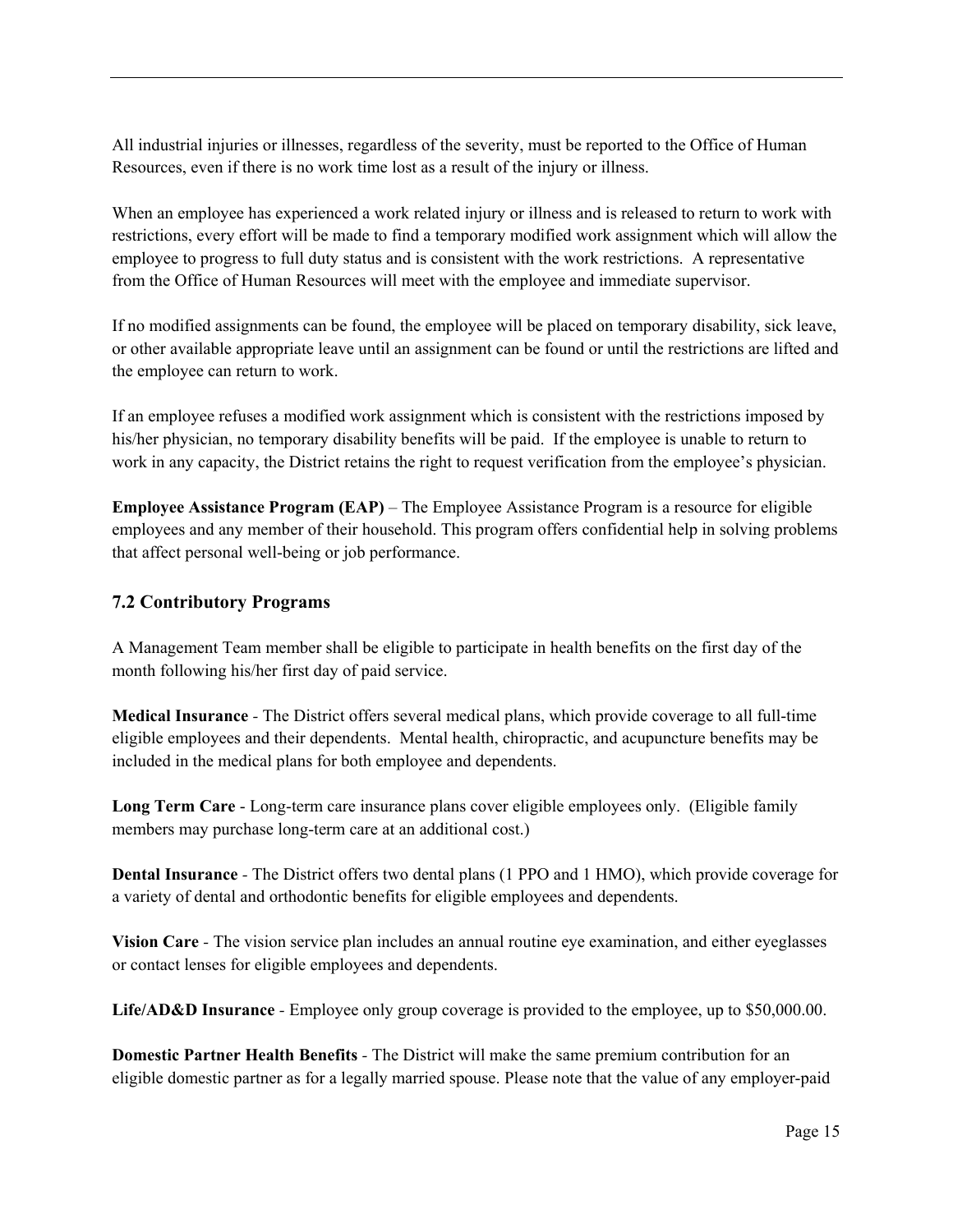coverage for a domestic partner is taxable. The District must report the fair market value of the coverage as imputed income on the employee's Form W-2 for federal and state/local tax purposes.

# <span id="page-15-0"></span>**7.3 Other Contributory Benefit Programs Available**

**Unemployment Insurance** - The District contributes to the State Unemployment Insurance fund.

**Retirement** *-* The District provides eligible employees with a defined benefit retirement plan through membership in either the California Public Employee Retirement System (CalPERS) or the California State Teachers Retirement System (CalSTRS), depending on their classification (classified or academic). Employees who were members of PERS prior to January 1962 had the opportunity to elect Social Security coverage. Subsequent to 1962, all new members of PERS have been required to have Social Security coverage; therefore, there may be District employees covered by PERS who do not have Social Security coverage. Employees who are members of STRS do not pay Social Security; however new academic management employees hired after April 1, 1986 under STRS, must pay a percentage of their gross salary to Medicare.

**403(b) Plan** *-* The District sponsored 403(b) Plan with American Funds offers eligible employees a match of their contributions (up to \$1,200/year) and provides assistance in planning for retirement through our third party administrator.

# <span id="page-15-1"></span>**7.4 Voluntary Programs**

**Tax Sheltered Annuities** *–* In addition to the American Funds plan, employees can choose from a variety of other 403(b) and 457(b) plan options that also provide employees with pre-tax, defined contribution investment opportunities designed to enhance retirement.

**Pledges or Gifts** to Qualifying 501(c) (3) Charitable Organizations.

**Section 125 Plan/Flexible Spending Account (FSA)** – Use pretax dollars for eligible medical, dental, vision and dependent care expenses by enrolling in a flexible spending account (insurance premiums are not eligible expenses).

# <span id="page-15-2"></span>**7.5 Health Coverage for Retired Employees**

The District shall provide the same contribution to management retirees' medical, dental, vision, life and LTC premiums as is provided to active eligible employees, until age sixty-five. Employees must be at least fifty-five years old and have at least ten years of full-time service with the District in order to qualify for coverage.

The District shall permit any management member over the age of 65 who has retired from the District to continue coverage in their current medical, dental and vision plans at his/her own expense. The District shall also permit continued enrollment of the surviving spouse or domestic partner of a retiree or active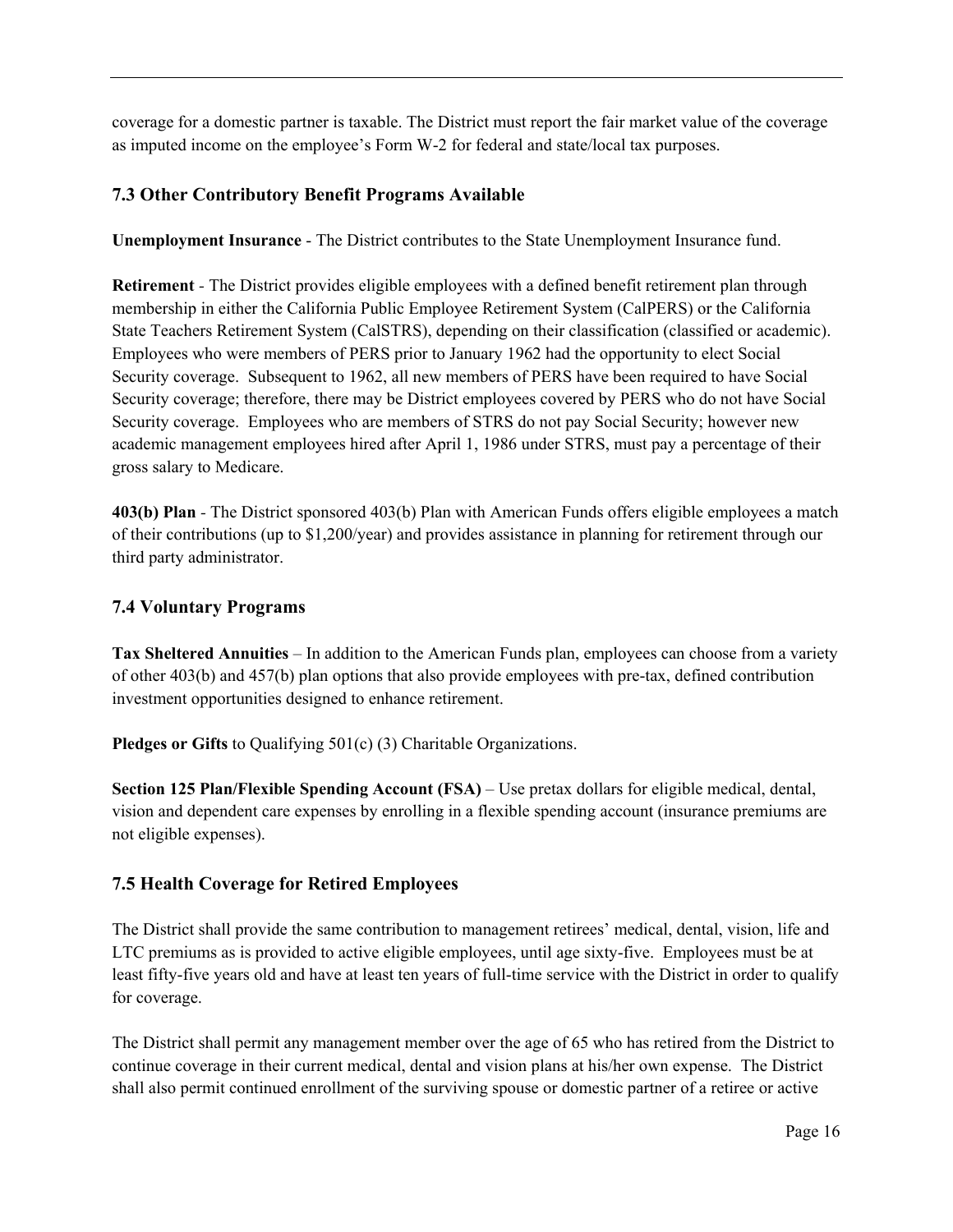employee of the District at his/her own expense. This section permits enrollment into the District's medical, dental and vision plans only once.

# <span id="page-16-0"></span>**7.6 Part-time Benefit Eligibility**

Managers who work thirty or more hours per week are eligible to enroll in the same health plans as fulltime employees.

# <span id="page-16-1"></span>**8. LEAVE BENEFITS**

**Definition of Immediate Family**: For the purpose of this section, an immediate family member shall be limited to mother, father, stepmother, stepfather, stepchild, grandfather, grandmother, grandchild, or domestic partner of the employee or of the spouse of the employee and the spouse, son, son-in-law, daughter, daughter-in-law, brother, sister, brother-in-law or sister-in-law of the employee or any relative by blood or marriage living in the immediate household of the employee.

# <span id="page-16-2"></span>**8.1 Sick Leave**

Managers earn one day of leave with full pay for each month of service during the year to be used for purposes of personal illness or injury. Sick leave is posted to each employee's account on July 1st, which is the first day of the fiscal year. Employees must report the absence following the illness or injury, and provide a physician's report for absences of five working days or longer. Unused sick leave day accrue for the period of employment. Sick leave is not paid out at the end of service.

# <span id="page-16-3"></span>**8.2 Extended Sick Leave**

Classified Administrators may be eligible for extended sick leave paid at fifty (50) percent of the employee's regular rate of pay when all accrued full-pay sick leave has been exhausted. During a fiscal year, extended sick leave is provided up to a maximum of 100 working days of paid leave, including fullpay sick days. Additional sick leave authorized under this category will be exclusive of other paid leaves or holidays to which the employee may be entitled. After the initial 12 days of annual sick leave, the additional 88 half days are not accumulative and are added each year. Part-time employees will be afforded the same rights on a prorated basis for 100 days. The District reserves the right to require proof of illness and may refer any claims for extended sick leave benefits to the District physician whose decision as to the employee's eligibility will be final.

In accordance with California Education Code §87780, an Educational Administrator who is absent from his or her duties on account of illness or accident for a period of five school months or less, may have the cost of a sub deducted from the salary due to the employee for any month in which the absence occurs. This amount shall not exceed the sum that is actually paid for a temporary employee employed to fill his or her position during his or her absence. If no temporary employee was employed, the amount that would have been paid to the temporary employee had he or she been employed, will be deducted. The District will make every effort to find a sub to fill the absence.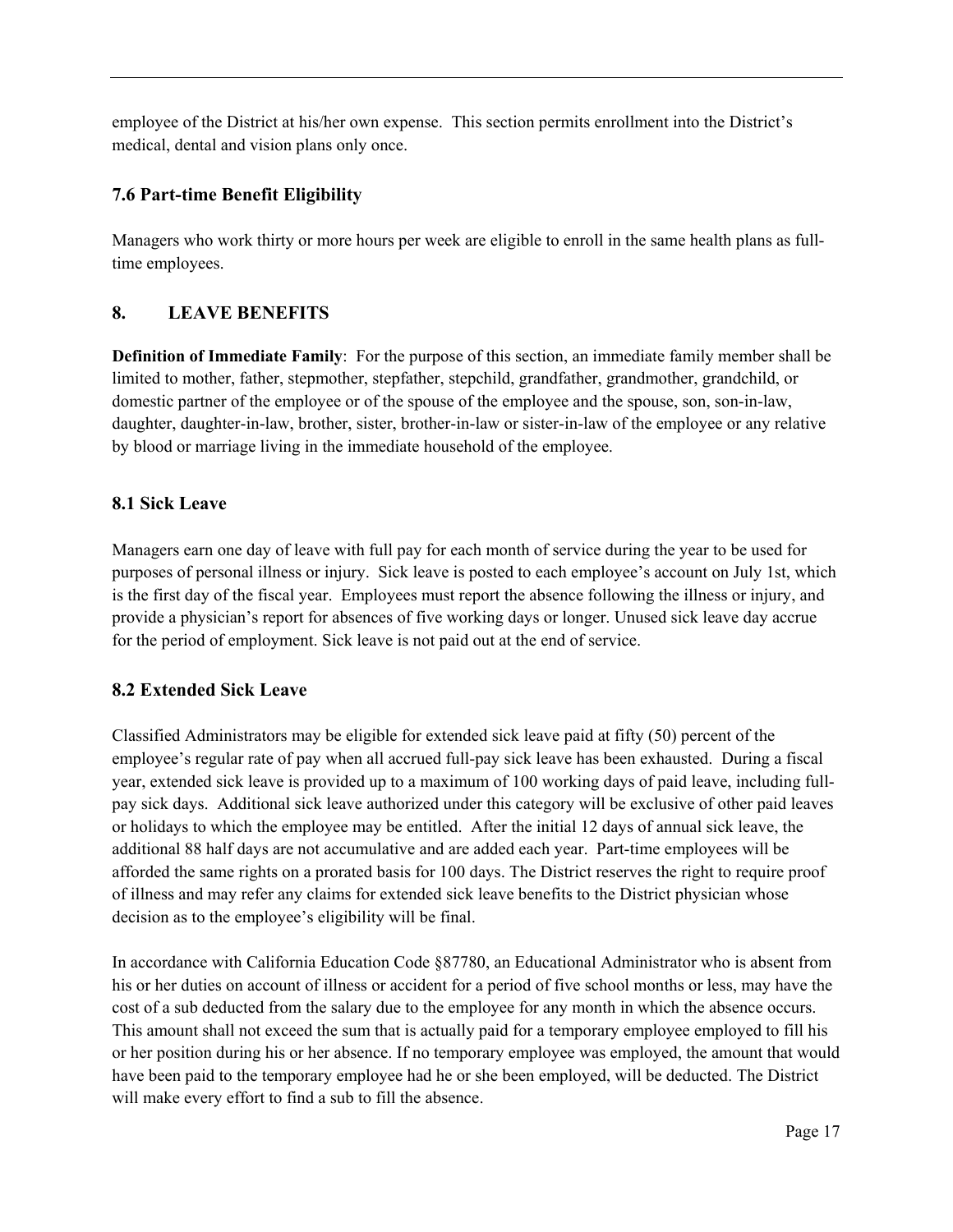The employee on long-term disability will receive his/her regular salary until expiration of accumulated sick leave. Thereafter, the employee will receive only the difference between his/her salary and the pay of the substitute employee as specified in the salary schedule for the five-month period.

# <span id="page-17-0"></span>**8.3 Family Illness Leave**

Employees may use half of the current year's annual accrual of sick leave for illness or injury of a parent, child, or spouse or domestic partner according to Labor Code §233.

# <span id="page-17-1"></span>**8.4 Personal Necessity**

The District shall provide seven days of personal necessity leave to be charged against sick leave in any fiscal year. Available days may be used for purposes deemed by the employee to be of a compelling nature, the nature of which cannot be attended to outside of regularly scheduled duty days. Before utilization of personal necessity leave, when the leave is foreseeable, the employee shall arrange leave at a time which is mutually acceptable to the employee and his/her supervisor and attain prior approval (California Education Code §88207 & §87784).

Purposes for which personal necessity leave may be used include:

- a) Death of a person significant to the employee
- b) An accident or emergency illness involving the employee's person or property or the person or property of the employee's immediate family
- c) Urgent personal business which requires presence at or in a time frame which falls within the employee's regular work day, and which cannot be arranged outside of the employee's normal work day

# <span id="page-17-2"></span>**8.5 Critical Illness**

Employees may be granted an absence from service with full salary for a period not to exceed three working days in any one fiscal year for a critical illness in the family. Critical illness shall be defined as one in which the person's life is in danger. This allowance will not affect accumulated sick leave and will not be accumulated from year to year. Critical illness leave is not to be used until all Personal Necessity Leave and Family Illness Leave have been used. It is the employee's responsibility, upon returning to work, to provide written certification from a qualified physician that the illness is critical.

# <span id="page-17-3"></span>**8.6 Bereavement Leave**

Employees are entitled to an absence from work with full salary for a maximum of five work days for the death of any member of the immediate family. Days need not be taken consecutively. The supervisor may require verification, including location and relationship, of the death of the family member.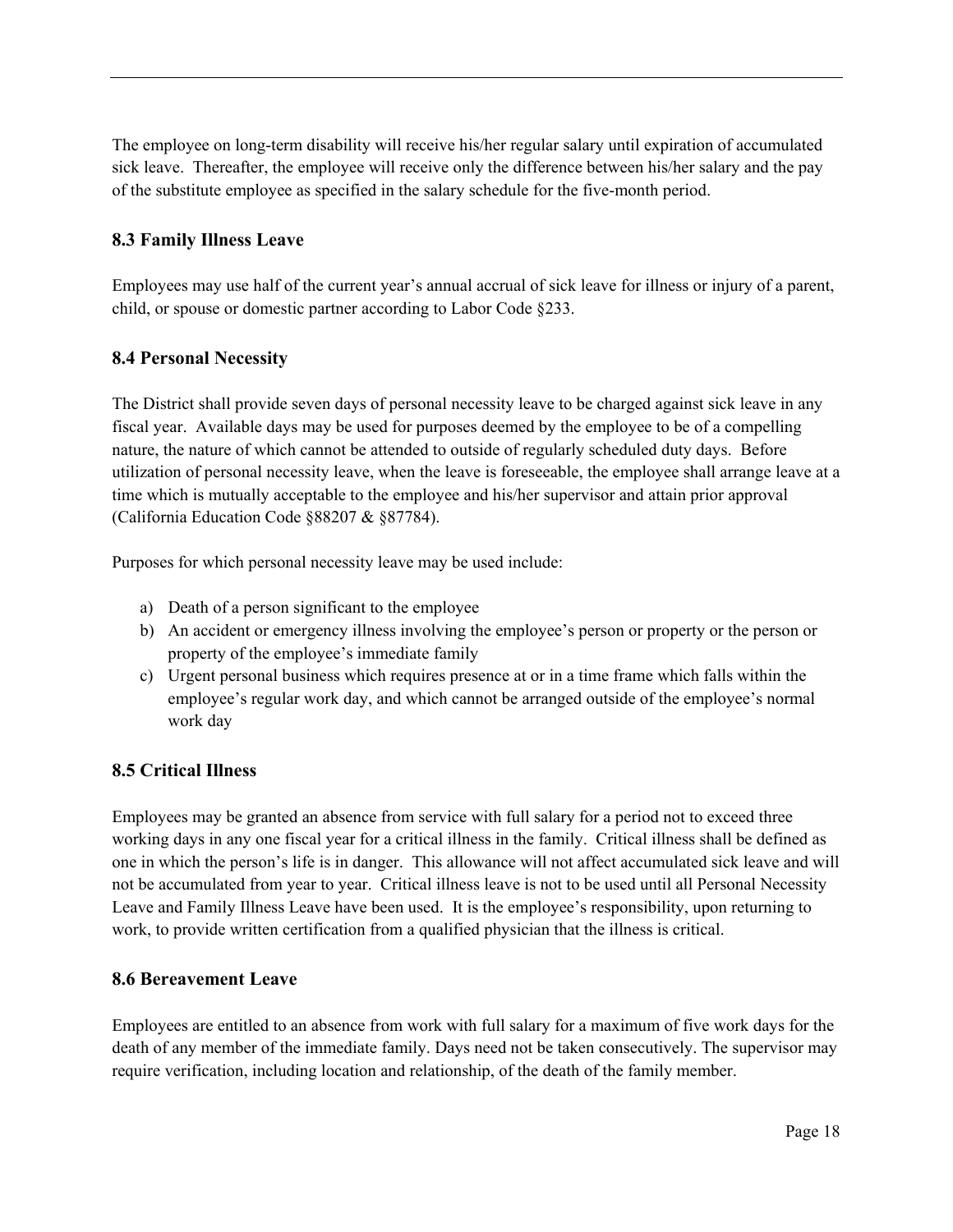An absence from service with full salary for one working day shall be allowed for the death of any other close relative of the unit member with prior written approval from the immediate supervisor or the administrator of the area. "Close relative" for the purpose of this Section is defined as "aunt, uncle, niece or nephew" of the unit member, their spouse or domestic partner.

# <span id="page-18-0"></span>**8.7 Jury Leave**

Employees shall be granted leave at full pay when required to report for jury duty. The employee shall present proof of service to Payroll and to their immediate supervisor. The District shall not discourage employees from accepting jury service. The District reserves the right to discuss with the employee the practicality of seeking exemption or deferment when jury service would materially disrupt District operations. Fees received by employees, excluding travel and subsistence expenses, shall be remitted to the District.

# <span id="page-18-1"></span>**8.8 Subpoena Leave**

Employees shall be granted leave at full pay when subpoenaed as a witness, other than as a defendant or plaintiff, in a criminal or civil trial, which has resulted directly from an incident that took place during the course of conducting regular District business. Such leave shall be restricted to personal appearance under a subpoena issued by a court of competent jurisdiction.

For reasons other than listed above, an employee shall be granted a leave of absence when subpoenaed as a witness and not as a litigant in a court of law. The leave shall be granted for the number of days specified in the subpoena as certified by an authorized officer of the court.

The leave shall not be accumulated from year to year. Compensation for such leave will be made up to a maximum of ten working days per year. The amount of compensation shall be equivalent to but not more than the difference between the employee's regular earnings and any amount received under the subpoena.

# <span id="page-18-2"></span>**8.9 Industrial Illness or Accident Leave**

Administrators are eligible for this benefit from the first day of employment (see Section 7.1).

Industrial accident or illness leave of up to sixty days per injury will be granted. In the event an employee exhausts all benefits provided herein, sick leave, vacation, or other paid leave may be used.

The employee must endorse to the District any wage loss benefit checks received from the workers' compensation carrier that would make the total compensation from both sources exceed 100 percent of the employee's regular salary.

In the event a Management Team member has a work injury, or suffers from a work related illness, is under the care of a physician, and the employee is released to return to work with restrictions, every effort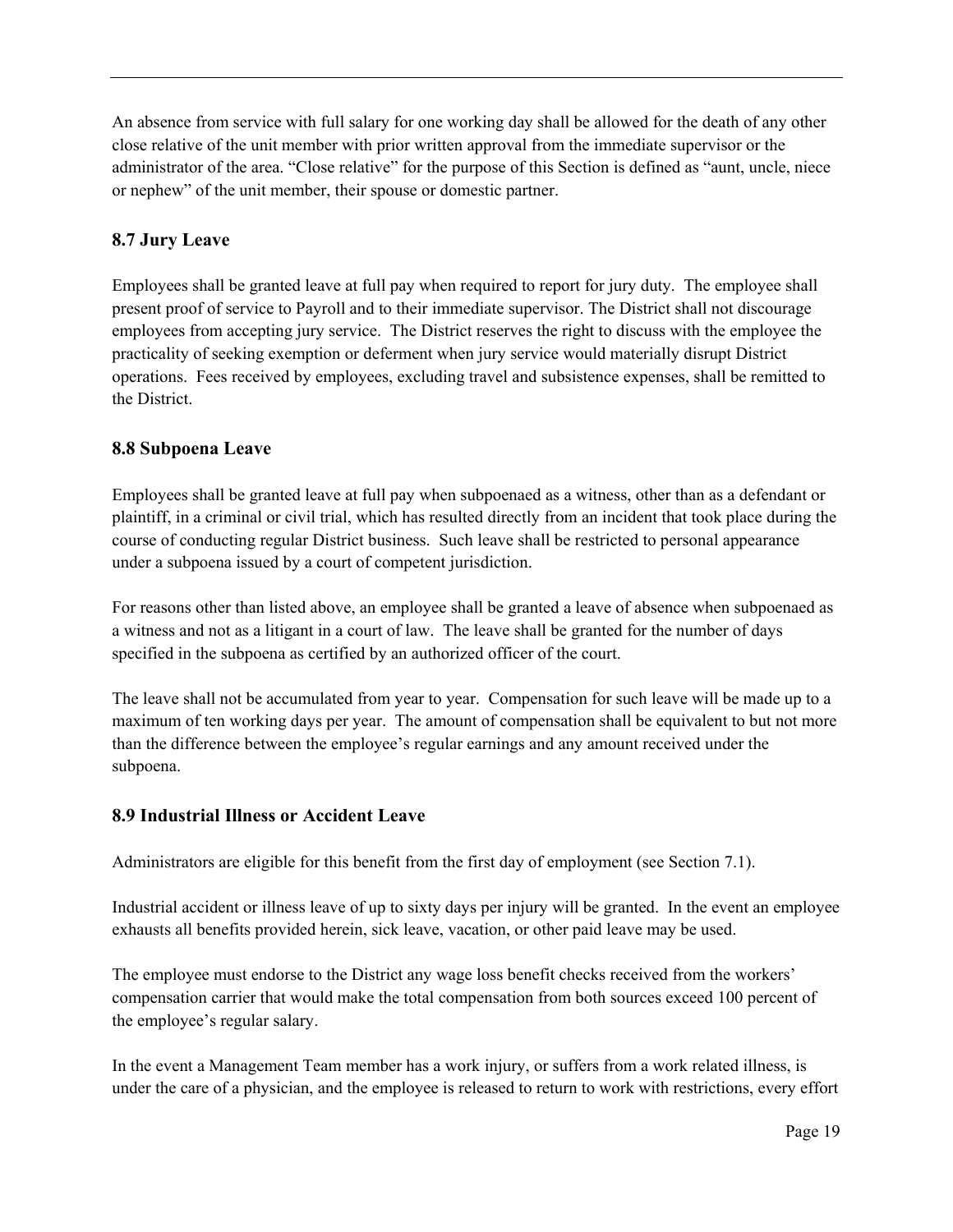will be made to find a temporary modified work assignment which will allow the employee to progress to full duty status and is consistent with the work restrictions.

# <span id="page-19-0"></span>**8.10 Pregnancy Disability Leave**

Upon written request, accompanied by verification from a licensed California physician, pregnancy disability leave of absence without pay will be granted to an employee for disabilities caused by prepregnancy, miscarriage, childbirth and recovery. Such leave shall be for a term of not more than one calendar year. Employees returning from pregnancy disability leave shall provide the District with at least one calendar month notice of their intent to return. Pregnancy disability leave should be used in conjunction with earned leave and Family Medical Leave.

# <span id="page-19-1"></span>**8.11 Family Medical Leave**

In accordance with Government Code §12945.2 and the Family and Medical Leave Act of 1993 (FMLA), employees shall be eligible for an unpaid leave of absence, not to exceed twelve working weeks (sixty working days) (twenty-six weeks for military caregiver) in a twelve month period for the following purposes and under the enumerated conditions:

Leave because of: 1) the birth of a child of the employee, 2) the placement of a child with the employee in connection with the adoption or foster care or 3) the serious illness of a spouse, domestic partner, child or parent of the employee, 4) because of a serious health condition that makes the employee unable to perform the function of the position, 5) a qualifying exigency or for military caregiver leave as provided by law.

Employee shall retain all employment rights during the leave period and shall be guaranteed the right to return to the same or similar position at the end of the leave period.

FMLA is to be used in conjunction with and coordinated with available and applicable benefit time.

If the leave provided is used in conjunction with pregnancy disability leave, the maximum duration of the FMLA shall be a period of twelve weeks.

Employees on FMLA shall continue to be eligible for membership in the District health and welfare plans. If the employee fails to return to work when the leave expires for a reason other than the continuation, recurrence of onset of a serious health condition that would entitle that employee to leave under existing law, or other circumstances beyond the employee's control, the District will recover the premium which was paid for maintaining health coverage during the employee's leave.

The District will require certification that indicates the medical necessity for requesting leave and the expected duration of such leave if the employee is requesting leave because of a serious medical condition.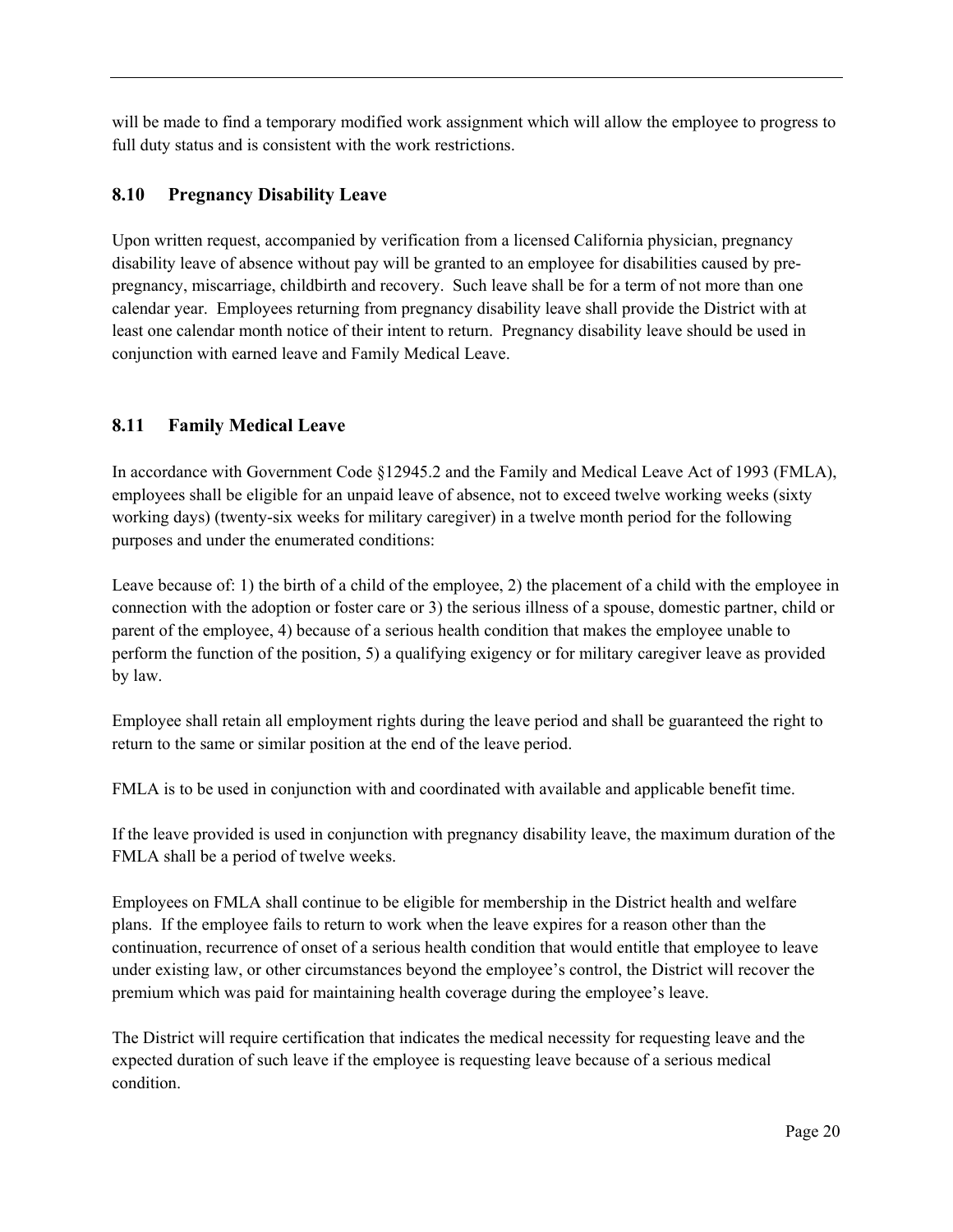If the need for the leave is foreseeable, the employee is required to make a reasonable effort to schedule the leave at a time which would least disrupt his/her service to the college. Requests for leave shall be submitted to the immediate supervisor with as much advance notice as possible.

# <span id="page-20-0"></span>**8.12 Military Leave**

Employees requesting a leave of absence for military service will be granted as mandated by applicable state and federal law. Requests for military leave of absence should be submitted in writing to the employee's immediate supervisor with a copy of the official order.

# <span id="page-20-1"></span>**8.13 Unpaid Leave of Absence**

Administrators may, at the sole discretion of the District, be granted a leave of absence for purposes satisfactory to the District. If granted, the leave will be without compensation or benefits and will generally be for a period not to exceed one academic year. Such unpaid leave, if granted, shall not be counted toward seniority or salary advancement. During the duration of the leave of absence, the management employee will be offered COBRA coverage at their expense.

# **8.14 Catastrophic Leave**

Definition: Catastrophic illness" or "injury" means an illness or injury that is expected to incapacitate the employee for an extended period of time, or that incapacitates a member of the employee's family which incapacity requires the employee to take time off from work for an extended period of time to care for that family member, and taking extended time off work creates a financial hardship for the employee because he or she has exhausted all of his or her sick leave and other paid time off (Education Code 87045). Catastrophic Sick Leave shall not be available simply because an employee has exhausted all available paid leave

Participation/Eligibility: Management employees with more than ten (10) days of accumulated sick leave may participate in the Catastrophic Leave Bank. Management employees who elect to join the Catastrophic Leave Bank may join the bank July  $1 -$  July 30 of each year (catastrophic leave enrollment) and must have a waiting period of thirty (30) calendar days after joining the bank before becoming eligible to withdraw from it. Once a management employee becomes a participant in the Catastrophic Leave Bank, he/she shall not be required to reenroll each year.

Donation of Days: A management employee may elect to participate in the Catastrophic Leave Bank by donating at least one (1) day of his/her accumulated sick leave to the Catastrophic Leave Bank, and no more than ten (10) days to the Catastrophic Leave Bank in any one catastrophic leave enrollment. The management employee shall make this donation by filing an appropriate form, and sending it to The Office of Human Resources during the catastrophic leave period. This donation shall be irrevocable. A donation to the Catastrophic Leave Bank must be made from the management employees' accumulated sick leave and shall not be designated to a specific management employee for his/her exclusive use. Only donors to the bank are eligible for withdrawals.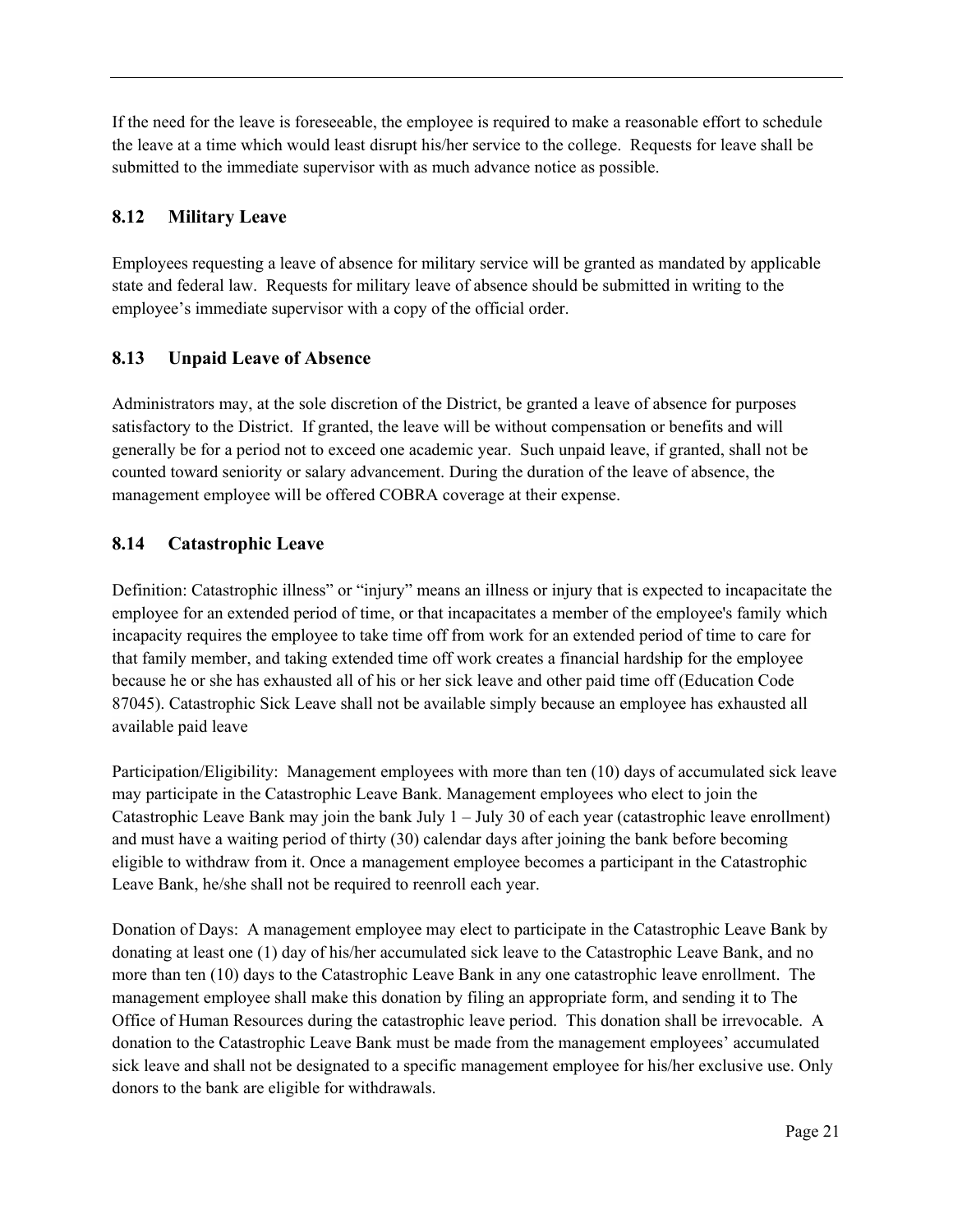Administration of the Bank: A Catastrophic Leave Bank Committee shall administer the Catastrophic Leave Bank. The Committee shall consist of three (3) members, appointed by the Superintendent/President or designee. The Catastrophic Leave Bank Committee shall be responsible for receiving leave requests, verifying validity of requests, approving the full or less than full amount requested or denying requests, communicating its decision to affected management employee and the Superintendent/President or designee, and informing management employees of the catastrophic leave enrollment. Committee decisions are not reviewable through the complaint provisions within the Plan.

Mandatory Donations: A management employee who has received contributions from the Catastrophic Leave Bank must, upon return to duty, commence repaying donations with a minimum of one (1) accumulated sick leave day per year until total donations equal the amount of donated leave received from the bank, minus the number of days originally donated by the management employee. If a management employee retires or resigns from the District, the balance of the leave contributions they received will be repaid to the Catastrophic Leave Bank from their accumulated sick leave.

Procedures to Use/Withdraw Sick Leave

- A. In order to be eligible to withdraw catastrophic leave from the bank, the management employee must be a participant and have exhausted all of his/her available and applicable accrued paid leave credits, which includes, but is not limited to, industrial injury leave and sick leave.
- B. A management employee electing to use the Catastrophic Leave Bank shall complete an appropriate form in order to make a draw on the bank. The management employee must submit a Catastrophic Leave Bank Withdraw form to the Catastrophic Leave Bank Committee for processing. The management employee must provide an attending physician's statement to the Office of Human Resources, which verifies the illness, injury, or hospitalization. Failure of the management member to submit a complete application, including medical information provided by the applicant's physician, within twenty (20) calendar days, will stop the usage of the catastrophic leave.
- C. If there are insufficient days in the Bank, there is no obligation to grant leave hereunder, in whole or in part. Neither the District nor Committee shall be legally responsible if there are insufficient days in the Bank to provide a Catastrophic Sick Leave donation.

Allowable Days: An initial request shall not normally exceed twenty (20) days. A management employee may request an additional twenty (20) days by filing an additional request for consideration by the Catastrophic Leave Bank Committee. The maximum number of days allowed to be utilized by one management employee for a single injury/illness shall not exceed forty (40) days. The number of sick bank days needed by the management employee shall be specified in the initial request. Any days approved by the Committee but unused by the management employee shall be returned to the Catastrophic Leave Bank.

Method of Payment: When a management employee uses a day from the Catastrophic Leave Bank, pay for that day shall be at the same daily rate the management employee would have received. No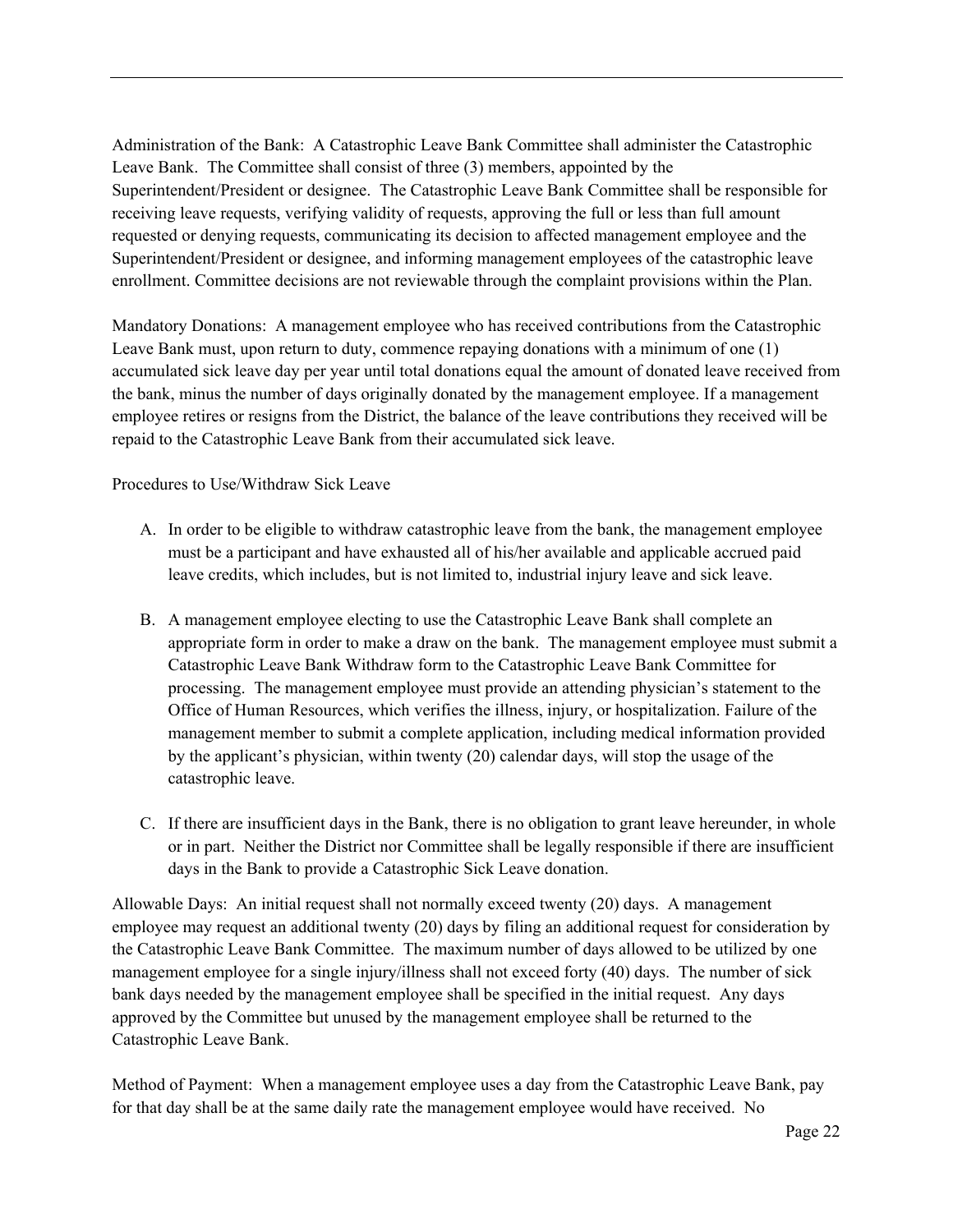distinction shall be made as to the differing pay rates of the donor and the recipient. Pay for Catastrophic Sick Leave shall not include any additional assignments (TEAs, adjunct, etc.).

Termination of Catastrophic Leave Bank: If the Catastrophic Leave Bank is terminated for any reason, the hours remaining in the Bank shall be equally distributed to the then-current management employees enrolled in the Catastrophic Leave Bank. In the event of a natural disaster or catastrophic event having a generalized effect, the Superintendent/President shall retain the right to suspend the provisions of this benefit.

Hold Harmless: Any management employee who deposits donated sick leave into the Catastrophic Leave Bank must sign an agreement stating the management employee agrees to hold the District and the Committee harmless for any and all claims and liabilities arising out of such deposit and/or its subsequent use. This section satisfies and supersedes any obligation of the District under California Education Code section 87045.

# <span id="page-22-0"></span>**8.15 Vacation**

Classified and Educational Administrators earn 15.33 vacation hours per month, with 23 days of vacation leave earned each fiscal year. Classified and Educational Administrators who work less than 12 months will have vacation accrued prorated based on the number of months assigned. Vacation leave can be used in advance of accrual that will be earned in the current fiscal year. Vacation shall be taken as authorized by the immediate supervisor and shall be scheduled by mutual agreement. It is the responsibility of the administrator to report vacation prior to taking the leave through the established District process.

The maximum number of vacation days that can be accrued is forty-six days. When the accumulated vacation balance reaches or exceeds this limit, an employee ceases to earn vacation until the vacation balance is reduced below the maximum earnable.

Upon separation, resignation, retirement, termination, or non-renewal, Management Team members shall be compensated for the amount of vacation earned at the time of leaving employment with the District. If an employee has been granted vacation that has not yet been earned at the time of termination of his or her services, the District may deduct from the employee's final check the full amount of salary, which has been paid for such unearned days of vacation, taken.

# <span id="page-22-1"></span>**8.16 Holidays**

The following are board approved holidays observed by the District. Sixteen holidays will be observed each year. For those holidays that change annually, the Board will approve specific days to be celebrated and a listing will be distributed to employees.

When a holiday falls on Sunday, the following Monday will be observed as the holiday. When a holiday falls on Saturday, the preceding Friday will be observed as the holiday with the exception of Lincoln's Day which will be observed coinciding with the adopted school schedule in accordance with Education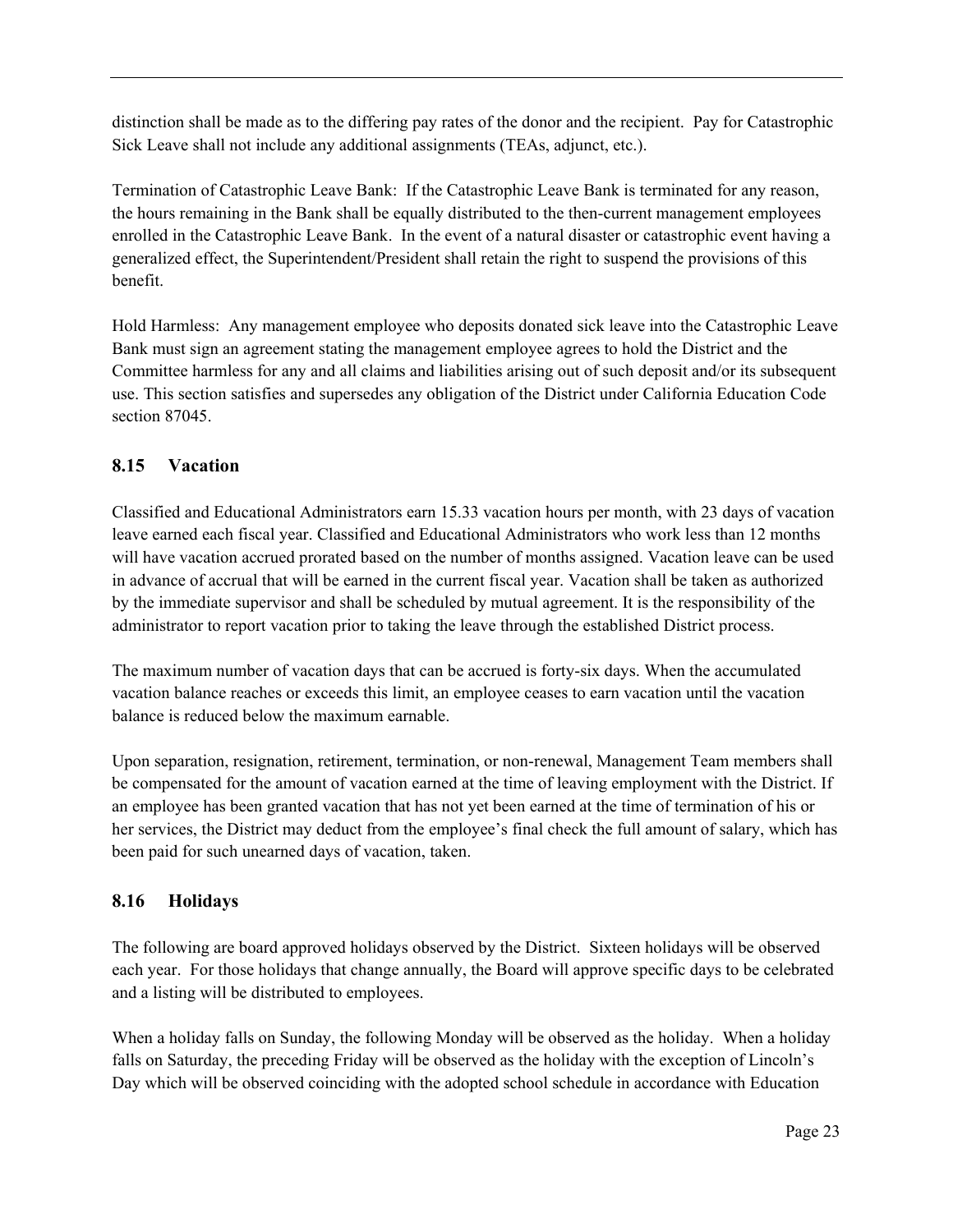Code §79020. District offices will be closed on board approved holidays and no classes will be held on those days.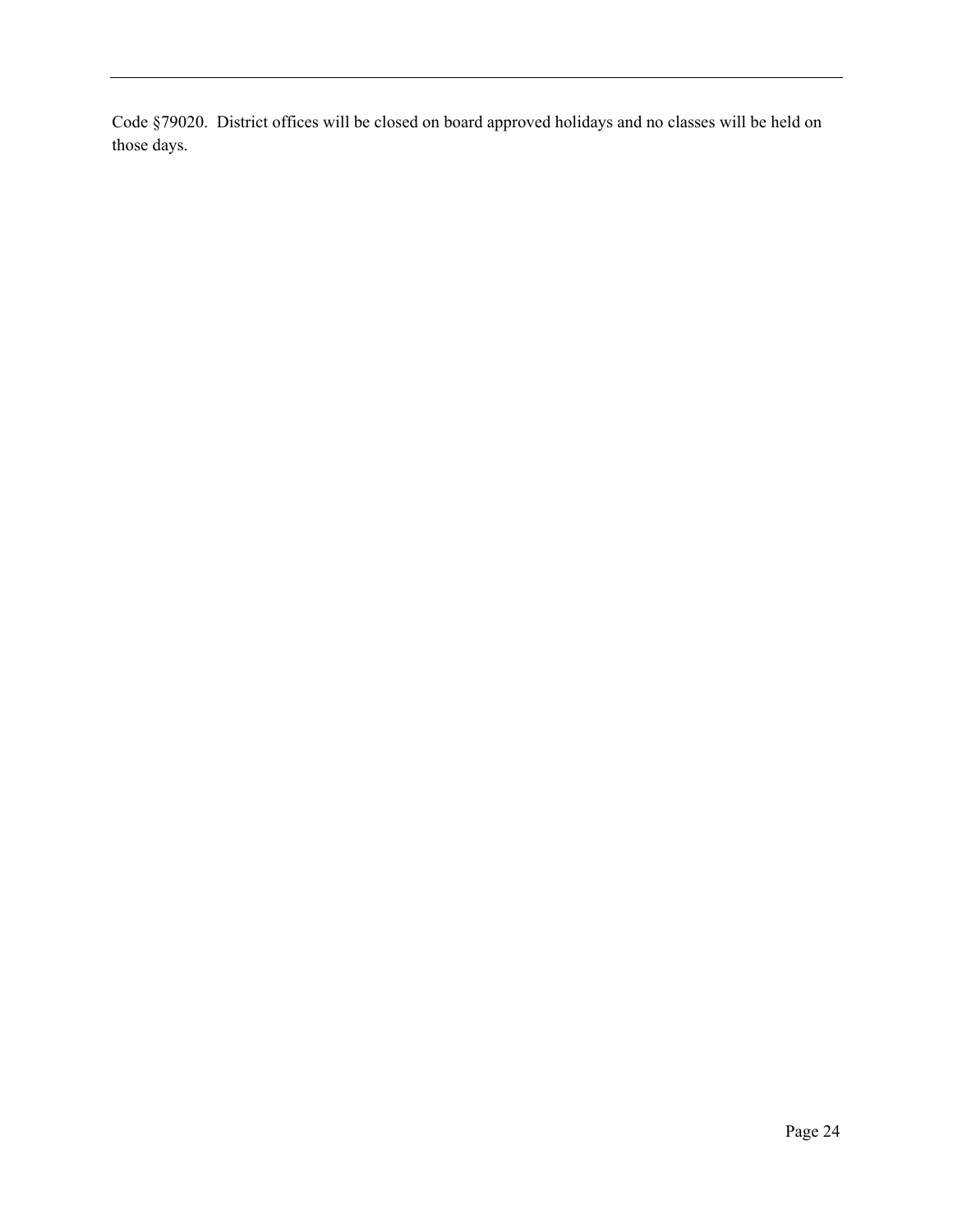|                               | Legal | Local |
|-------------------------------|-------|-------|
| Independence Day              |       |       |
| Labor Day                     |       |       |
| Veteran's Day                 |       |       |
| Thanksgiving Day              |       |       |
| Friday following Thanksgiving |       |       |
| Winter Break Holiday          |       |       |
| Christmas Day (celebrated)    |       |       |
| In Lieu of Admissions Day     |       |       |
| New Year's Day (celebrated)   |       |       |
| Martin Luther King Day        |       |       |
| Lincoln's Day                 |       |       |
| Washington's Day              |       |       |
| Cesar Chavez Day              |       |       |
| Spring Holiday                |       |       |
| Memorial Day                  |       |       |
| Native American Day           |       |       |

#### **Christmas/New Year Holiday Break**

The District shall be closed for business during the Christmas/New Year Holiday Break from December 24 – January 1. All Management Team members will observe the holidays during this period by using three local holidays, two legal holidays and two mandatory vacation days.

# **Local Holidays**

The three Local Holidays that are not being used during the Christmas/New Year Holiday Break will be assigned to the Friday following Thanksgiving, Spring Break Thursday, and Spring Break Friday.

# **Christmas/New Year's Vacation and Holiday Pay**

If an Administrator is requested to work on any of the days of the Christmas/New Year Holiday Break, the employee will receive days off equal to the days worked. Authorization to work must be reviewed and approved by the appropriate Vice President and/or the Superintendent/President.

# <span id="page-24-0"></span>**9. MANAGEMENT PROFESSIONAL DEVELOPMENT**

Professional development is primarily the responsibility of each Management Team member. In an era of rapid and continuous change, this must be a high priority for professional administrators.

Professional development, improvement, and maintenance of currency in the field, whether or not at District expense, are normal requirements for retention and advancement in management positions. Professional development may take many forms: graduate courses and degrees, certification programs,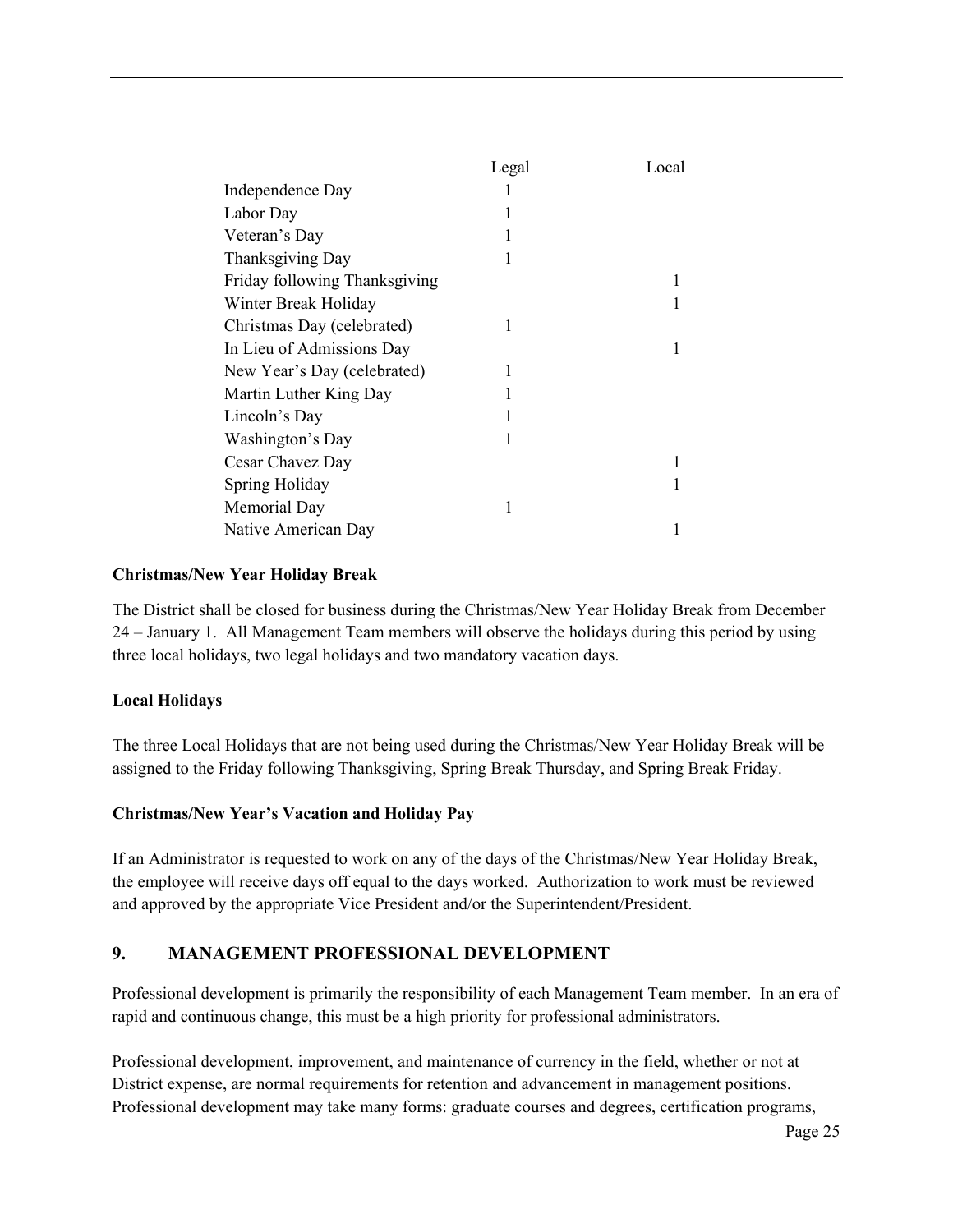workshops, professional associations meetings, working with mentors, etc.

The District provides on-going professional development programs open to all Management Team members. The District also supports attendance at professional conferences that benefit the District.

### **Professional Development Program**

The Professional Development Program is designed to provide an incentive for members to further their education, skills and training as it relates to their current work assignment.

- Improve the standard of service
- Improve on-the-job performance
- Promote technological advancements
- Provide opportunities for personal growth
- Provide opportunities for advancement

The Role of the Management Personnel Committee: All Professional Development Applications shall be reviewed by the Committee. See **Appendix E** for application guidelines.

In addition to employee Professional Development Program, a management team member may apply for themselves, their spouse, their domestic partner and/or dependent child(ren) to receive reimbursement of up to \$1,200 per family, for enrollment in classes at College of the Desert. Reimbursable costs covered will be tuition, books, and registration. Children must be between the ages of 17 and 24 and must be birth, adopted, or step children of the employee. A child must maintain a grade of "C" or better in all courses taken to be eligible to take another class covered by this program. See **Appendix E** for application.

# <span id="page-25-0"></span>**10. EXPECTED CONDUCT**

All management team members are expected to function in accord with and abide by:

- a) Board Policy 3050: Code of Ethics Standards of Practice Employees
- b) Administrative Procedure 3050: Code of Ethics Standards of Practice Employees
- c) Institutional Code of Ethics **(Appendix F)**
- d) Association of California Community College Administrators (ACCCA) Statement of Ethics **(Appendix G)**

# <span id="page-25-1"></span>**11. MANAGEMENT COMPLAINT PROCEDURE**

#### Definitions

- a) A "complaint" is a formal written allegation by a complainant that he/she has been adversely affected by a violation of District policies and procedures.
- b) A "complainant" is a member of the management team filing a complaint.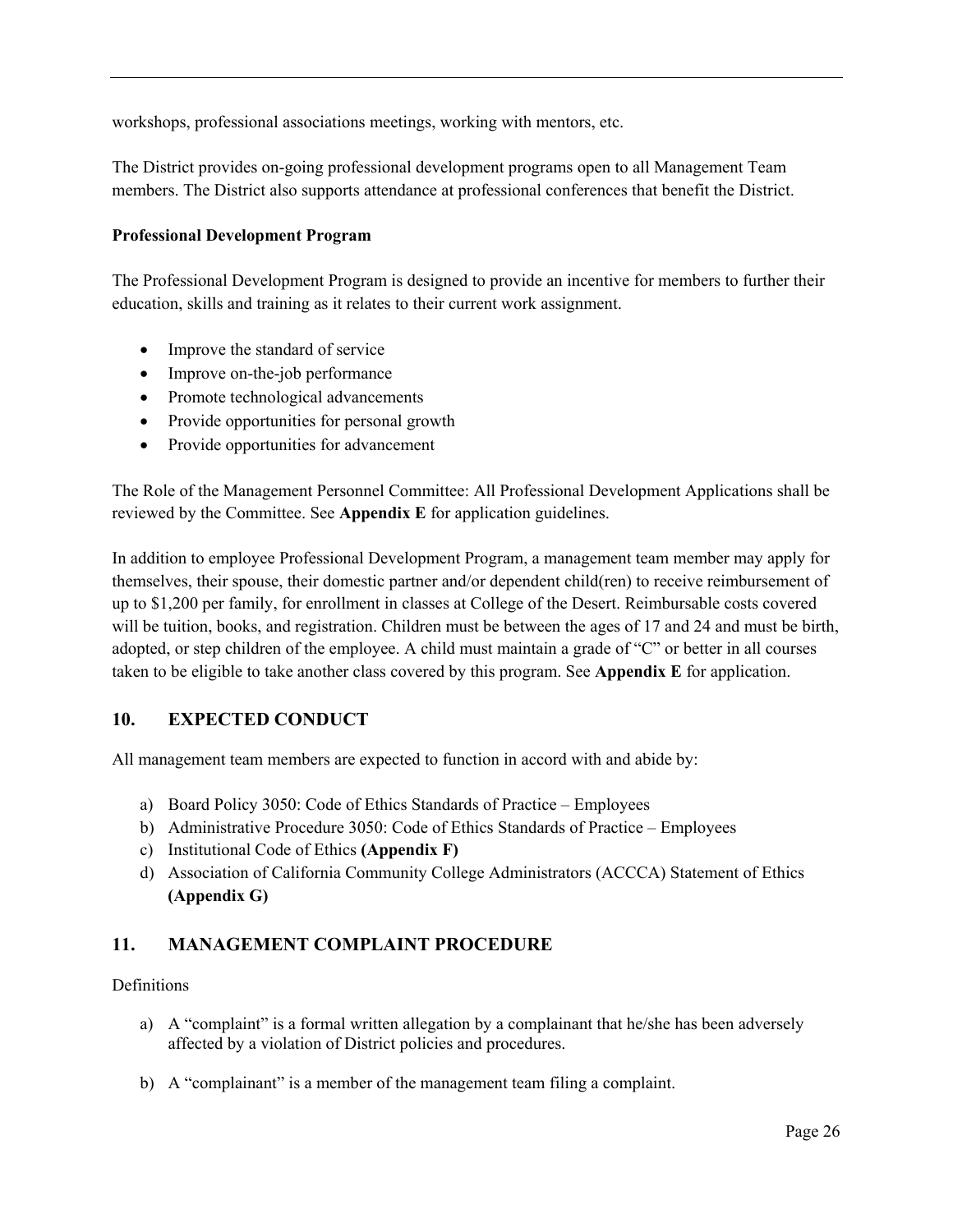- c) A "day" is any day in which the central administrative office of the Desert Community College District is open for business.
- d) The "immediate supervisor" is the lowest level administrator having immediate jurisdiction over the grievant.

See Complaint Procedure (**Appendix H**).

# <span id="page-26-0"></span>**12. MANAGEMENT PROFESSIONAL DEVELOPMENT/EVALUATION PROGRAM**

#### <span id="page-26-1"></span>**12.1 Introduction**

Although management evaluation is a difficult, demanding and even a complex undertaking, it is also one of the most significant experiences for learning. Management's process of evaluation should focus on evaluating effectiveness and outcomes. It is very helpful for managers to place themselves in the position of being a learner whose efforts are being evaluated. One of the more beneficial professional development experiences is to learn something new from the process and then to reflect on its significance for improvement. Evaluation is to assist and affirm, rather than to be negative, critical or demean.

Most people share a desire to know the answer to the question "How am I doing?" They want to know what is expected of them, how well they are meeting expectations and how they can improve. Managerial evaluation should be designed to improve or enhance performance through identifying areas of professional and personal development that need fine-tuning. Performance appraisal of one's management team and its professional development is inextricably a single process. Management evaluation's core purpose is to identify areas of needed or desired improvement, and to point the way to personal and professional development, which in turn, hopefully, enhances a college's overall performance. "What am I doing well?" "What am I doing that I should not be doing?" "What should I do more of?" "What should I do less of?" In brief, the primary reason for evaluating one's administrative performance is simply to improve it. As part of the process, one's own self-evaluation and that of one's supervisor's, should be the most meaningful, and more often than not, yielding useful information. The evaluation should be that of teacher and coach rather than judge. There is no single best style of administrative behavior. The evaluation process is to improve the quality of the management of the College. Appraisals should be generally positive rather than punitive. Further, the process should be based on the belief that each manager on one's team possesses different abilities and skills. The effort should be on maintaining the strengths and shoring up the shortcomings. Management evaluation and management development are two sides of the same coin.

During Management team members' first two years of employment in each position, the administrator shall receive an annual written evaluation and evaluation conference on the administrator's anniversary date of hire. Thereafter, he/she shall receive a written evaluation and evaluation conference with his/her immediate supervisor every three years on the manager's anniversary date of hire. The District retains the right to conduct special evaluations at any time.

Evaluations shall be a significant part of basis for the Superintendent/President to make recommendations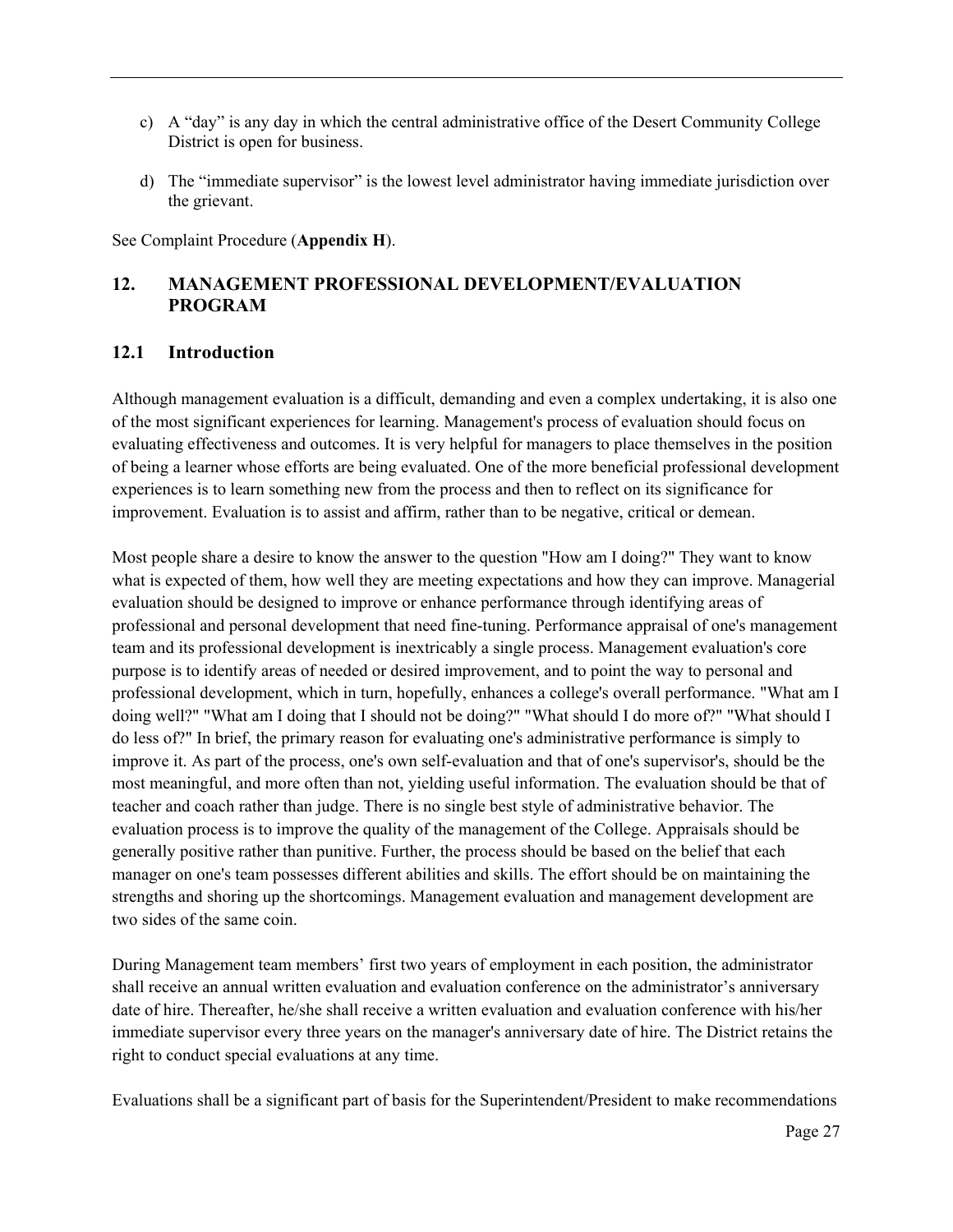for management development, professional leaves, and other activities related to professional development and upward mobility.

# <span id="page-27-0"></span>**12.2 Purpose**

The purpose of the Management Professional Development/Evaluation Program is to encourage higher levels of performance in the service of students, the community, and the institution and to identify areas requiring improvement in order to increase the overall effectiveness and efficiency of the operation of the District. The Evaluation and Professional Development Plans are mutually supportive and components of a total resource development program for managers. The evaluation is based on the goals developed by the Board of Trustees and objectives developed by the individual and his/her supervisor, the individual's position description, and, the constructive feedback from a selected pool of employees. This purpose is largely based on the theories which indicate that high achievers welcome the opportunity to be rated and that underachievers should be provided with constructive feedback on how to improve performance.

The degree of success of this program will depend on the following criteria:

- a. A progressive and effective style of managerial leadership and philosophy that is understood and practiced by all managers.
- b. An adherence to a sound wage and salary program.
- c. A goal-oriented system, which is practiced by the Management Team.
- d. An orientation program offered to each individual involved in the evaluation process.
- e. A management development program, which provides opportunities for professional improvement.

# <span id="page-27-1"></span>**12.3 Program Goals**

- a. The supervisor will regard evaluation as an ongoing process, offer timely feedback, and recommend specific areas for professional development activities.
- b. Supervisors are responsible for using the information in the evaluation to identify and recommend specific areas for professional development activities.
- c. Contract or employment decisions will be supported by the evaluation.
- d. The manager's supervisor and the manager will review and discuss the results of the behavioral rating portion of the evaluation.
- e. If applicable, the extent to which the individual has become involved in outside community activities may be reviewed.
- f. The accomplished objectives will be reviewed and areas of needed improvement discussed.
- g. Each manager's objectives will be discussed and agreed upon annually.
- h. Each manager's objectives, to the extent possible, will include measurable outcomes.

# <span id="page-27-2"></span>**12.4 Manager Objectives**

Although the setting of objectives is an interactive process, it is essentially a top-down approach. The goals adopted by the Board of Trustees of the District will be transferred to the Superintendent/President,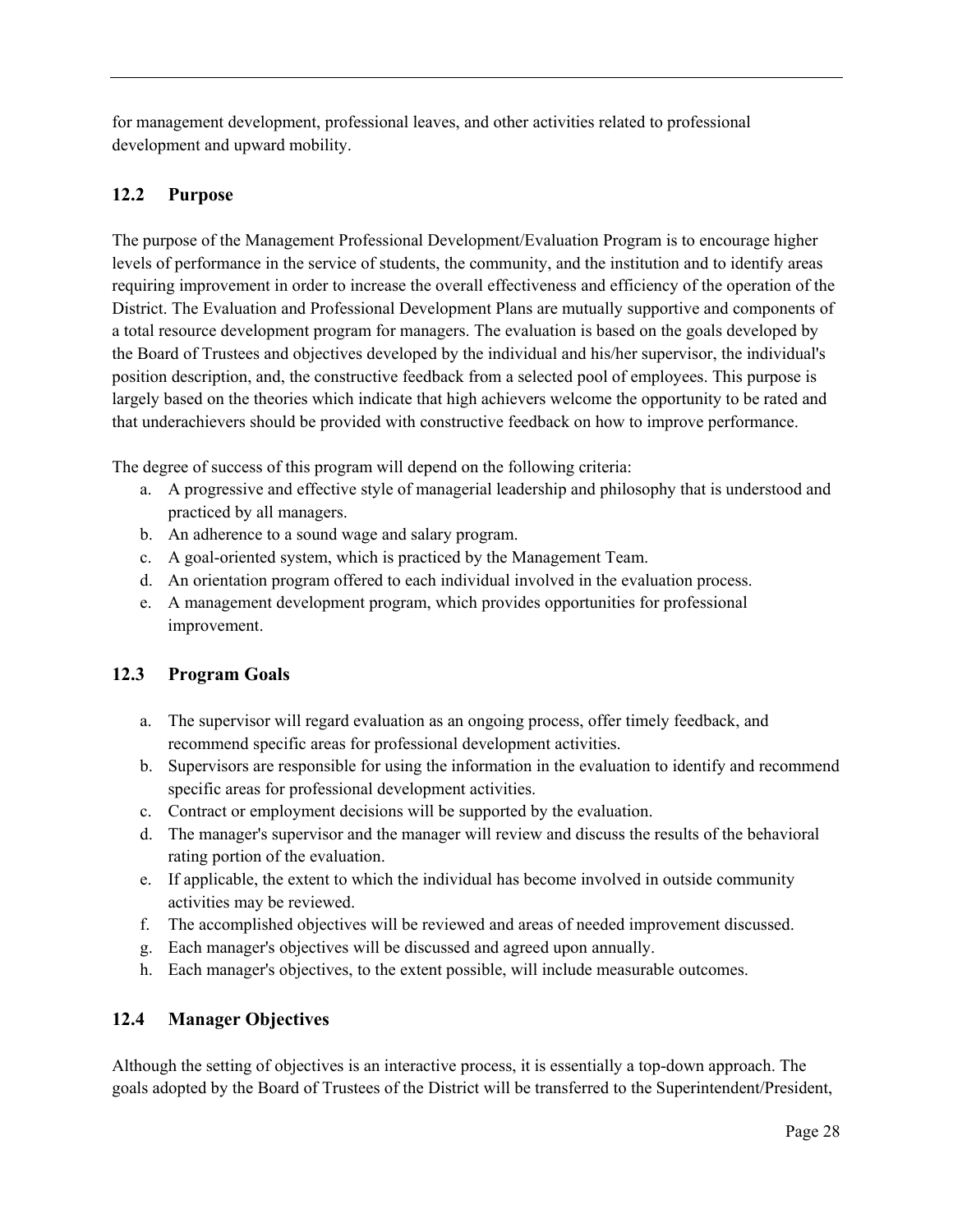who will develop a set of management objectives in consultation with the Board of Trustees. Executive level managers reporting directly to the Superintendent/President will develop a set of management objectives in consultation with the Superintendent/President covering their area(s) of responsibility. The objectives should be consistent with the goals adopted by the Board of Trustees and the objectives developed by the Superintendent/President. All other managers will develop their objectives in a similar manner following the development of their supervisor's objectives.

The objectives developed by each manager will attempt to integrate the unit needs with the needs of the District. Some of the objectives may overlap, but the final agreed-upon objectives will ensure that the manager will be prepared to move the District in a uniform direction directed towards achieving the goals adopted by the Board of Trustees. Ongoing monitoring of the objectives will ensure that the manager and supervisor will periodically review the progress, related budget constraints, and any additional short-term objectives that must be accomplished.

The number of objectives established will vary depending on the supervisor, manager, and the resources available.

# <span id="page-28-0"></span>**12.5 Guidelines for Developing Objectives (See Appendix I)**

- a. Tie objectives to District goals, where appropriate.
- b. Start with "to" followed by an action verb.
- c. Specify a single key result.
- d. Specify a target date for accomplishment.
- e. The objective relates directly to the accountable manager's role and responsibilities and to higherlevel roles, responsibilities, and objectives.
- f. The objective is understandable by those who will be contributing to its attainment.
- g. The objective is realistic and attainable, yet represents a significant challenge.
- h. The objective is consistent with resources available.
- i. If complex, the objective lends itself to the development of an action plan that details what, why, who, where, when, and how.
- j. Separate objectives into (1) measurable outcome objectives and (2) continuous quality improvement objectives.

# <span id="page-28-1"></span>**12.6 Professional Development Plan (See Appendix J)**

Preplanning is the key to success of the program, both from the perspective of the manager and the District. District goals and manager objectives must be identified, priorities need to be set, and resources must be allocated in order for the manager and the institution to be mutually supportive.

Concurrent with the development of objectives, each manager must develop a Professional Development Plan in consultation with his/her supervisor. The plan should include goals, objectives, and methods of achievement.

There is a wide range of activities that might be included in a professional development plan either for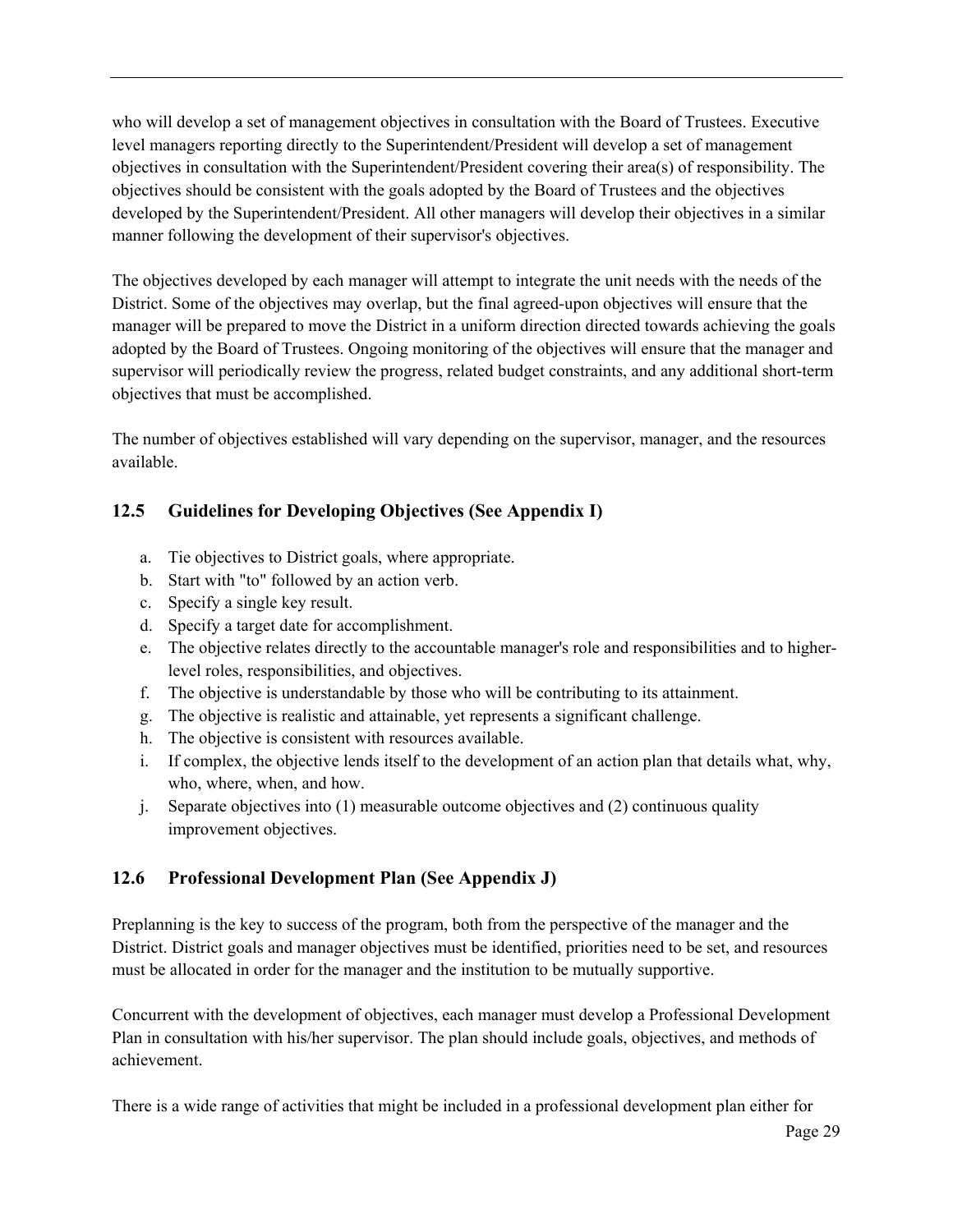managers or for the entire Management Team. The following are examples of professional development activities: job exchange (within the institution/outside the institution), job sharing, workshops, conferences, individual research, seminars, mini-grants, advanced study visitations, work experience in business/industry, teaching, travel, internships, externships, and community activities. Education, in general, and College of the Desert, in particular, needs the finest quality managers available. Leadership is based on the philosophy that students, classified staff, faculty, Board of Trustees, managers, and the public have the right to expect excellence.

Excellence is measured in industry by production. In education, success is measured by benefit and effectiveness, as well as productivity. If an organization is to be effective and benefit all concerned, the following conditions must be present:

- a. Leadership Begins at the Top provide role models and set the tone for the entire organization
- b. Mutual Trust at All Levels respect the worth and expertise of others
- c. Open Communication deal directly with people, problems, and situations
- d. Teamwork practiced both vertically and horizontally
- e. An Attitude of Service encourage and involve everyone
- f. Inspiration an optimistic and positive demeanor
- g. Community Orientation becoming involved in the needs of the community
- h. Creative, Innovative Environment plan, organize, and implement programs
- i. An Emphasis on Both Individual and Team Development
- j. Appropriate Recognition demonstrate appreciation and recognized effort
- k. Accountability cost effectiveness, achievements, responsibility, and evaluation
- l. Competency managers must possess technical skills required by position

There has been considerable research conducted that documents the need for professional growth and supports its positive impact. Researchers consider the present state of in-service at most community colleges as one of poorly defined purposes and confused objectives. In a rapidly changing society, an instructor must keep current. The same is true of managers and institutions as a whole. Managers are recruited from a wide range of sources - public schools, industry, business, and four-year institutions. Others are recruited from the teaching ranks at many levels and need assistance with management skills. Characteristically, many are unprepared as managers in the community college because they lack the broad base of knowledge of community college practices and philosophy. Moreover, many lack a strong theoretical background in management and very few have had management experience outside of education.

There are three purposes of the professional development plan for managers: (1) encourage improvement in District operations; (2) promote individual growth and development that will improve performance of managers; (3) plan organized group activities in order to improve the collective competencies of managers. The objectives of the individual and the goals of the District are necessary to develop a meaningful professional development program.

Management growth and development plan goals: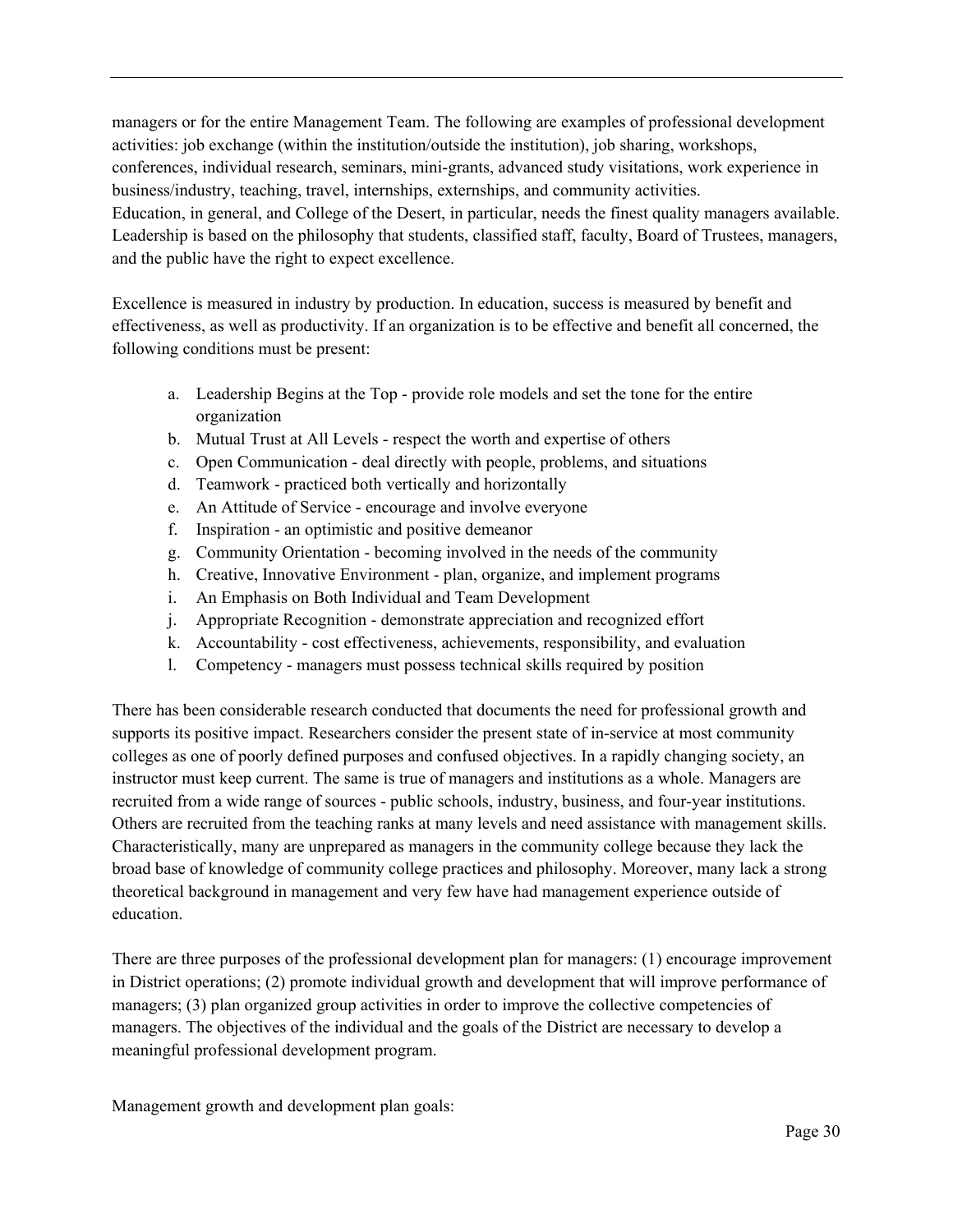- a. To encourage and develop the professional growth and potential of each manager
- b. To encourage and reward excellence in leadership at all levels
- c. To foster a successful program of career circulation developing generalists as well as specialists skills
- d. To develop a management style that is team oriented
- e. To build strong member relationships within the District
- f. To motivate the manager to become increasingly proficient through individual initiative
- g. To promote and encourage creativity, optimism, and enthusiasm
- h. To broaden professional development through a variety of strategies
- i. To encourage trust, transparency and cooperation among managers

#### <span id="page-30-0"></span>**12.7 Performance Evaluation**

The evaluation process is designed to give constructive feedback to managers about their job performance, defining both areas of strength and areas of needed improvement.

The goals of the performance evaluation process are:

- a. To recognize and acknowledge individuals who are performing in an outstanding manner
- b. To identify standards whereby each employee's performance can be measured
- c. To identify and provide assurance to those individuals who are performing satisfactorily
- d. To identify and assist individuals whose performance needs improvement
- e. To clarify job expectations and develop a prioritization of responsibilities where needed
- f. To involve the manager's supervisor and the manager in a constructive dialogue focused on increased job effectiveness, job satisfaction, development of a professional growth plan, and career development

The major components of the performance evaluation consist of **self-evaluation** of performance, **supervisor's evaluation** of performance, and **behavioral ratings**.

# <span id="page-30-1"></span>**12.8 Manager's Self Evaluation**

The manager will evaluate his/her performance in the following areas (**See Appendix L**):

- a. Position description
- b. Management Objectives Results degree to which objectives have been completed.
- c. Behavioral Rating Scale The manager's self-perception of his/her performance.
- d. Professional Development
- e. Other
	- community activities
	- unanticipated responsibilities
	- special projects
	- District activities and events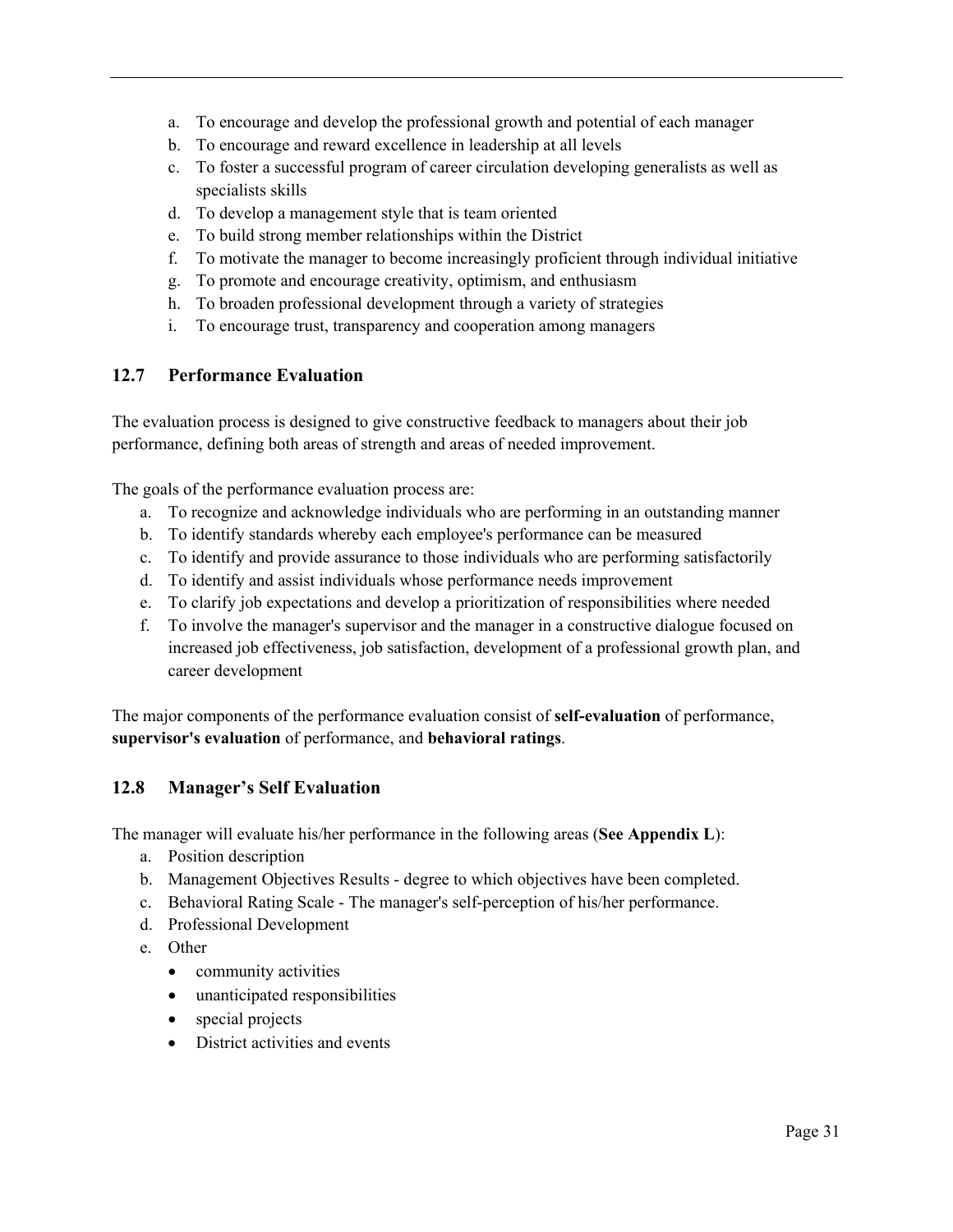# <span id="page-31-0"></span>**12.9 Supervisor's Evaluation**

The supervisor will evaluate the performance of the manager, which shall include taking into consideration the manager's self-evaluation, as shown below (See **Appendix M**). The total evaluation will be comprised of the following weighted components:

- a. Performance of responsibilities as defined in the position description (50%)
- b. Degree of success in completing management objectives, taking into consideration the degree of difficulty inherent in the objectives (25%)
- c. Work behaviors (as measured by Behavioral Rating Scales) (15%)
	- Commitment to the Management Team
	- Ability to engage in cooperative relationships
	- Decision-making ability
	- Ability to develop positive relationships
	- Written and verbal skills
	- Supervisory skills (if appropriate)
	- Time and resources management
- d. Other activities and responsibilities (5%)
	- Participation in community organizations and in the committees of the College
	- Unanticipated activities
	- Special assignments and projects
	- Budget management including contributions to cost effectiveness
- e. Optional areas for professional growth (5%)

# <span id="page-31-1"></span>**12.10 Behavioral Rating Scale**

The main reason for developing a behavioral rating scale is to reduce the amount of subjectivity and to broaden the input involved in the evaluation process.

Behavioral rating scales are not new to evaluation systems. Renis Likert developed the "Likert Profile" in the early 1960's to increase organizational vitality. Since that time, the use of behavioral anchor bars or rating scales has become a common measuring device. (See **Appendix O**)

The following criteria were used for development of the rating form:

Rate work behavior.

- a. Serve as a constructive feedback instrument to the manager and the supervisor
- b. Be as objective as possible on qualitative and perceptual issues, thus attempting to minimize subjectivity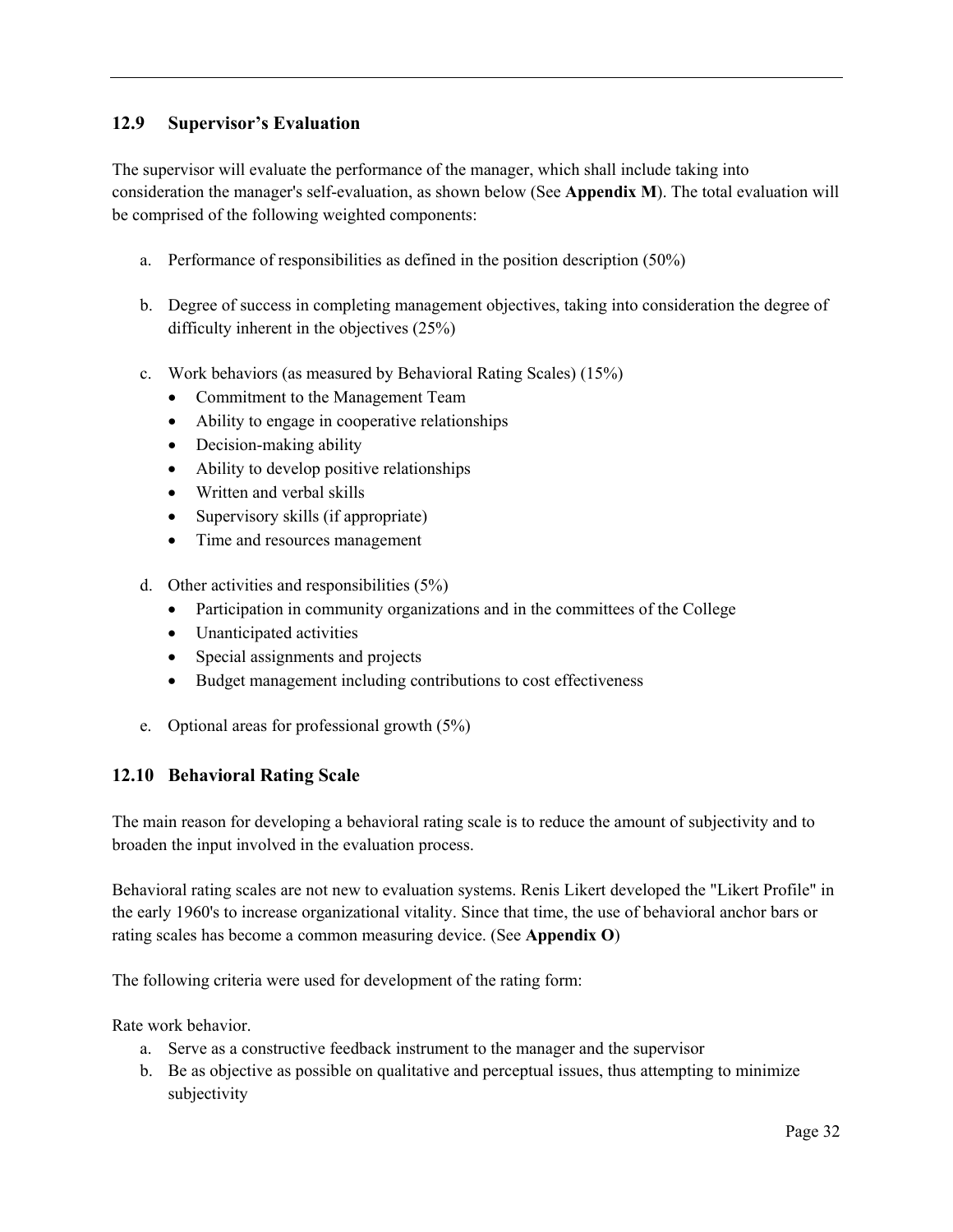- c. Solicit feedback from supervisors, employees supervised by the manager, other management peers, as well as the manager
- d. Cause respondents to carefully consider the individual's specific behavior rather than the individual's general traits or characteristics

The rating scale was developed using 21 factors to be rated by both the supervisor and other employees familiar with the work of the manager being evaluated. The completed, unsigned forms are then sent to the supervisor who will average the scores and present the manager with one summarized rating profile. The individuals who are asked to evaluate the manager should be familiar with the manager's work traits. The individuals from the evaluator pool should be from different levels in the organization and may include managers, peers, students, faculty, and classified staff, and may include community members. In addition, the manager being rated and his/her supervisor should fill out the rating scale as he/she sees it for comparison with the average.

The employee should develop a list of approximately twenty individuals, mutually agreed upon between the employee and his/her supervisor, who will comprise the evaluator pool. From the developed list, the supervisor will select at least twelve individuals who will be requested to complete a behavioral rating scale.

The behavioral rating scale should be completed by the following personnel:

- 1. The supervisor
- 2. The manager from the perspective of how he/she views his/her performance on each of the scales.
- 3. A pool of evaluators The primary criterion should be knowledge of the work performance of the manager being evaluated. Thus, those who report directly to the manager being evaluated should be considered first in constituting the pool. For those managers who directly or indirectly supervise faculty, the pool should include input from faculty directly involved in the individual manager's normal job performance. The pool should have balanced representation from classified staff, faculty, and administrators and may include students and community members when appropriate.

In addition, a cover memo from the manager doing the evaluation should accompany the rating scales and directions sheet asking for the assistance of each identified member of the evaluation pool. The memo should stress the confidentiality of the process and should list areas of involvement; e.g., key position description statement, key objectives, and any special projects. (See **Appendix N**)

# <span id="page-32-0"></span>**12.11 Performance Conference**

The supervisor and the manager will agree upon a mutually convenient time to review the manager's evaluation.

The manager, the supervisor(s), higher-level managers, and the Board of Trustees (when appropriate) may review the results. The manager should retain a copy of the supervisory evaluation, the manager's selfevaluation, and the behavioral rating scales (the listing of rater pool comments generated by the behavioral rating form should be given to the employee - no other copies are to be retained). The originals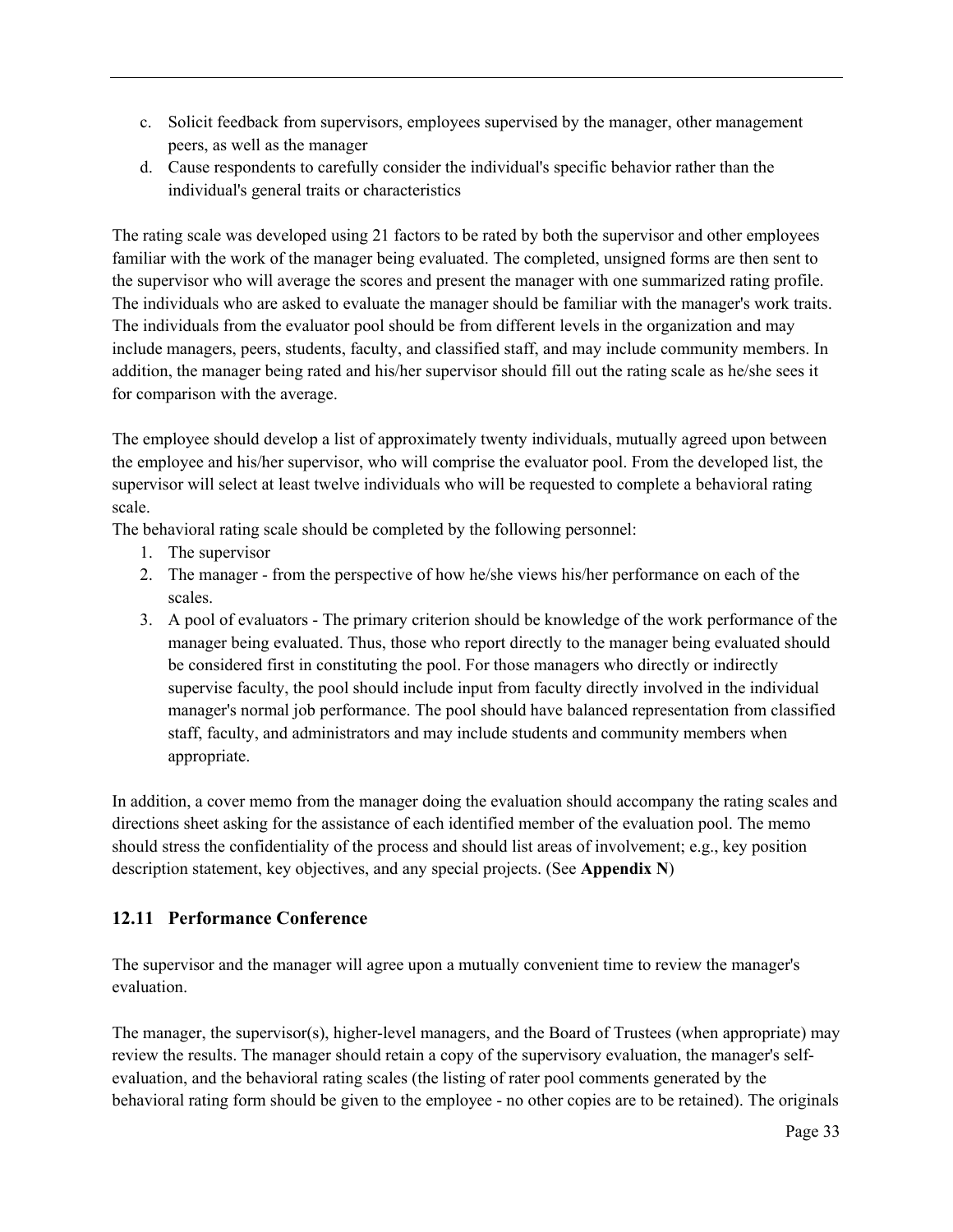must be forwarded to the Vice President, Human Resources and Employee Relations who will arrange to place them in the manager's personnel file. The evaluation will be confidential with access limited to those persons who normally have access to the manager's confidential record.

The results of the evaluation will be used for planning, institutional improvement, professional improvement, professional development activities, and clarifying expectations.

# <span id="page-33-0"></span>**12.12 Reconsiderations**

Should a manager believe that he/she has been evaluated unfairly, the manager can request a panel consisting of the Vice President, Human Resources and Employee Relations and two other managers (one selected by the concerned manager and one appointed by the Superintendent/President) shall review the situation(s).

The panel will not question the supervisor's credibility or judgment; rather, it will determine whether or not the evaluation process was properly administered and that the supervisor provided periodic reviews and support to the manager during the evaluation year.

The panel will consult with the supervisor and the manager, review the situation, and issue a determination within thirty (30) days. This determination will be forwarded to the Superintendent/President whose decision shall be final.

Regardless of the Superintendent/President's decision or a request for a panel review, the manager can submit a written response to the evaluation within ten working days of the evaluation conference.

# <span id="page-33-1"></span>**13. NON-DUPLICATION OF BENEFITS**

No benefits shall be duplicated under this plan and/or any other District plan.

# <span id="page-33-2"></span>**14. FUNDING PLAN**

The Management Plan will be allocated funds to support salary adjustments provided for under the plan. The Vice President, Human Resources and Employee Relations is charged by the Superintendent/President with monitoring the operation of the plan. All salary adjustments for managers, as provided for under this plan, are subject to the approval of the Superintendent/President.

# <span id="page-33-3"></span>**15. MANAGEMENT PERSONNEL COMMITTEE**

A Management Personnel Committee will be established to make recommendations to the Superintendent/President. It will be chaired by the Vice President of Human Resources and Employee Relations. The committee shall consist of a Management Team member from each level: Executive, Administrative, Manager, and Supervisor, and are selected by the Superintendent/President. The charge of the committee will include maintenance of the personnel plan, evaluation and compensation, and management development. In addition, the committee will also make recommendations to the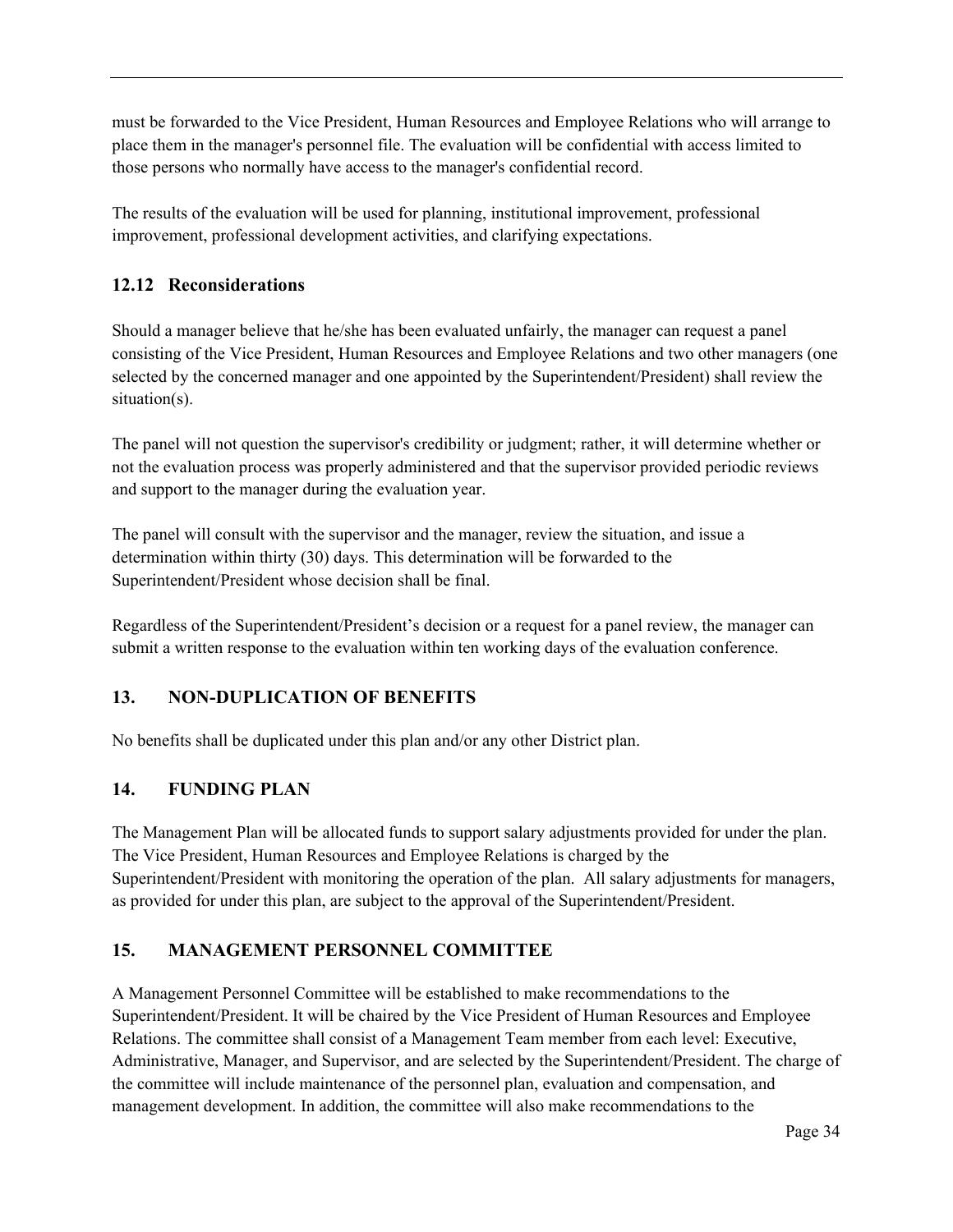Superintendent/President regarding the Confidential and Foundation Plans. When doing so, the membership of the committee will be expanded to include a confidential or foundation employee.

# **16. MANAGEMENT PERSONNEL PLAN MAINTENANCE**

The Management Plan shall be reviewed periodically by the Management Personnel Committee as initiated by the Superintendent/President or the Vice President of Human Resources and Employee Relations.

# <span id="page-34-0"></span>**17. SAVINGS CLAUSE**

If during the life of this plan, there exists any applicable law or any applicable rule, regulation, or order issued by governmental authority other than the District which shall render invalid or restrain compliance with or enforcement of any provisions of this plan, such provision shall be immediately suspended and be of no effect hereunder so long as such law, rule, regulation, or order shall remain in effect. Such invalidation of a part or portion of this plan shall not invalidate any remaining portions, which shall continue in full force and effect.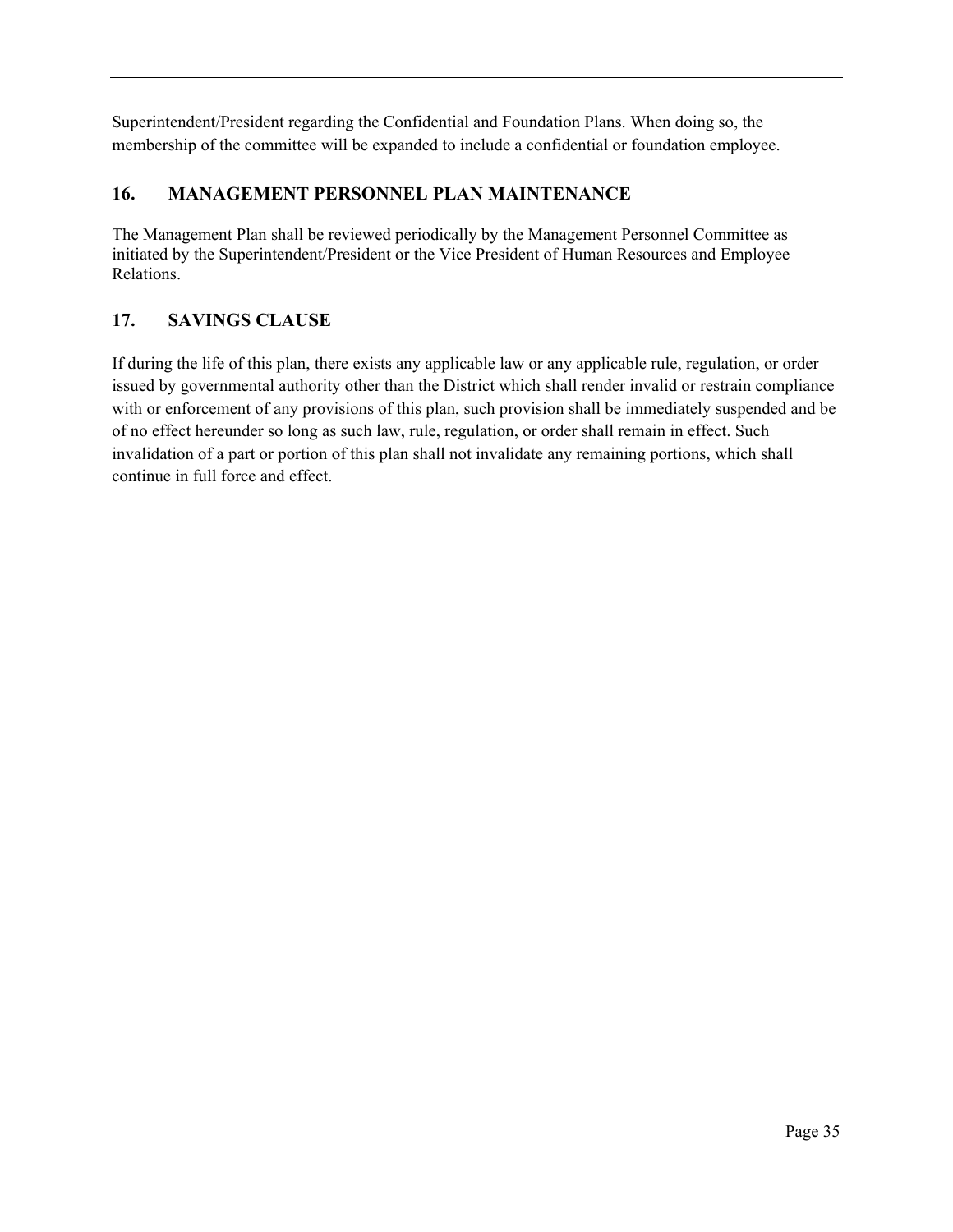# <span id="page-35-0"></span>**18. APPENDICES**

# Table of Contents

#### Page **Page**

| APPENDIX E: Management Professional Development Guideline & Application Form  44 |  |
|----------------------------------------------------------------------------------|--|
|                                                                                  |  |
|                                                                                  |  |
|                                                                                  |  |
|                                                                                  |  |
|                                                                                  |  |
|                                                                                  |  |
|                                                                                  |  |
|                                                                                  |  |
|                                                                                  |  |
|                                                                                  |  |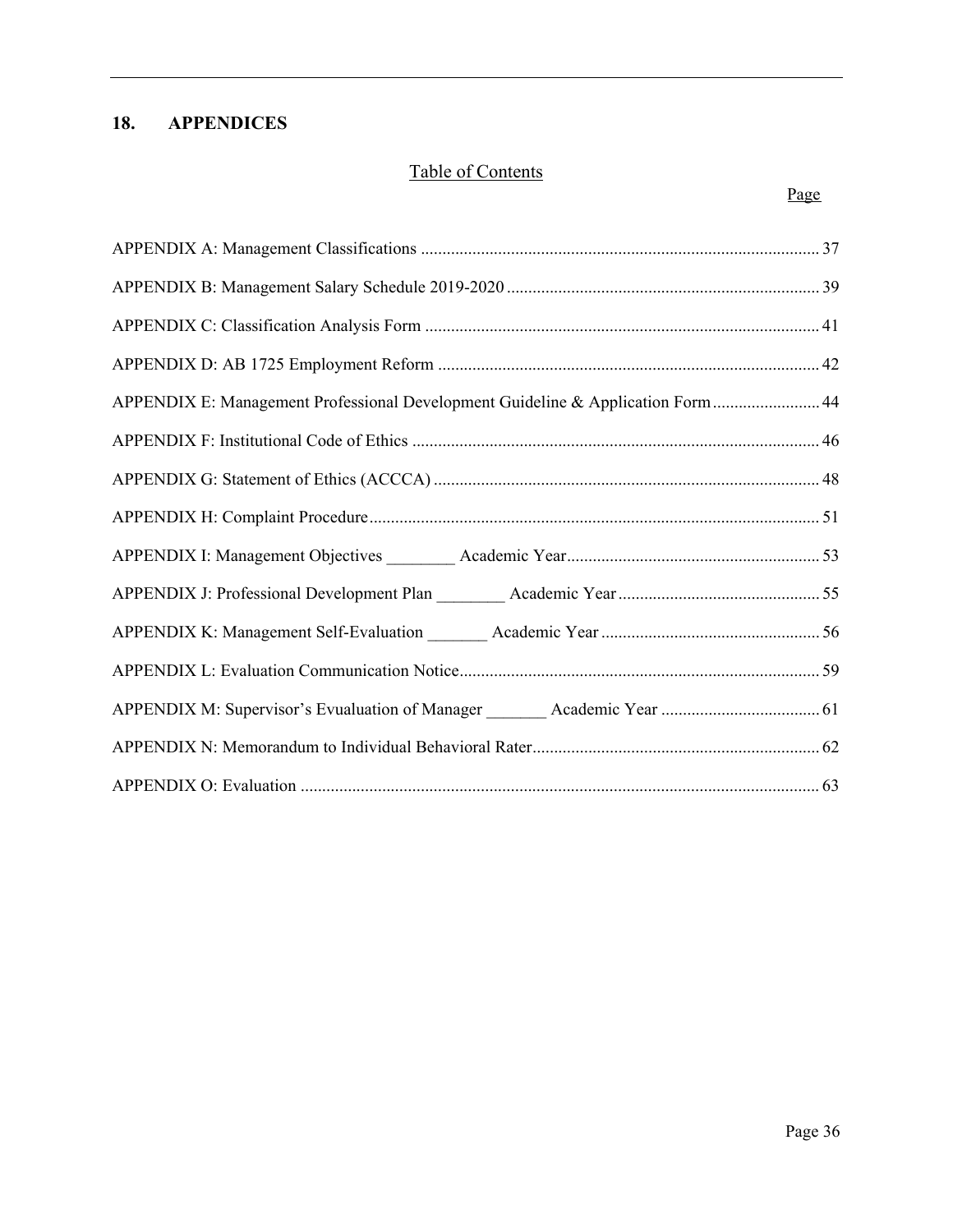#### <span id="page-36-0"></span>**MANAGEMENT CLASSFICATION**

# **APPENDIX A**

| Level $1 -$ Executive                                      | <b>Classification Range</b> |
|------------------------------------------------------------|-----------------------------|
| A. Superintendent/President*                               | Contract                    |
| B. Vice President, Instruction*                            | Contract                    |
| Vice President, Student Services *                         | Contract                    |
| Vice President, Human Resources & Employee Relations**     | Contract                    |
| Vice President, Administrative Services**                  | Contract                    |
| C. Chief of Staff <sup>**</sup>                            | Contract                    |
| Executive Director, Bond Program and Facilities Planning** | Contract                    |
| Executive Director, COD Foundation**                       | Contract                    |

# **Level 2 – Management Classification Range**

| A. Dean, School of Applied Sciences and Business*<br>Dean, School of Communication and Humanities*<br>Dean, School of Health Sciences, Education, PE & Athletics*<br>Dean, School of Math & Science*<br>Dean, School of Social Sciences & Arts*<br>Dean, Student Success & Student Learning*<br>Dean, Counseling*<br>Dean, Enrollment Services*<br>Executive Director, Institutional Advancement**<br><b>Executive Director Education Technology**</b>                                                                                                                                                          | XI<br>XI<br>XI<br>XI<br>XI<br>XI<br>XI<br>XI<br>XIII<br>XIII                                       |
|-----------------------------------------------------------------------------------------------------------------------------------------------------------------------------------------------------------------------------------------------------------------------------------------------------------------------------------------------------------------------------------------------------------------------------------------------------------------------------------------------------------------------------------------------------------------------------------------------------------------|----------------------------------------------------------------------------------------------------|
| B. Director, Public Safety and Emergency Preparedness**<br>Director, Child Development Center**<br>Director, DSPS*<br>Director, Library & Learning Resources*<br>Director, Non-Credit & Adult Basic Education Programs*<br>Director, Education Centers* (2)<br>Director, EOPS, CARE, and Foster Youth*<br>Director, Kinesiology and Athletics*<br>Director, Mental Health Services*<br>Director, Public Safety Academy*<br>Director, Student Life*<br>Director, Tutoring and Academic Skills Center & Supplemental Instruction*<br>Director, International Student Program*<br>Director, Institutional Grants** | <b>VIII</b><br><b>VIII</b><br>IX<br>IX<br>IX<br>IX<br>IX<br>IX<br>IX<br>IX<br>IX<br>IX<br>IX<br>IX |
| Director, Admissions and Records**<br>Director, Maintenance & Operations**<br>Director, Network Services & Telecommunications**<br>Director, Systems Management & MIS Operations**                                                                                                                                                                                                                                                                                                                                                                                                                              | IX<br>IX<br>IX<br>IX                                                                               |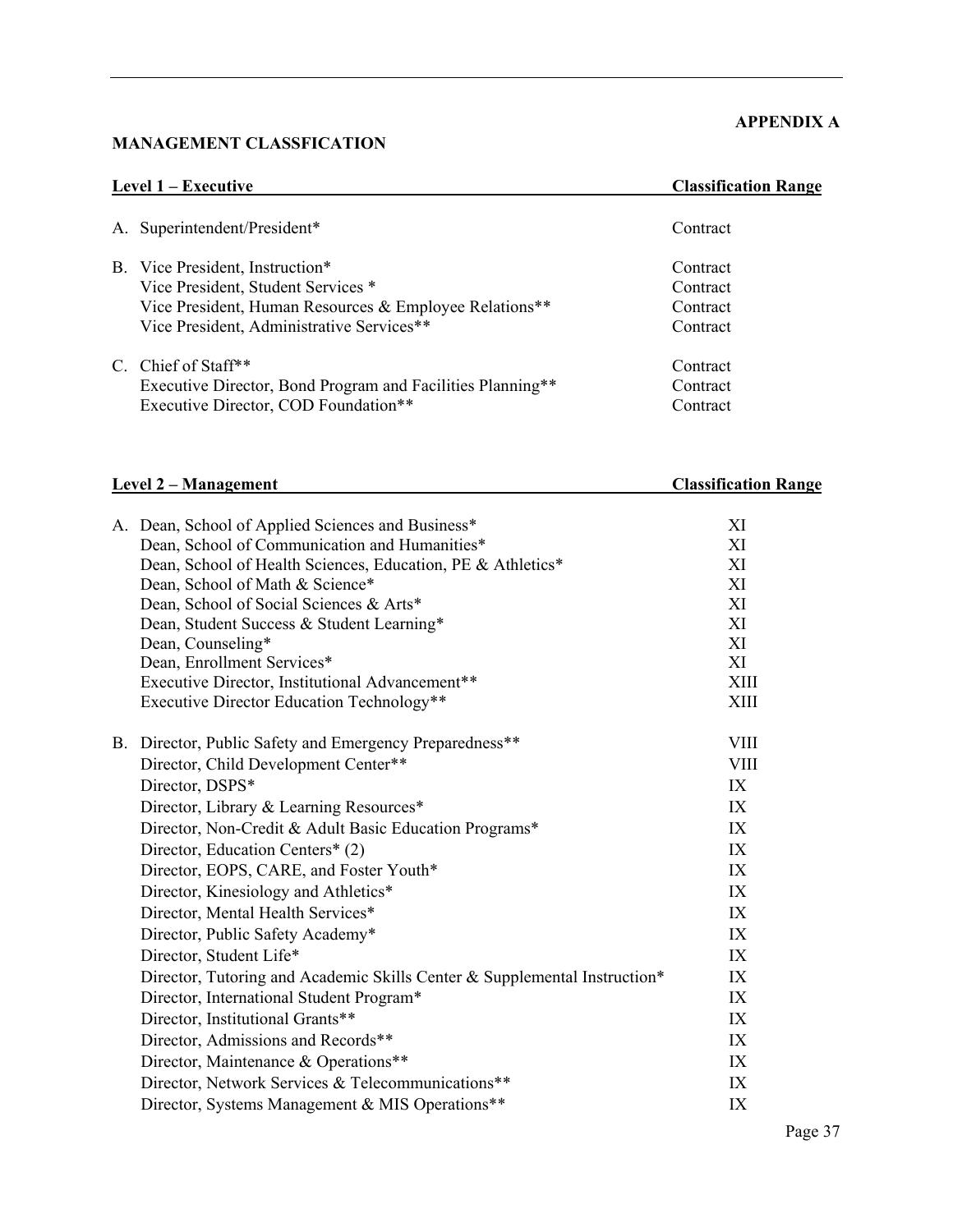| Director, Educational Technology & Web Services**<br>Director, Financial Aid**<br>Director, Nursing & Allied Nursing*<br>Director, Human Resources**<br>Director, Auxiliary Services, Contracts & Purchasing**<br>Director, Fiscal Services**<br>Director, Institutional Research**                                                                                                                                                                                               | IX<br>IX<br>X<br>X<br>X<br>XI<br>XI                                                 |
|-----------------------------------------------------------------------------------------------------------------------------------------------------------------------------------------------------------------------------------------------------------------------------------------------------------------------------------------------------------------------------------------------------------------------------------------------------------------------------------|-------------------------------------------------------------------------------------|
| C. Director, Community Relations**<br>Director, Trio-Veterans*<br>Director, Trio-DSPS*<br>Director, Upward Bound – Trio Program*<br>Director, Talent Search and Grant Program**<br>Director, Career and Workforce Solutions Center**<br>Project Director, Career Technical Education**<br>Grant Project Director, TAACCCT and Proposition 39 <sup>**</sup><br>Deputy Sector Navigator**<br>Deputy Sector Navigator, Health Care**<br>Director, Title V Project, Student Affairs** | VII<br>VII.<br>VII<br>VII<br>VII.<br><b>VII</b><br>VII<br>VII<br>VII<br>VII<br>VIII |

# **Level 3 – Management/Supervisors Classification Range**

| A. Supervisor, Custodial Services**                    | V          |
|--------------------------------------------------------|------------|
| Assistant Director, Clinical Services**                | VII        |
| Accounting Manager**                                   | <b>VII</b> |
| Assistant Director, Football Operations/Head Coach**   | VII        |
| Human Resources Manager**                              | VII        |
| Program Manager, Partnership and Community Education** | VП         |
| Assistant Director, First Year Experience**            | VII        |
| Manager, Career and College Access Pathways**          | <b>VII</b> |
| Manager, Maintenance & Grounds**                       | VII        |
| Public Information Officer**                           | <b>VII</b> |
| Manager, Student Resolutions Support**                 | VII        |
| Manager, Networks and Servers**                        | VП         |
|                                                        |            |

*\*Educational Administrator \*\*Classified Administrator*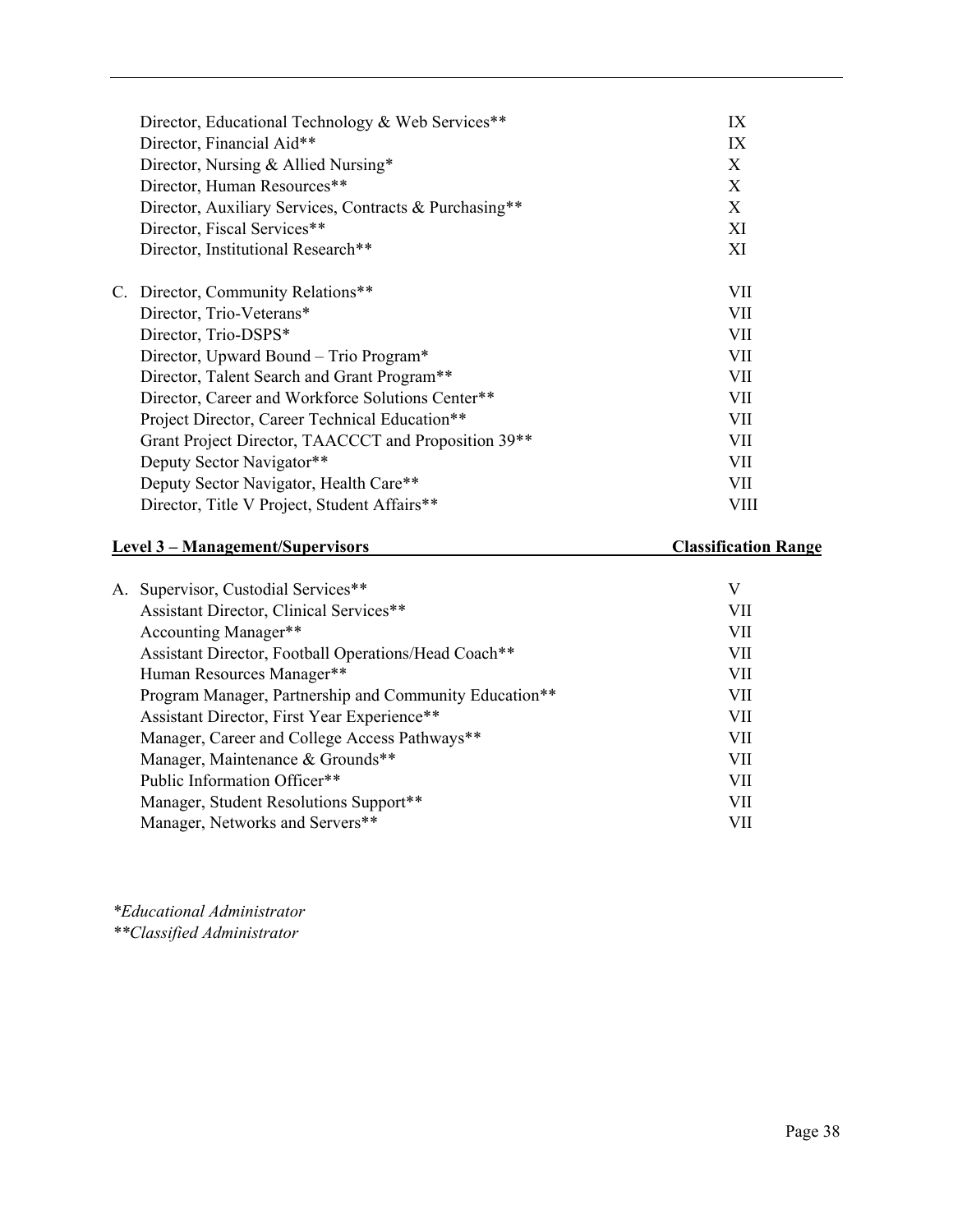# **APPENDIX B**

|  | <b>Management Salary Schedule 2019-2020</b> |  |  |  |
|--|---------------------------------------------|--|--|--|
|--|---------------------------------------------|--|--|--|

<span id="page-38-0"></span>

| <b>Range</b> | Salary         | Step <sup>1</sup> | Step <sub>2</sub> | Step <sub>3</sub> | Step 4     | Step 5            | Step6       | Step 7      | Step 8      | Step 9      | Step 10     |
|--------------|----------------|-------------------|-------------------|-------------------|------------|-------------------|-------------|-------------|-------------|-------------|-------------|
|              | <b>Hourly</b>  | 142.716           | 148.711           | 154,960           | 161.465    | 168.247           | 175.316     | 182.678     | 190.350     | 198.347     | 206.679     |
| Pange 1      | Monthly        | 2,675.922         | 2,788.325         | 2,905.491         | 3,027.474  | 3,154,638         | 3,287.171   | 3,425.210   | 3,569.069   | 3,719,005   | 3,875.229   |
|              | <b>Annual</b>  | 32,111.064        | 33,459.900        | 34,865.892        | 36,329.688 | 37,855.656        | 39,446.052  | 41,102.520  | 42,828.828  | 44,628.060  | 46,502.748  |
|              | <b>Fourly</b>  | 178.399           | 185,892           | 193,702           | 201.836    | 210.312           | 219.147     | 228,352     | 237,940     | 247,936     | 258,350     |
| Range 2      | Monthly        | 3,344.973         | 3,485.478         | 3,631.912         | 3,784.434  | 3,943.345         | 4,108.999   | 4,281.591   | 4,461,376   | 1,648.799   | 4,844.058   |
|              | <b>Annual</b>  | 40,139.676        | 41,825.736        | 43,582.944        | 45,413.208 | 47,320.140        | 19,307,988  | 51,379.092  | 53,536,512  | 55,785.588  | 58,128.696  |
|              | Hourly         | 214,076           | 223.073           | 232.440           | 242.202    | 252.377           | 262.976     | 274,019     | 285,529     | 297.518     | 310.015     |
| Range 3      | <b>Monthly</b> | 4,013.931         | 4,182.610         | 4,358.251         | 4,541,286  | 4,732.064         | 4,930,803   | 5,137.854   | 5,353,674   | 5,578,455   | 5,812.783   |
|              | <b>Annual</b>  | 48,167.172        | 50,191.320        | 52,299.012        | 54,495.432 | 56,784.768        | 59,169.636  | 61,654248   | 64,244,088  | 66,941,460  | 69,753,396  |
|              | <b>Hourly</b>  | 249.761           | 260.247           | 271,183           | 282.566    | 294,435           | 306,801     | 319,687     | 333,118     | 347,107     | 361.687     |
| Range 4      | Monthly        | 4,683.017         | 4,879.636         | 5,084.674         | 5,298,118  | 5,520.665         | 5,752.514   | 5,994.131   | 6,245,970   | 6,508.251   | 6,781.626   |
|              | <b>Annual</b>  | 56,196.204        | 58,555.632        | 61,016.088        | 63,577.416 | 66,247.980        | 59,030.168  | 71,929.572  | 74,951,640  | 78,099.012  | 81,379.512  |
|              | <b>Foury</b>   | 285,440           | 297.428           | 309.920           | 322.937    | 336.500           | 350,632     | 385.361     | 380.701     | 396.695     | 413.357     |
| Range 5      | <b>Monthly</b> | 5,351.997         | 5,576,779         | 5,810.991         | 6,055.076  | 6,309.382         | 6,574.341   | 6,850,523   | 7,138.149   | 7,438.023   | 7,750.445   |
|              | <b>Annual</b>  | 64,223.964        | 66,921.348        | 69,731.892        | 72,660.912 | 75,712.584        | 78,892.092  | 82,206.276  | 85,657.788  | 89,256,276  | 83,005.340  |
|              | Hourly         | 321.118           | 334.609           | 348.663           | 363.302    | 378.565           | 394, 462    | 411.029     | 428.291     | 146.283     | 465.022     |
| Range 6      | Monthly        | 6,020.967         | 6,273,910         | 6,537,425         | 6,811,918  | 7,098,089         | 7,396,158   | 7,706.801   | 8,030,457   | 8,367,806   | 8,719.171   |
|              | <b>Annual</b>  | 72,251,604        | 75,286.920        | 78,449.100        | 81,743.016 | 85,177.068        | 88,753,896  | 92,481,612  | 96,365.484  | 100,413.672 | 04,630.052  |
|              | Hourly         | 356.796           | 371.783           | 387.400           | 403.673    | 420.624           | 438.292     | 456.697     | 475,880     | 195,865     | 516.694     |
| Range 7      | Monthly        | 6,689.923         | 6,970.935         | 7,263,742         | 7,568.878  | 7,886.691         | 8,217.974   | 8,563,063   | 8,922.754   | 9,297,474   | 9,688.013   |
|              | <b>Annual</b>  | 80,279.076        | 83,651.220        | 87,164.904        | 90,826.536 | <b>94,640.292</b> | 98,615,688  | 102,756.756 | 07,073.048  | 111,569.688 | 16,256.156  |
|              | Hourly         | 392.481           | 408.964           | 426.142           | 444.038    | 462.689           | 482.121     | 502.371     | 523.469     | 545.454     | 568.365     |
| Range 8      | Monthly        | 7,359.020         | 7,668.066         | 7,990,164         | 8,325,721  | 8,675.410         | 9,039,773   | 9,419,457   | 9,815.051   | 10,227256   | 10,656.844  |
|              | <b>Annual</b>  | 88,308.240        | 92,016.792        | 95,881.968        | 99,908.652 | 104,104.920       | 108,477 276 | 113,033.484 | 117,780,612 | 122,727.072 | 127,882.128 |

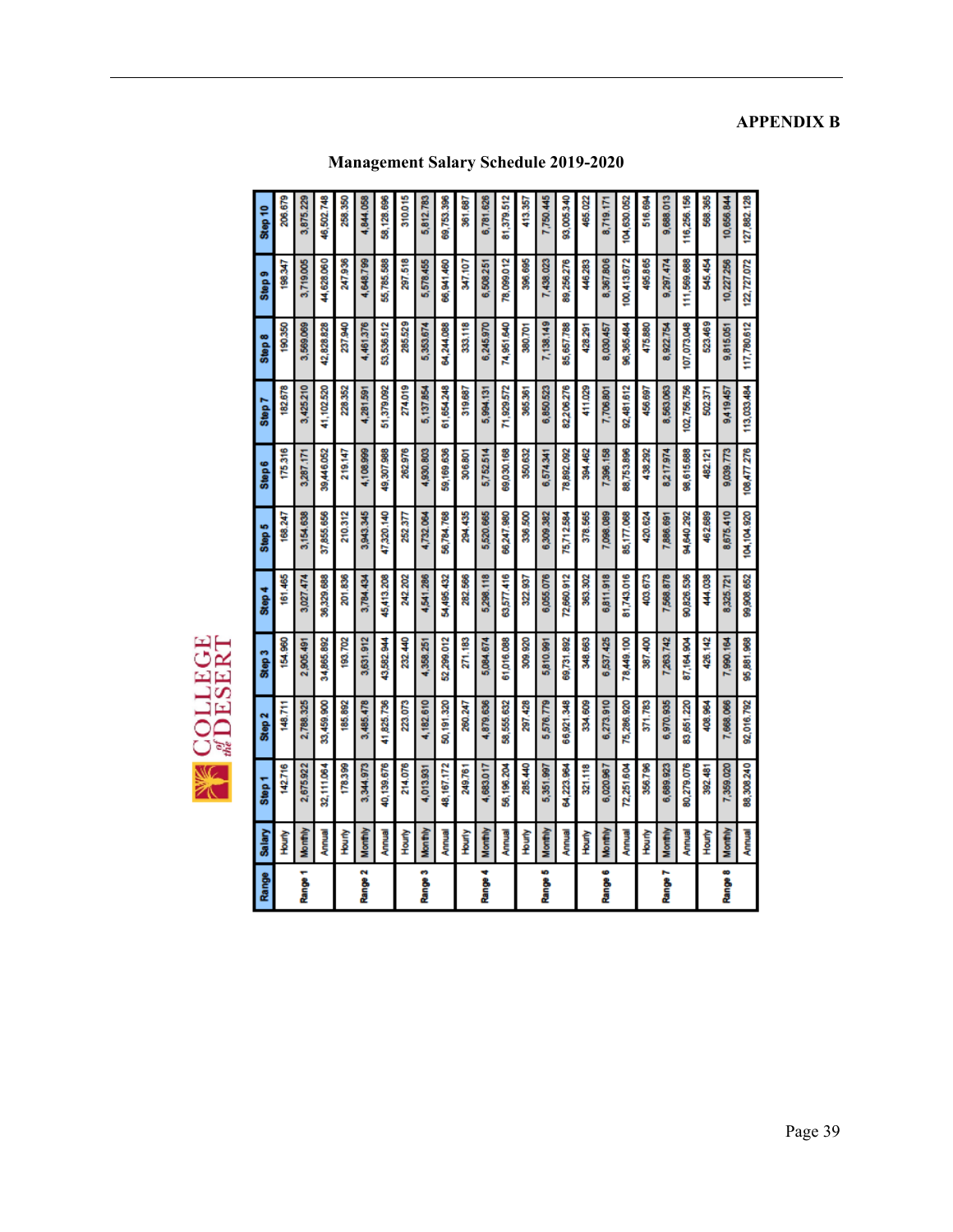| Range    | Salary         | Step <sup>1</sup> | Step 2       | Step 3      | Step 4      | Step 5      | Step6         | Step 7      | Step 8      | Step 9         | Step 10     |
|----------|----------------|-------------------|--------------|-------------|-------------|-------------|---------------|-------------|-------------|----------------|-------------|
|          | <b>Fourly</b>  | 428.159           | 146,139      | 464,879     | 184,403     | 504.747     | 525.947       | 548,039     | 571.058     | <b>595,042</b> | 620,030     |
| Range 9  | Monthly        | 8,027,990         | 8,385.104    | 8,716.481   | 9,082.563   | 9,464.011   | 9,861,512     | 10,275.732  | 10,707.345  | 11,157,039     | 11,625.567  |
|          | Annual         | 96,335,880        | 100,381.248  | 104,597.772 | 108,990.756 | 113,568.132 | 118,338.144   | 123,308.784 | 128,488.140 | 133,884,468    | 139,506.804 |
|          | <b>Four</b>    | 463,837           | 483.320      | 503.622     | 524.774     | 546.812     | 569.778       | 593,707     | 618.641     | 644,630        | 671.702     |
| Range 10 | Monthly        | 8,696.945         | 9,062.246    | 9,442.915   | 9,839,520   | 10,252.728  | 10,683,329    | 11,131,997  | 11,599,525  | 12,086.811     | 12,594.411  |
|          | Annual         | 104,363.340       | 108,746.952  | 113,314.980 | 118,074.240 | 123,032.736 | 128, 199, 948 | 133,583,964 | 139,194,300 | 145,041.732    | 151,132.932 |
|          | Hourly         | 499.516           | 520.500      | 542.359     | 565,139     | 588.877     | 613,608       | 639.381     | 666.231     | 694.212        | 723.372     |
| Range 11 | Monthly        | 9,365,926         | 9,759.378    | 10,169.232  | 10,596.351  | 11,041,435  | 11,505.155    | 11,988,389  | 12,491,834  | 13,016,479     | 13,563.230  |
|          | Annual         | 112,391.112       | 117, 112.536 | 22,030.784  | 127,156.212 | 132,497.220 | 138,061,860   | 143,860,668 | 149,902.008 | 156, 197.748   | 162,758.760 |
|          | <b>Hourly</b>  | 535.201           | 557,675      | 581,101     | 605.504     | 630,935     | 657.439       | 685,048     | 713.820     | 743,800        | 775.044     |
| Range 12 | <b>Monthly</b> | 10,035.012        | 10,456.415   | 10,895.653  | 11,353,207  | 11,830.036  | 12,326,972    | 12,844,853  | 13,384.131  | 13,946.259     | 14,532.071  |
|          | Annual         | 120,420.144       | 125,476.980  | 130,747.836 | 136,238.484 | 141,960.432 | 147,923.664   | 154,135,836 | 160,609.572 | 167,355.108    | 174,384,852 |
|          | <b>全出</b>      | 570.879           | 594,856      | 619.839     | 645.875     | 673.000     | 701263        | 730.717     | 761,409     | 793.389        | 826,709     |
| Range 13 | <b>Monthly</b> | 10,703.981        | 11,153.546   | 11,621.984  | 12,110.164  | 12,618.754  | 13,148,683    | 13,700.952  | 14,276,426  | 14,876.043     | 15,500.796  |
|          | <b>Annual</b>  | 128,447.772       | 133,842.552  | 139,463.808 | 145,321.988 | 151,425,048 | 57,784.196    | 164,411,424 | 171,317,112 | 78,512.516     | 186,009.552 |
|          | Hourly         | 642.236           | 669.211      | 697.319     | 726.605     | 757.124     | 788.924       | 822.058     | 856.588     | 892.560        | 930.051     |
| Range 14 | Monthly        | 12,041,920        | 12,547.714   | 13,074.734  | 13,623.849  | 14,196.073  | 14,792.329    | 15,413,588  | 16,061,020  | 16,735.494     | 17,438.458  |
|          | <b>Annual</b>  | 144,503,040       | 150,572.568  | 156,896.808 | 63,486.188  | 70,352.876  | 17,507,948    | 184,963.056 | 92,732240   | 200,825.928    | 209,261.496 |
|          | <b>Hourly</b>  |                   |              |             | 913.400     | 951.760     | 891.737       | 1,033.388   | 1,076.787   | 1,122.012      | 1,169.136   |
| Range 15 | Monthly        |                   |              |             | 17,126.256  | 17,845,506  | 18,595,062    | 19,376,027  | 20,189.750  | 21,037.717     | 21,921.303  |
|          | <b>Annual</b>  |                   |              |             | 205,515.072 | 214,146.072 | 223,140.744   | 232,512.324 | 242,277.000 | 252,452.604    | 263,055.636 |

**ESSACE** 

**Management Salary Schedule 2019-2020**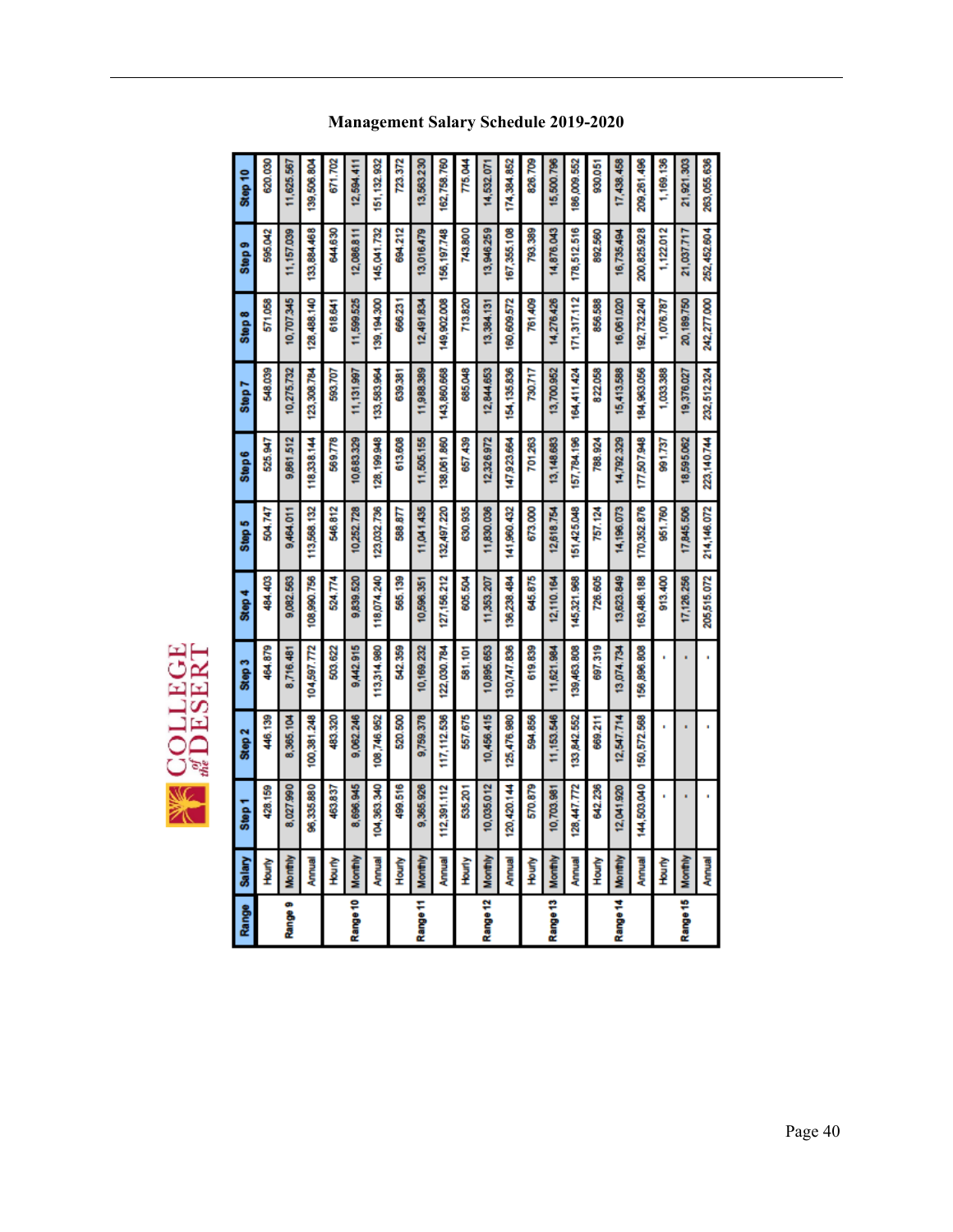# **APPENDIX C**

# <span id="page-40-0"></span>**COLLEGE OF THE DESERT MANAGEMENT TEAM CLASSIFICATION ANALYSIS FORM**

- I. Present a statement (two pages maximum) outlining:
	- A. The reasons for the requested change in classification, including a summary of changes to the current job duties, increased responsibility, and additional requirements necessary to perform the functions of the job.
	- B. How those changes have impacted your job (e.g. scope of responsibility, required skills, knowledge and abilities, complexity, accountability, supervision given or received, impact of decisions, scope and effect, etc.)

Employee's Signature Date

II. Statement of Immediate Supervisor (mandatory). In order to insure that any recommendation proposed is consistent with organizational resources, goals and objectives, provide comments, concerns and recommendations regarding this request.

Supervisor's Signature Date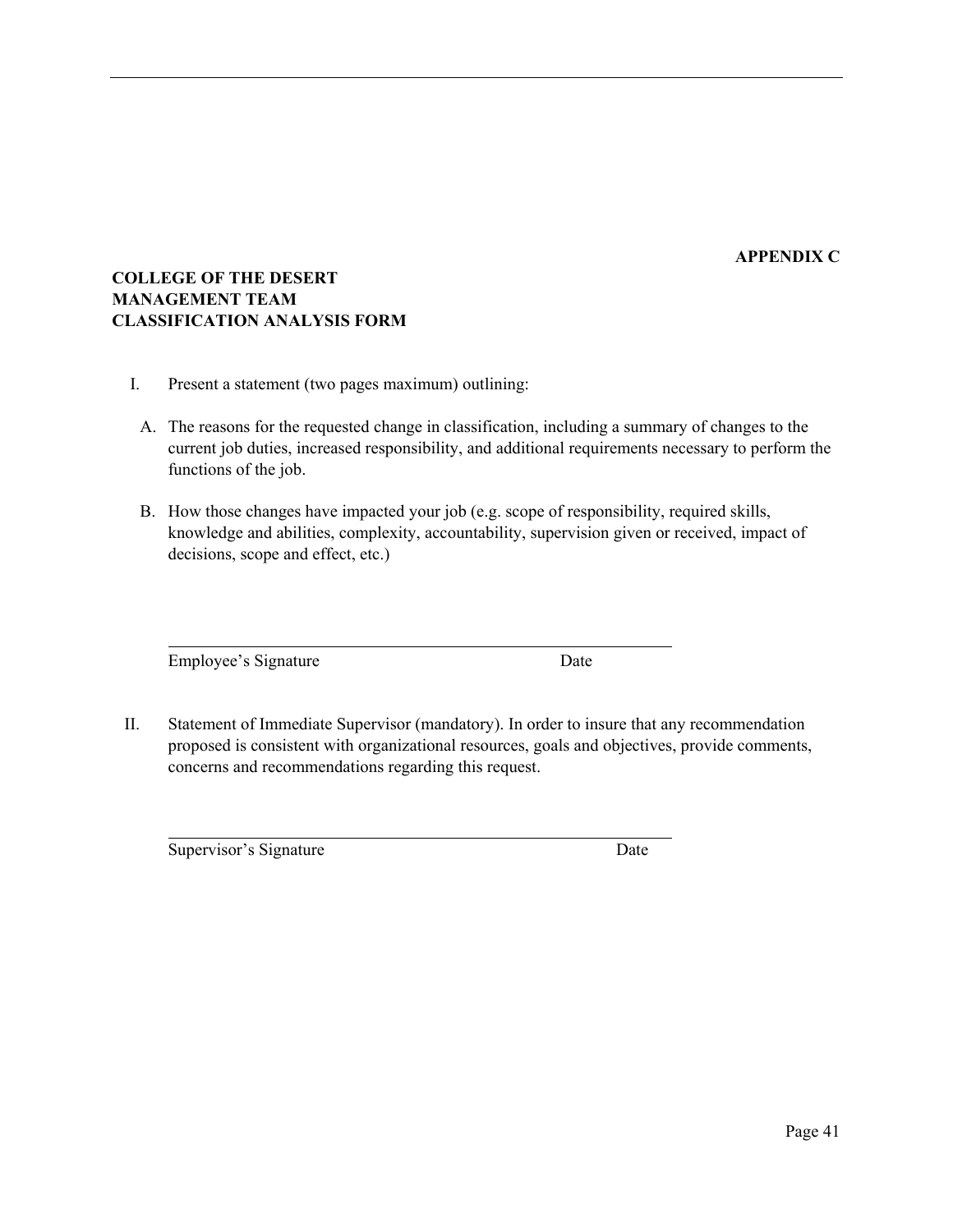#### **APPENDIX D**

#### <span id="page-41-0"></span>**AB 1725 Employment Reform**

Board Policy 7250 (Educational Administrators) College of the Desert Community College District Administrative Retreat Rights

In accordance with the California Education Code, §87458, the Desert Community College District adopts this Administrative Retreat Policy.

This policy does not apply to Educational administrators hired before the effective date for these sections of the Assembly Bill 1725 (July 1, 1990). A tenured employee, when assigned from a faculty position to an administrative position, retains his or her status as a tenured faculty member.

Administrators hired on or after July 1, 1990, can acquire the right to become first-year probationary faculty members as provided by the California Education Code, §87458 and in accordance with this procedure. The assignment of an administrator who is not tenured or probationary faculty to a faculty position shall be done in accordance with Section II below.

- I. An administrator hired on or after July 1, 1990, who did not have faculty tenure in this district at the time of hire, shall be reassigned to a first-year probationary faculty position provided he or she meets all of the following:
	- a. Holds an administrative position that is not part of the classified service. For every administrative job title, the records of the District shall show whether or not it is part of the classified service.
	- b. Has served in this District a total of at least two years as a faculty member and/or an administrator.
	- c. Is being reassigned, for reasons other than cause (including, but not limited to, elimination of the current position as part of an administrative reorganization or as part of a reduction in force among administrators) 87458 (d).
- II. To determine the discipline to which an administrator shall be assigned, the following shall apply:
	- a. The administrator can be assigned to a discipline in which he or she has at least minimum qualifications or equivalencies as specified by the California Education Code, Title V. The faculty senate, jointly with the administration, shall certify to the Board of Trustees for which discipline or disciplines the administrator meets the minimum qualifications or equivalencies. A written record of the board's decision, including the views of the senate, shall be available for review pursuant to the California Education Code §87458 (a).
	- b. The administrator may, at the discretion of the District, be offered a first year probationary assignment in the discipline or service held by temporary faculty, thus making a full-time assignment.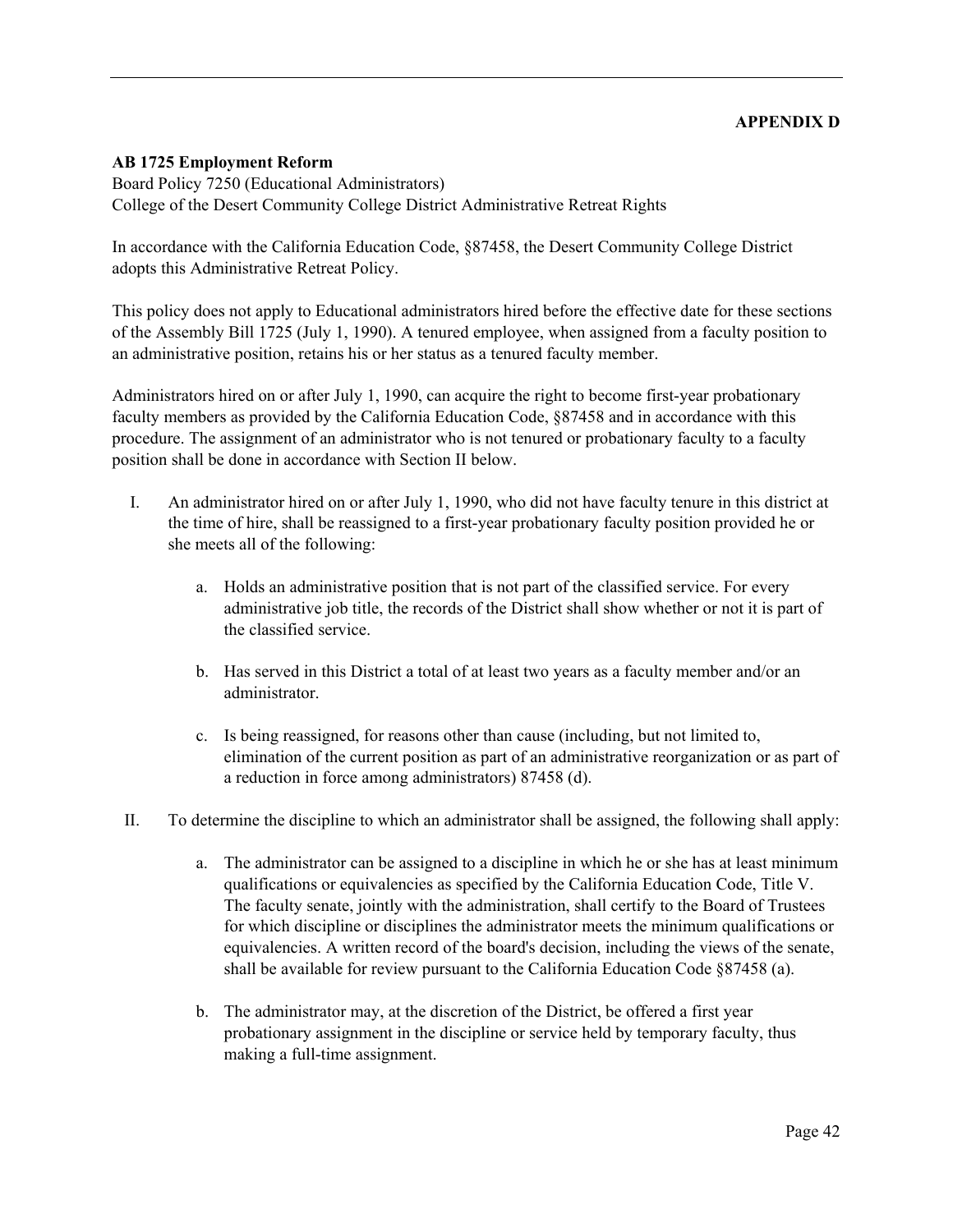- c. The administrator, in the event that there is no program, no position, or demonstrated need in a department, can be offered an alternate assignment at the discretion of the board.
- III. This policy and these procedures are subject to review at the request of either the faculty senate or the designated agents of the Board of Trustees. Until a consensus is reached on proposed changes by the faculty senate and the agents of the Board of Trustees and approved by the Board of Trustees, this policy and these procedures shall remain in effect.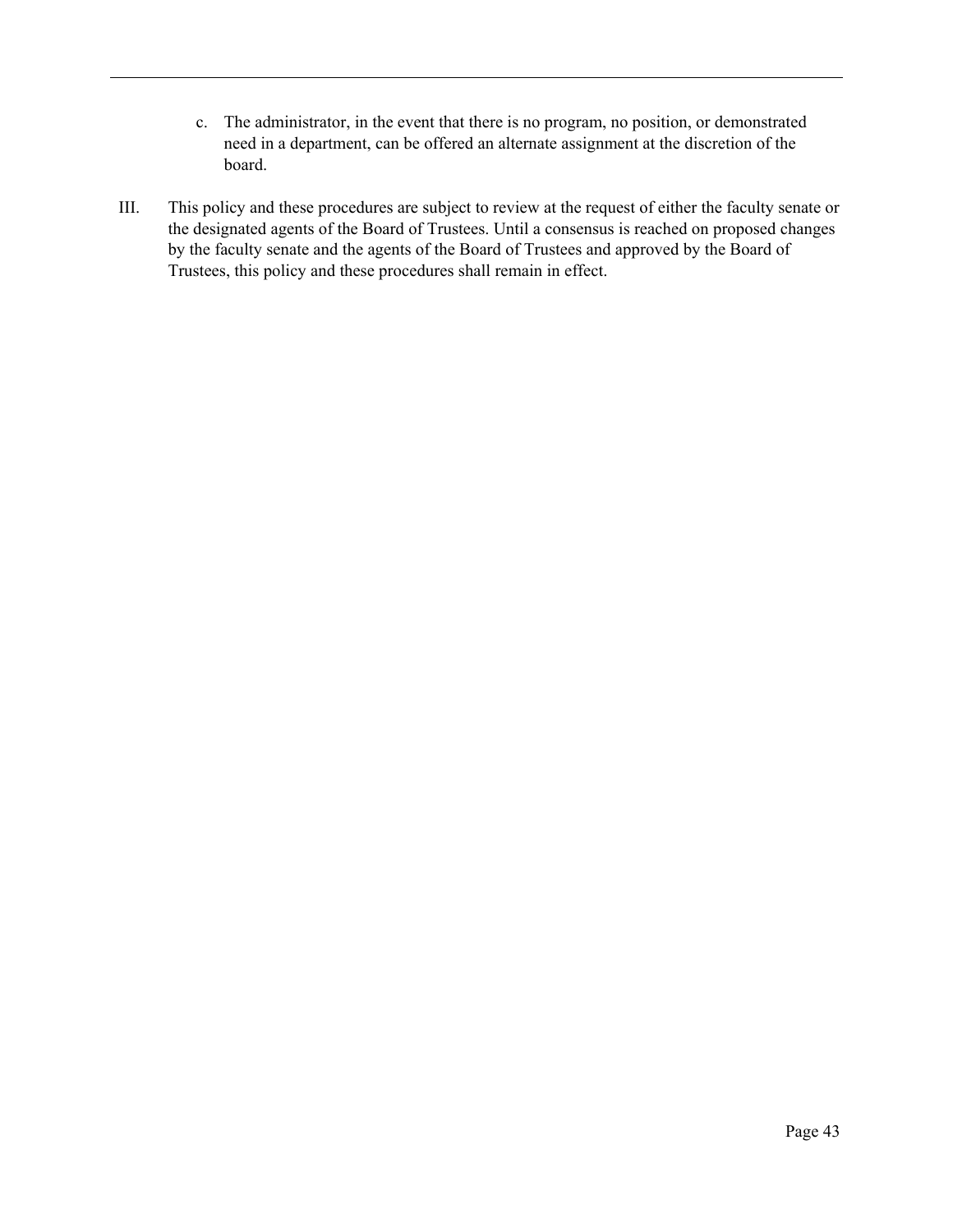#### **APPENDIX E**

# <span id="page-43-0"></span>**MANAGEMENT PROFESSIONAL DEVELOPMENT GUIDELINE & APPLICATION FORM**

#### **Application Guidelines**

The Management Professional Development Program is designed to provide an incentive for Management Team Members to further their education, skills and training as it relates to their current work assignment.

All Professional Development Applications shall be reviewed by the Personnel Management Committee.

- The Committee shall be responsible for review of all applications for reimbursement and make recommendations for such reimbursement.
- The Committee shall review the process and recommend revisions in forms or process as necessary.

**Funding:** Annually there will be an allocation for the Professional Development Fund. Applicants for this program must have identified the activities they desire to participate in their Professional Development Plan. Funds are disbursed on a first come, first serve basis. Examples of expenses include reimbursement for verified costs of tuition, fees, books and supplies for approved credit classes of study at College of the Desert or any other accredited college or university.

**Reimbursement**: To qualify for reimbursement of educational expenses, a Management Team Member must be employed full-time and:

- Complete the Management Professional Growth Application
- Receive approval of the Personnel Plan Committee for a planned course of study leading to improving skills related to the unit member's present position or which prepares the unit member for advancement to a position with the District, or prepares the unit member for a new career;
- Receive advanced Committee approval and enroll in a class which is a part of the approved plan
- Submit a transcript from the institution attended evidencing completion of the class with a grade of "C" or better, or the equivalent;
- Submit documented proof of expenses related to the completed class to the Office of Human Resources for reimbursement.

**Number of units:** There shall be no limit to the number of units which a Management Team Member may take during a given semester or year as long as they fit within the above guidelines. However, no more than the prescribed \$1,200 per employee shall be reimbursed in any fiscal year.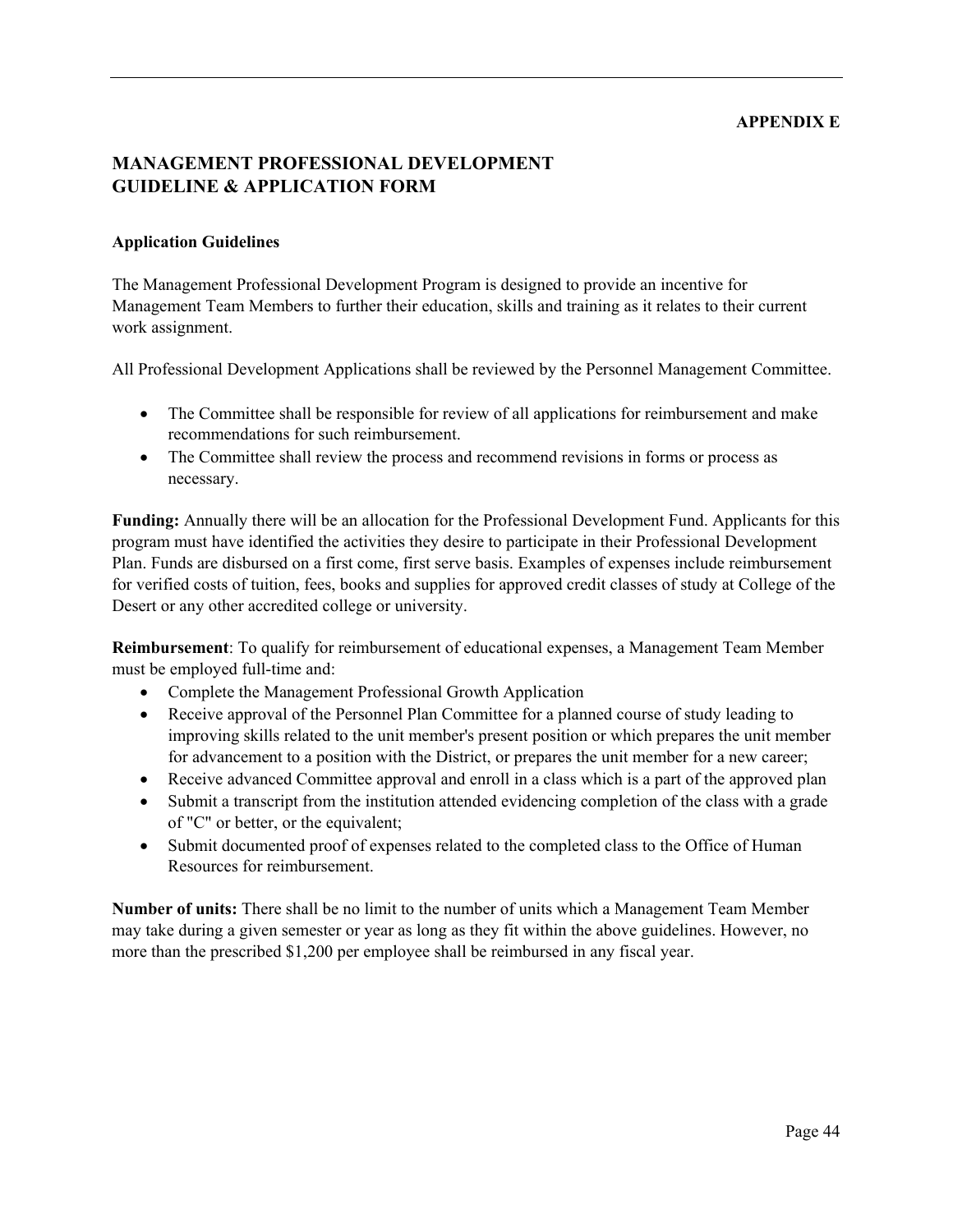# **Management Professional Development Application Form**

Employee: \_\_\_\_\_\_\_\_\_\_\_\_\_\_\_\_\_\_\_\_\_\_\_\_\_\_\_\_\_\_\_ Name of Child (if applicable): \_\_\_\_\_\_\_\_\_\_\_\_\_\_\_\_\_\_\_\_\_\_\_\_\_

Job Title: \_\_\_\_\_\_\_\_\_\_\_\_\_\_\_\_\_\_\_\_\_\_\_\_\_\_\_\_\_\_\_\_ Application Date: \_\_\_\_\_\_\_\_\_\_\_\_\_\_\_\_\_\_\_\_\_\_\_\_\_\_\_\_\_\_\_\_\_\_\_

| <b>Course Title: (Attach</b><br><b>Catalog description)</b> | Course<br>Number: | Timeline: | Category:<br>(Graduate,<br>Undergraduate) | <b>Number of Units:</b><br>(Specify Quarter,<br>Semester) | <b>Institution:</b> |
|-------------------------------------------------------------|-------------------|-----------|-------------------------------------------|-----------------------------------------------------------|---------------------|
|                                                             |                   |           |                                           |                                                           |                     |
|                                                             |                   |           |                                           |                                                           |                     |
|                                                             |                   |           |                                           |                                                           |                     |
|                                                             |                   |           |                                           |                                                           |                     |
|                                                             |                   |           |                                           |                                                           |                     |
|                                                             |                   |           |                                           |                                                           |                     |

| <b>Estimated Expenses:</b> | Fees/Tuition |  |
|----------------------------|--------------|--|
|                            | <b>Books</b> |  |
|                            | Total        |  |

**Maximum reimbursement allowable per fiscal year is \$1,200.00**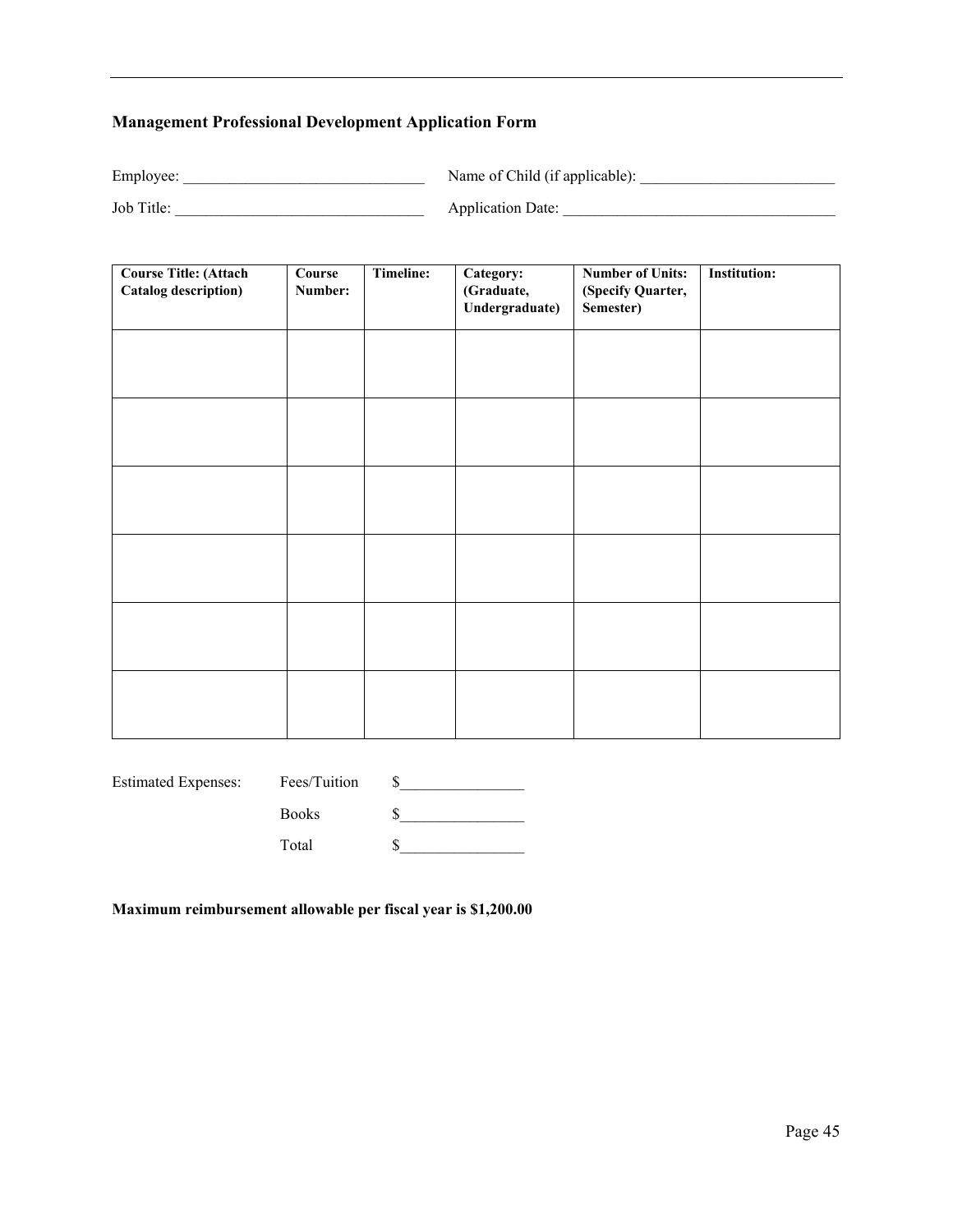### <span id="page-45-0"></span>**Institutional Code of Ethics (Board Policy and Administrative Procedure 3050)**

The Desert Community College District (hereinafter "District") recognizes the District's responsibility and obligation to the public to conduct its business with honesty, integrity, professionalism, and quality in the performance of those operations and functions necessary to achieve its established mission and philosophy as described in Board Policy. To that end, the District is committed to public accountability and transparency.

The Institutional Code of Ethics applies to all employees of the District. Employees of the District share the fundamental responsibility to always act with integrity and in a manner that reflects the best interests of the District and its students.

Employees of the District shall conform their conduct to the following standards:

District resources shall not be used for other than their intended purpose. Employees of the District shall manage the District's resources prudently and shall not improperly convert such resources to personal use or for the personal use of another. The District's resources shall not be offered to another in order to obtain unfair advantage or otherwise offered in a manner or under circumstances that would constitute a violation of law.

Employees of the District who have a financial interest in a firm under consideration for business transactions with the District, excluding publicly traded firms, must disclose the relationship to appropriate District personnel. Such employees shall recuse themselves from participation in decisions related to District business with the firm. In addition, such employees shall disclose the relationship in writing, to the District's legal counsel to determine that the proposed activity is fair to the District and will not result in the District foregoing revenues, or incurring costs in excess of the costs that would be incurred for goods, property, or services of like quality if acquired from another source.

Under no circumstances may a person described in the above section approve a relationship with, order or authorize purchase from, or approve or make payments to an affiliated firm or person on behalf of the District. For the purposes of this paragraph, the terms "person" and "affiliated person" includes an individual's immediate family members, spouse, and others living within such individual's household.

Executive administrative personnel and other designated personnel subject to the provisions of the Political Reform Act of 1974 as set forth in Government Code Section 18000 have additional responsibilities with reference to contracts and financial decisions made by the District as described in applicable conflict of interest laws, which include the following: Contractual Conflicts: Executive administrative personnel and other designated personnel are prohibited from having a controlling financial interest in any contract made by the District or in any contract entered into in their official capacity. As such, they are prohibited from making, participating in making or in any way attempting to use their official positions to influence a District decision when it is foreseeable that their personal financial interests may be affected by those decisions. If an executive administrator or other designated person determines that he or she has a conflict of interest at some point in the contract-making process, this determination shall be disclosed and he or she shall immediately disengage from the contract process.

Obligation to Resolve Conflicts: Executive administrative personnel and other designated personnel have an obligation to examine any situation in which they believe they have a conflict of interest and take steps to resolve the conflict.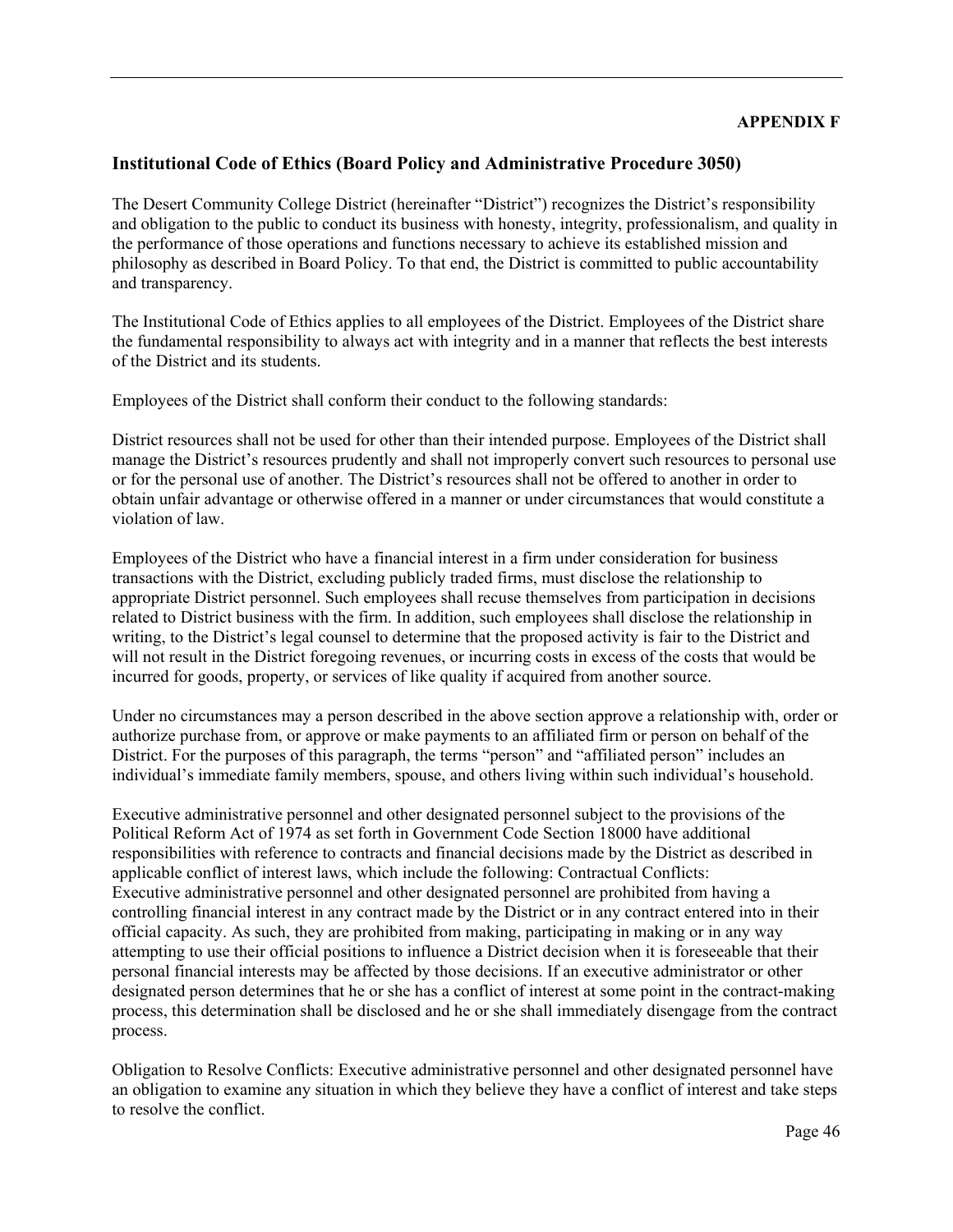Disqualification: When a conflict of interest exists, an executive administrator or other designated person who has declared or who has been found to have a conflict of interest in a matter shall refrain from participating in consideration of the matter.

No employee of the District shall receive or solicit anything of value in return for influencing or exercising his/her discretion in a particular way on a District matter. In addition, employees of the District are prohibited from accepting or soliciting any gratuity or thing of value (for which a fair market price has not been paid) for or because of any official act performed or to be performed in his/her official capacity with the District.

This provision does not prohibit the acceptance of an item having a nominal value or ceremonial gifts received by employees of the District in their official capacity.

The accounts and records of the District are maintained in a manner that provides for an accurate and auditable record of all financial transactions in conformity with generally accepted accounting principles, established business practices, and all relevant provisions of controlling law. No false or deceptive entries may be made and all entries must contain an appropriate description of the underlying transaction.

To the extent not required for daily operating transactions (e.g., petty cash transactions), all District funds must be retained in the appropriate District accounts with appropriately designated financial institutions and no Desert Community College District undisclosed or unrecorded fund or asset shall be established or maintained for any purpose.

All reports, vouchers, bills, invoices, payroll information, personnel records, and other essential business records must be prepared with care and honesty, and access to such data shall be closely controlled. Employees of the District who improperly access District accounts and records or who improperly convert these records and accounts for their own personal purpose or for the personal purpose of another, or who wrongfully disclose such records or accounts will be subject to appropriate sanctions by the District.

Employees of the District who may have access to confidential information relating to students, job applicants, employees, and other information of a sensitive nature are expected to take appropriate measures to safeguard confidential or sensitive information and not disclose such information except in the course of their official duties to those who have a legitimate business need to know.

Employees of the District are expected to conform their actions to the requirements of the law and District policy related to their positions and areas of responsibility, and to ethically and effectively carry out their responsibilities. No employee of the District shall engage in any employment practice that is a violation of law or District policy, or use his or her position to intimidate subordinate employees or exact personal favors or things of value (for which a fair market price has not been paid) from subordinate employees.

Employees of the District are expected to treat other members of the District and members of the public with courtesy, honesty, professionalism, and civility.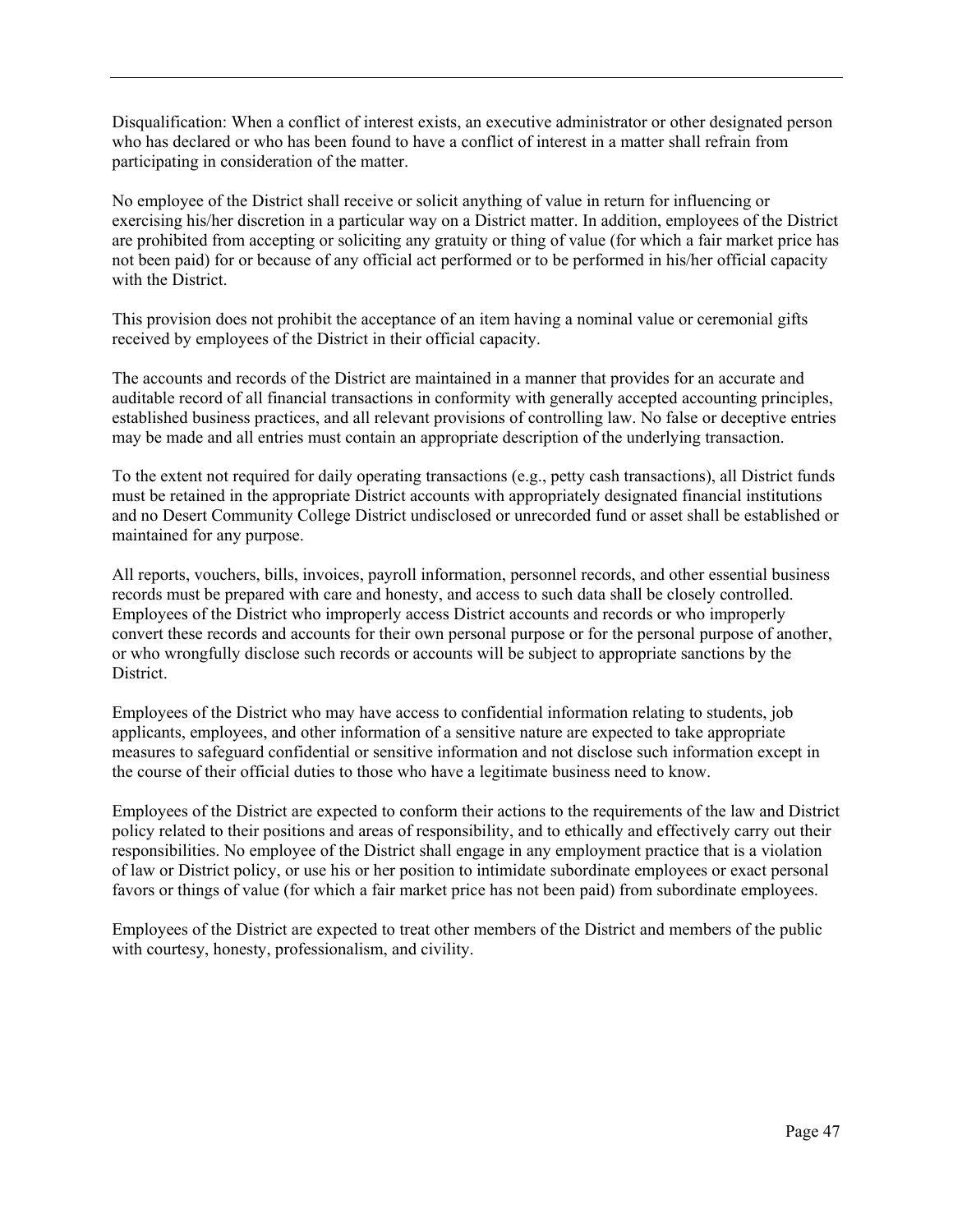#### **APPENDIX G**

#### <span id="page-47-0"></span>**Statement of Ethics Association of California Community College Administrators (ACCCA)**  *Retrieved from [www.accca.org,](http://www.accca.org/) November 2018*

#### **A Definition of Ethics**

Ethical behavior is often defined as "right or "good" behavior as measured against commonly accepted rules of conduct for a society or for a profession. The ethical person is often described in absolute terms as one who is fair, honest, straightforward, trustworthy, dispassionate and unprejudiced. If, however, one is inconsistently fair or honest, one loses credibility and is perceived to be unethical. The ethical person must be conspicuously consistent in the exercise of integrity to sustain the credibility that is an expectation of office.

#### **Importance of Ethics**

The credibility of college administrators depends upon whether they are perceived as honest men and women. If integrity contributes to credibility, then ethical behavior is a singular prerequisite to successful management. When people are convinced that public institutions are administered by honest individuals, questions of credibility and demands for public accountability rarely arise.

Statements of ethical standards do not necessarily ensure ethical behavior. Yet public statements of intent surely create an expectation that public officials will indeed act with integrity in the public interest.

#### **Expectations for Ethical Behavior**

Administrators of community colleges shall be committed to the principles of honesty and equity. They shall not seek to abridge for any purpose the freedoms of faculty, staff and students. At the same time, they shall not willingly permit the right and privileges of any members of the college community to override the best interests of the public served by the college.

As appointed managers of the college community, administrators shall exercise judgments that are dispassionate, fair, consistent and equitable. They shall exhibit openness and reliability in what they say and do as leaders. They shall confront issues and people without prejudice. They shall do everything they can to demonstrate a commitment to excellence in education and without compromise to the principles of ethical behavior.

The consistent exercise of integrity is ethical behavior.

#### **RESPONSIBILITIES OF ADMINISTRATORS**

Administrators respond to many constituencies: to elected or appointed Board of Trustees; to colleague administrators, faculty and staff; to their professions; and to the students and the community. The following statements of responsibilities are intended as guidelines: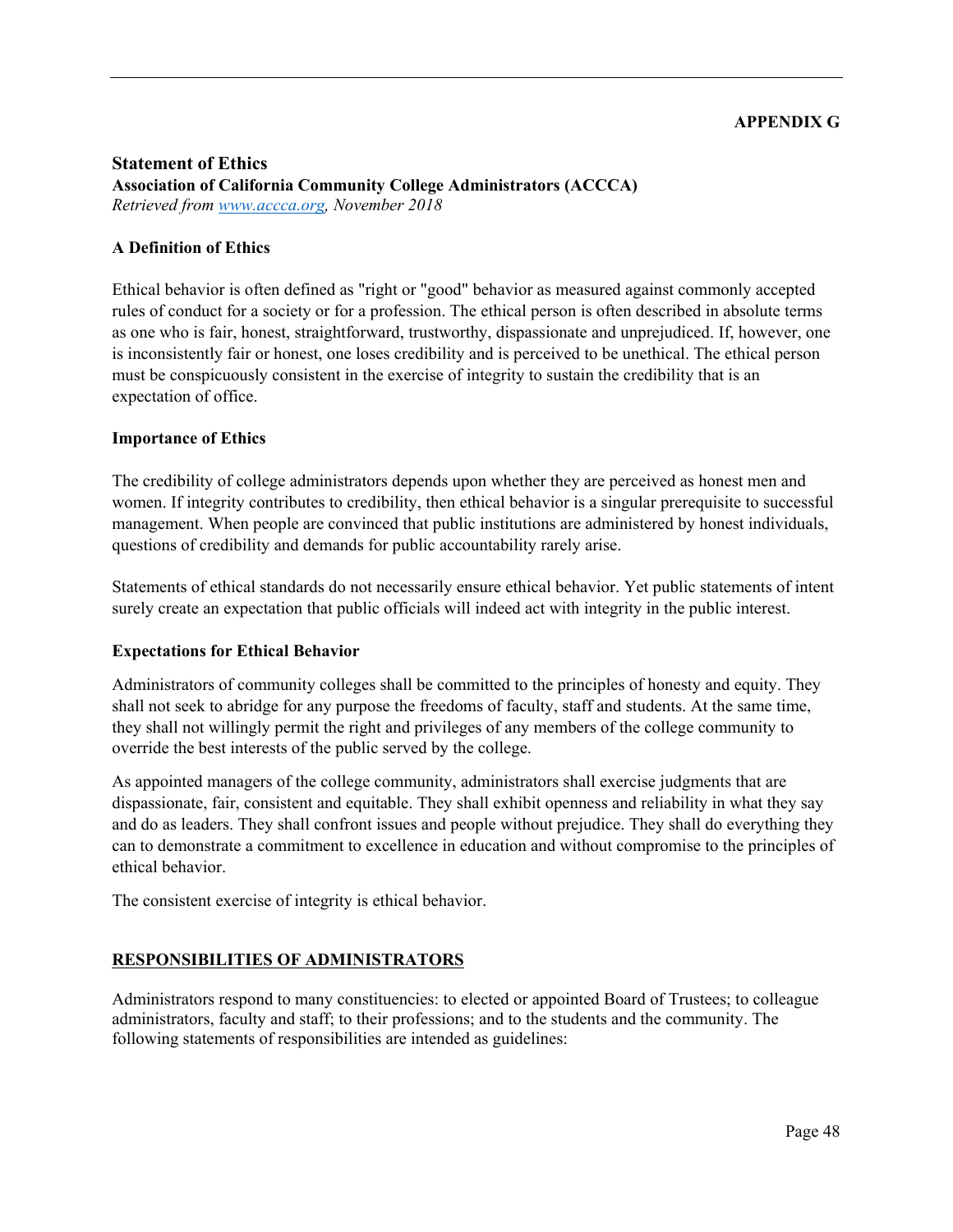#### I. **With respect to students, the community college administrator has the responsibility:**

- a. To provide and protect student access to the educational resources of the community college
- b. To protect human dignity and individual freedom, and assure that students are respected as individuals, as learners, and as independent decision-makers.
- c. To invite students to participate in the established shared governance process.
- d. To protect students from disparagement, embarrassment or capricious judgment.
- e. To keep foremost in mind at all times that the college exists to serve students.

#### II. **With respect to colleagues and staff, the community college administrator has the responsibility:**

- a. To develop a climate of trust and mutual support through the established share governance processes.
- b. To foster openness by encouraging and maintaining two-way communication.
- c. To encourage, support and abide by written policies and procedures and to communicate clearly to all staff members the conditions of employment, work expectations and evaluation procedures.
- d. To provide opportunities for professional growth.
- e. To provide due process with opportunity for appeal and review of employee evaluation.
- f. To challenge unethical behavior in a timely manner.

#### III. **With respect to the Board of Trustees, the community college administrator has the responsibility:**

- a. To keep the Superintendent/President informed so that he/she can act in the best interests of the District and the public.
- b. To act in the best interest of the District.
- c. To be guided by the principles and policies established by the board.
- d. To represent the District in official statements only when formally designated to do so.

#### IV. **With respect to the profession, the community college administrator has the responsibility:**

- a. To improve performance through participation in professional activities.
- b. To be informed about developments in education in general and in the community college in particular.
- c. To encourage and assist new professionals toward growth and effectiveness.

#### V. **With respect to the community, the community college administrator has the responsibility:**

- a. To remain continuously informed of the characteristics, preferences and educational needs of the local community.
- b. To be sensitive to individuals from diverse backgrounds
- c. To encourage and stimulate communications with community groups.

# **RIGHTS AND DUE PROCESS**

A community college administrator should have the right:

- A. To be considered for employment without regard to race, sex, religion, creed, age, national origin, gender identity, disability or sexual orientation.
- B. To a clear written statement of the philosophy, goals and objectives of the District.
- C. To a written contract identifying terms and conditions of employment.
- D. To work in a setting of institutional support and a climate of professional respect.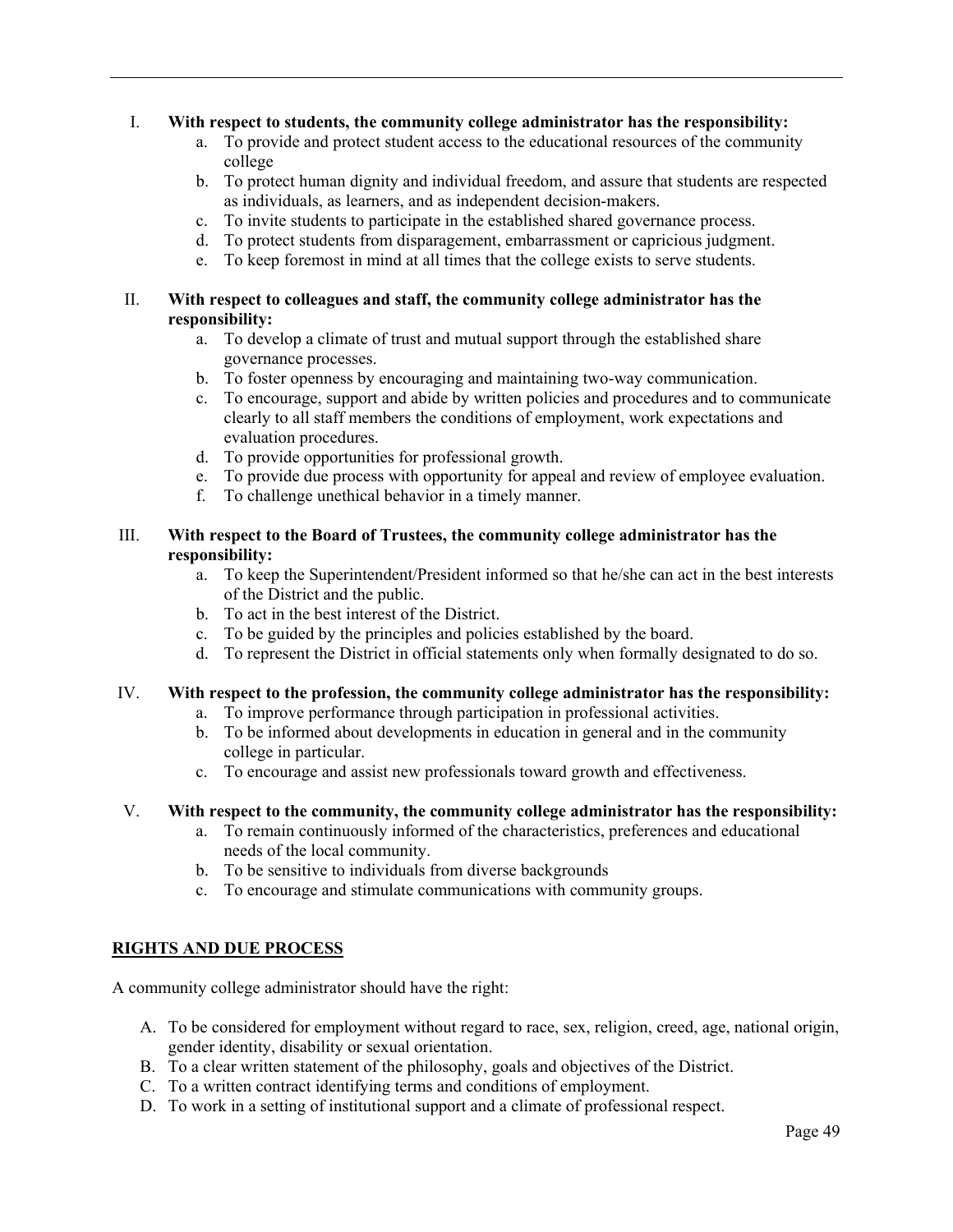- E. To be assigned authority commensurate with responsibilities and resources adequate to carry out assigned functions.
- F. To act independently within the scope of authority to carry out responsibilities assigned.
- G. To perform duties and carry out responsibilities without disruption or harassment.
- H. To be provided with legal and financial protection from liability in carrying out duties of the position except in the case of negligence.
- I. To participate in formulating and implementing institutional policy at a level appropriate for the position held.
- J. To speak for the institution at the level of assign authority.
- K. To participate in professional associations.
- L. To confidentiality regarding personal matters.
- M. To participate in and to be supported at an appropriate level in activities providing for professional growth such as career advancement and promotion, sabbatical leaves, other leaves, and conference attendance.
- N. To loyal support from supervisors for the proper performance of work assigned.
- O. To be evaluated in a professional manner on a regular and systemic basis, and to receive adequate notice of dissatisfaction with performance or action to terminate in accordance with existing statues.
- P. To due process in accordance with written procedures which are communicated to the administrator.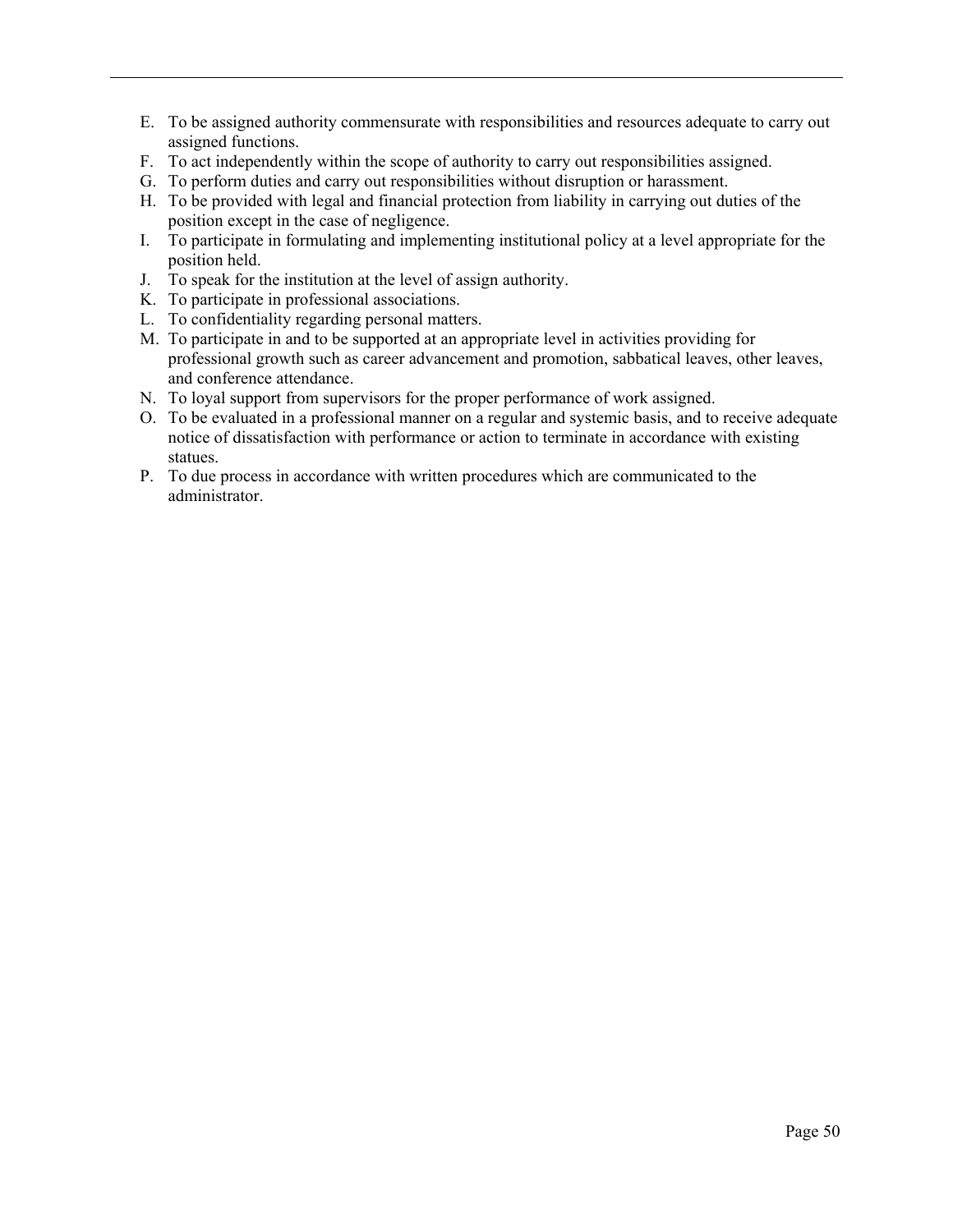#### **APPENDIX H**

# <span id="page-50-0"></span>**COMPLAINT PROCEDURE**

#### *Definitions*

- e) A "complaint" is a formal written allegation by a complainant that he/she has been adversely affected by a violation of District policies and procedures.
- f) A "complainant" is a member of the management team filing a complaint.
- g) A "day" is any day in which the central administrative office of the Desert Community College District is open for business.
- h) The "immediate supervisor" is the lowest level administrator having immediate jurisdiction over the grievant.

The following levels will be followed in complaint resolution:

#### *Informal Level*

Before filing a formal written complaint, the complainant shall attempt to resolve it by an informal conference with his/her immediate supervisor.

If the complaint is not resolved because of the informal procedure identified above, a two-track formal grievance procedure is available. The leadership employee may select the procedure that more appropriately meets his/her needs, option one or option two. The complainant having chosen either of the options may select the other alternate at any point in the process.

*Formal Level*

#### **Option One**

(1) Step One

(a) Within fifteen (15) days after the occurrence of the act or omission giving rise to the complaint, or within fifteen (15) days after which the complainant could have reasonably been expected to have known of the act or omission giving rise to the complaint, the complainant must present his/her complaint in writing on the appropriate form to his/her immediate supervisor. This statement shall be a clear, concise statement of the complaint, the circumstances involved, the decision rendered at the informal conference, and the specific remedy sought.

(b) The immediate supervisor shall communicate his/her decision in writing to the employee within ten (10) days after receiving the complaint. If the immediate supervisor fails to respond within the time limits, the complainant may appeal to the next step.

(c) Within the above time limits, either party may request a person conference with the other in an attempt to resolve the problem and end the matter. At any time the complainant may wish to do so, he/she may withdraw the complaint.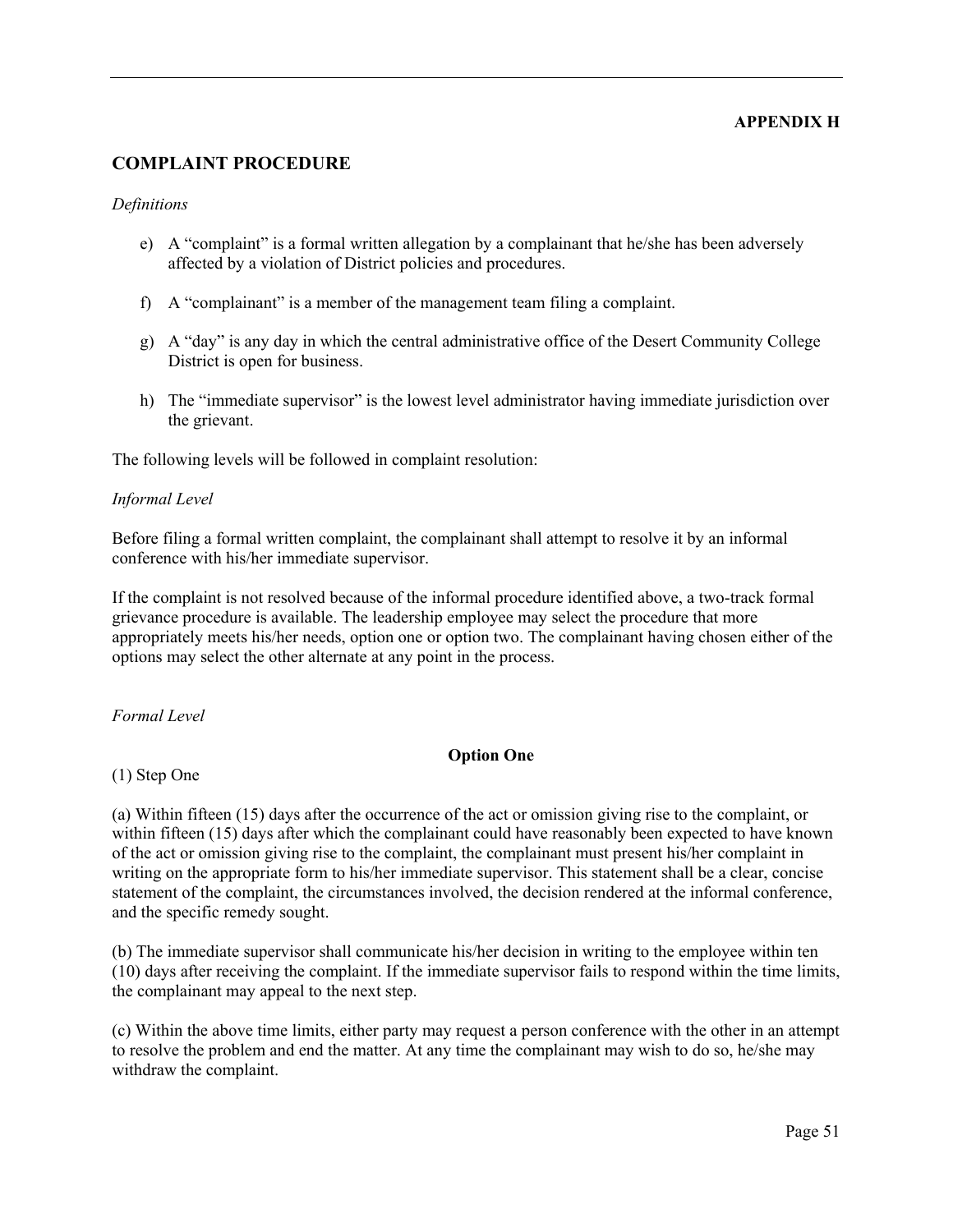#### (2) Step Two

(a) In the event the complainant is not satisfied with the decision at Step One, he/she may appeal the decision on the appropriate form to the next higher supervisor as identified in the organizational chart. This statement should include a copy of the original complaint, the decision rendered, and a clear, concise statement of the reasons for the appeal.

(b) The next higher supervisor shall communicate his/her decision in writing to the employee within ten (10) days after receiving the appeal. If the next higher supervisor fails to respond within the time limits, the complainant may appeal to the next step.

(c) Within the above time limits either party may request a personal conference with the other in an attempt to resolve the problem and end the matter. At any time the complainant may wish to do so, he/she may withdraw the complaint.

#### (3) Step Three

(a) If the complainant is not satisfied with the decision at Step Two, he/she may within ten (10) days after receipt of the decision appeal the decision on the appropriate form to the Superintendent/President or designee. This statement shall include a copy of the original complaint and appeal, the decisions rendered, and a clear, concise statement of the reasons for the appeal.

(b) The Superintendent/President shall communicate his/her decision in writing to the complainant within ten (10) days. The decision of the Superintendent/President shall be final.

#### **Option Two**

A management employee desiring to use a less structured complaint procedure may do so by filing a written statement with the Management Personnel Committee. One or more of the members of the Committee will meet with the complainant for the purpose of considering an appropriate alternative designed to achieve resolution. A representative(s) of the Committee will assist the management employee in the resolution of the complaint.

#### Complaint File

A record of individual complaints and decisions relating thereto will be maintained in a file separate from the employee's personnel file.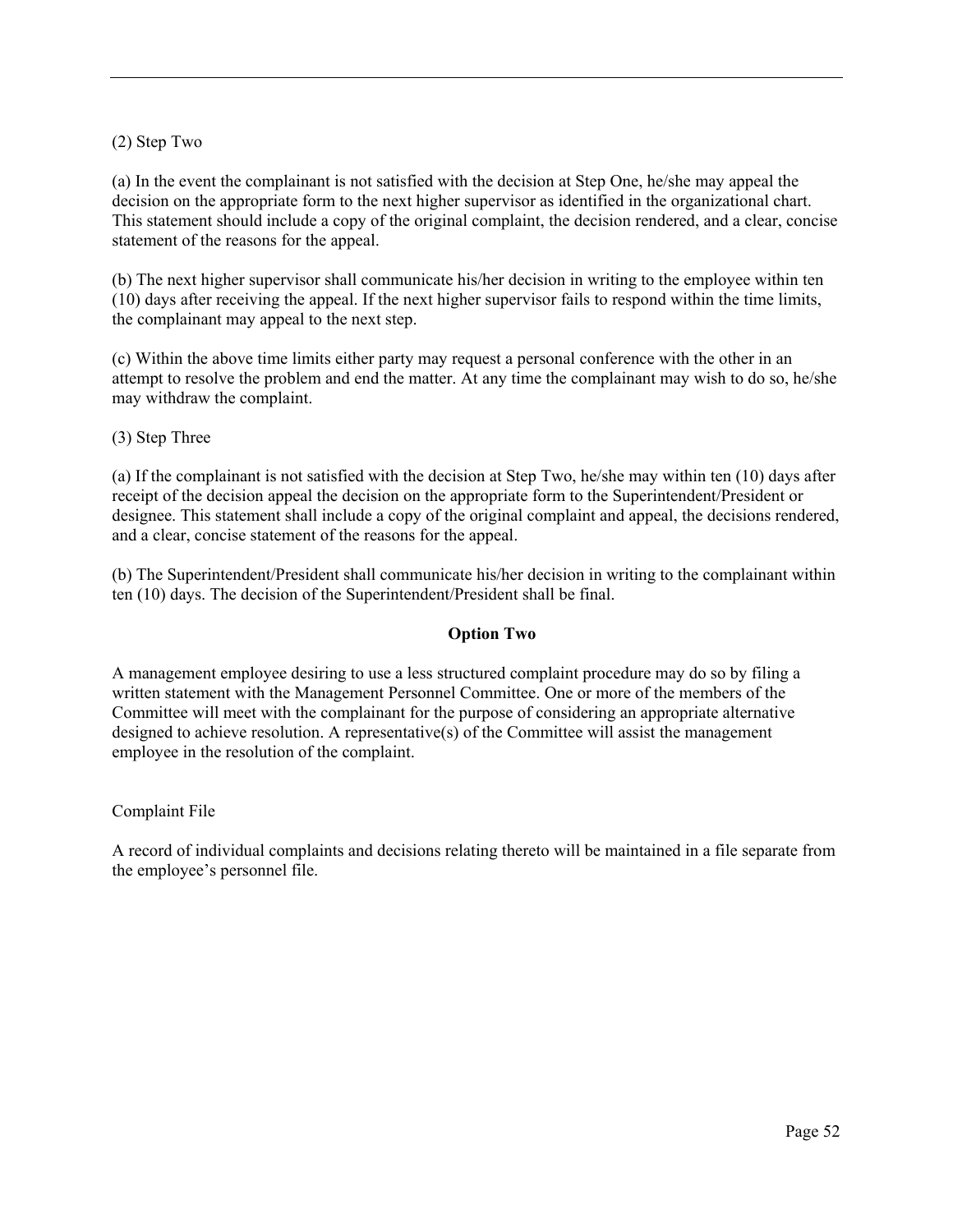# **APPENDIX I**

# <span id="page-52-0"></span>**COLLEGE OF THE DESERT MANAGEMENT OBJECTIVES \_\_\_\_\_\_\_\_ ACADEMIC YEAR**

See section 12.4 and 12.5 for description and guidelines

The number of objectives established will vary depending on the supervisor, manager, and the amount of risk-taking involved.

1.

**\_\_\_\_\_\_\_\_\_\_\_\_\_\_\_\_\_\_\_\_\_\_\_\_\_\_\_\_\_\_\_\_\_\_\_\_ \_\_\_\_\_\_\_\_\_\_\_\_\_\_\_\_\_\_\_\_\_\_\_\_\_\_\_\_\_\_\_\_\_\_\_\_\_**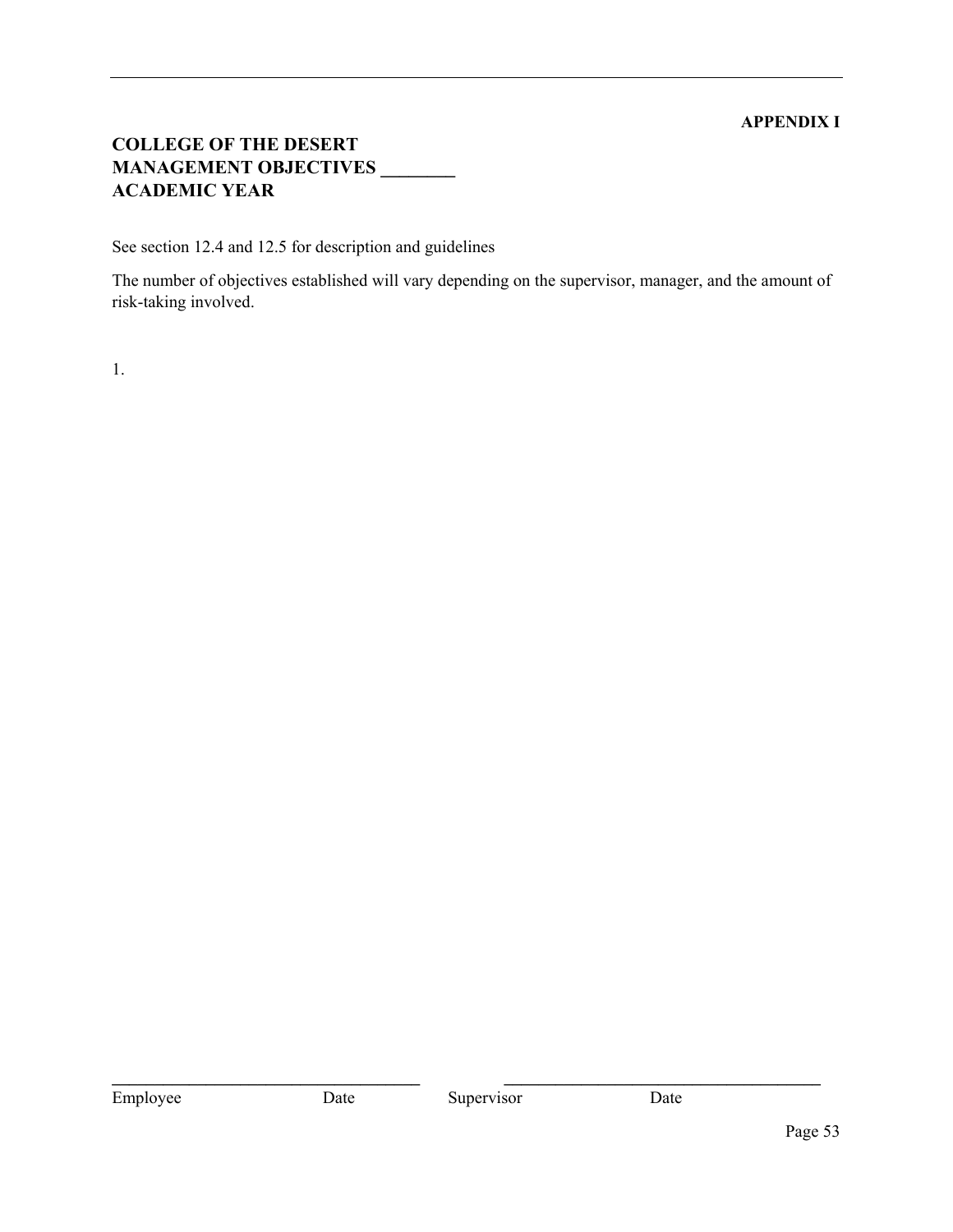# **Management Team Member Objective Outcomes**

| <b>Objectives Action Plan</b>                                                             |                                                                                                                              |                          |      |                             |
|-------------------------------------------------------------------------------------------|------------------------------------------------------------------------------------------------------------------------------|--------------------------|------|-----------------------------|
| <b>Employee Name:</b>                                                                     |                                                                                                                              |                          |      |                             |
| Date:                                                                                     |                                                                                                                              |                          |      |                             |
| Note - Major performance objectives must be:                                              |                                                                                                                              |                          |      |                             |
| a.<br>Attainable and reasonable<br>b.<br>Realistic and measurable<br>$\mathbf{c}$ .<br>d. | In alignment/support of Supervisor's goals and objectives<br>Items which are in addition to the day-to-day operational tasks |                          |      |                             |
|                                                                                           | Objective                                                                                                                    | <b>Intended Outcomes</b> |      | <b>Actual Outcomes</b>      |
|                                                                                           |                                                                                                                              |                          |      |                             |
| Goal:                                                                                     |                                                                                                                              |                          |      |                             |
| Goal:                                                                                     |                                                                                                                              |                          |      |                             |
| Goal:                                                                                     |                                                                                                                              |                          |      |                             |
| Goal:                                                                                     |                                                                                                                              |                          |      |                             |
| (Attach additional sheets, if necessary)                                                  |                                                                                                                              |                          |      |                             |
| <b>Employee Signature</b><br>Date                                                         |                                                                                                                              | <b>Date</b>              |      | <b>Supervisor Signature</b> |
| <b>Superintendent/President or Vice President Signature</b>                               |                                                                                                                              |                          | Date |                             |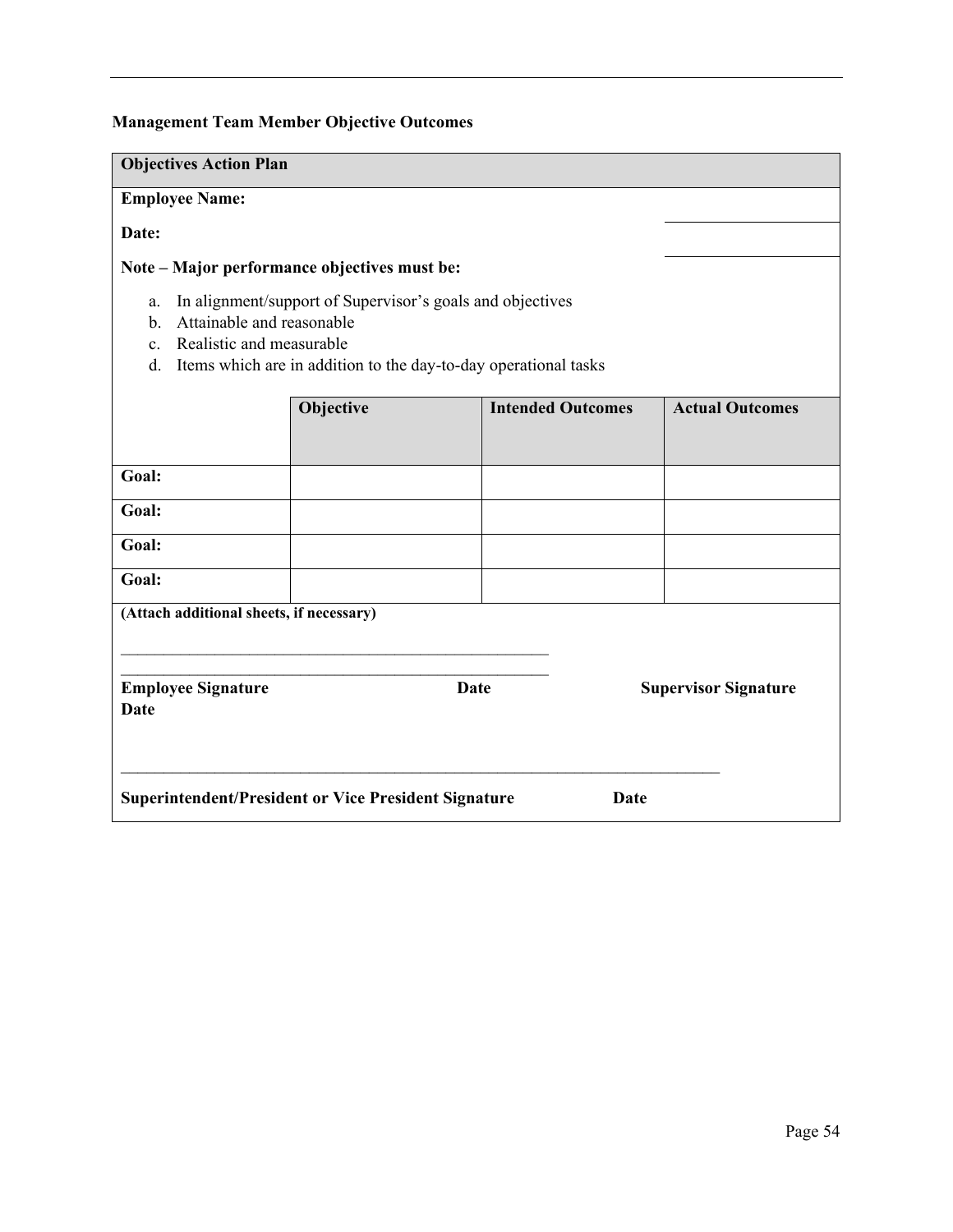# **APPENDIX J**

# <span id="page-54-0"></span>**COLLEGE OF THE DESERT PROFESSIONAL DEVELOPMENT PLAN \_\_\_\_\_\_\_\_ ACADEMIC YEAR**

#### **PROFESSIONAL DEVELOPMENT OBJECTIVES**

State the objective and state the benefits to you and the College for each objective

1.

Employee Date Supervisor

\_\_\_\_\_\_\_\_\_\_\_\_\_\_\_\_\_\_\_\_\_\_\_\_\_\_\_\_\_\_\_\_\_\_\_\_\_\_ \_\_\_\_\_\_\_\_\_\_\_\_\_\_\_\_\_\_\_\_\_\_\_\_\_\_\_\_\_\_\_\_\_\_\_\_\_\_\_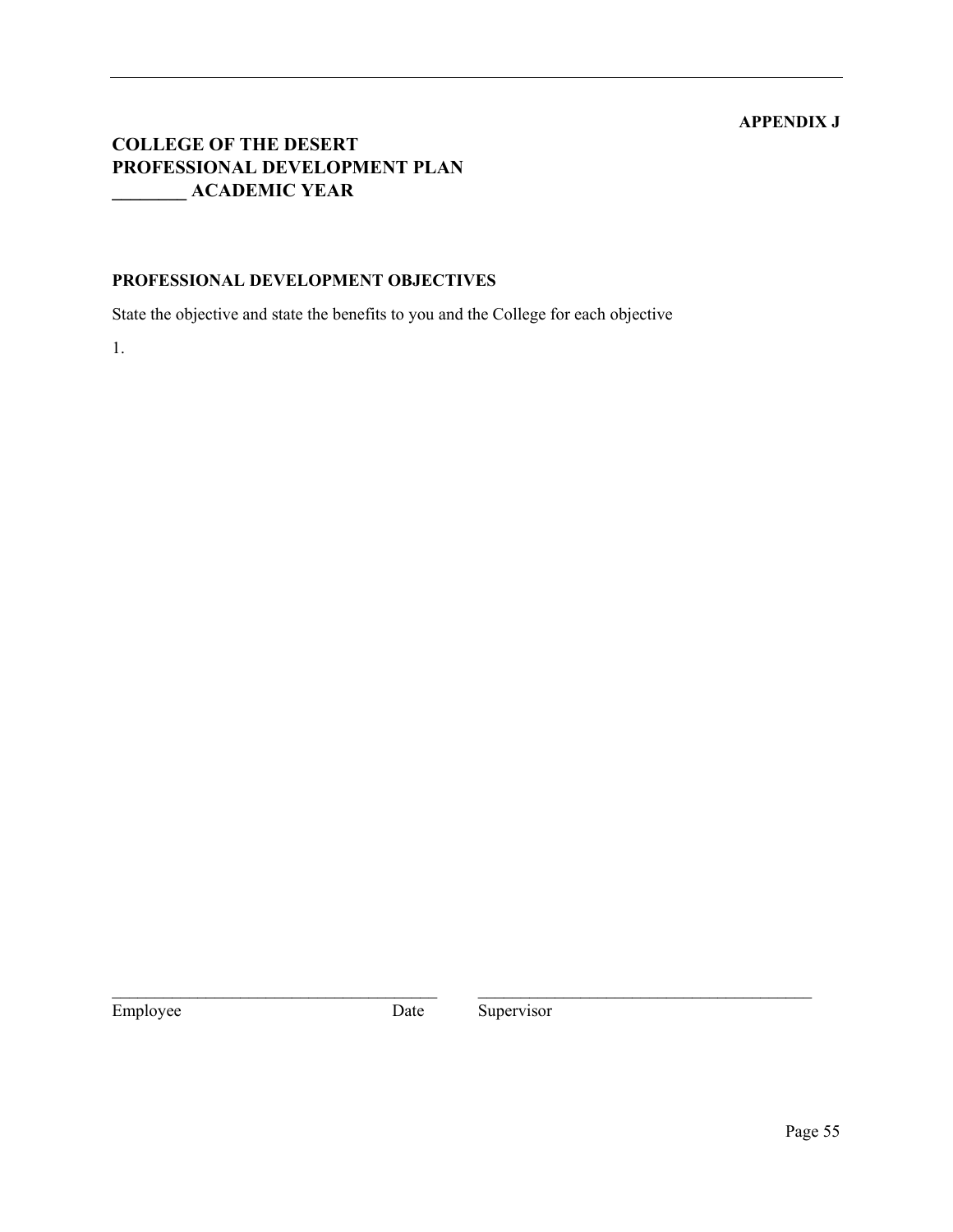# **APPENDIX K**

# <span id="page-55-0"></span>**COLLEGE OF THE DESERT MANAGEMENT SELF-EVALUATION \_\_\_\_\_\_\_\_\_\_\_\_\_ ACADEMIC YEAR**

|           |                             |    |                                | Date: $\qquad \qquad$                                                             |
|-----------|-----------------------------|----|--------------------------------|-----------------------------------------------------------------------------------|
|           |                             |    |                                |                                                                                   |
|           |                             |    |                                |                                                                                   |
| A.        | <b>Position Description</b> |    |                                |                                                                                   |
| <b>B.</b> |                             |    |                                | Management Objectives (Degree to which objectives have been completed/addressed.) |
| C.        |                             |    | Professional Development       |                                                                                   |
| D.        | Other                       |    |                                |                                                                                   |
|           |                             | 1. | <b>Community Activities</b>    |                                                                                   |
|           |                             | 2. | Unanticipated Responsibilities |                                                                                   |
|           |                             | 3. | <b>Special Projects</b>        |                                                                                   |
|           |                             |    |                                |                                                                                   |

\_\_\_\_\_\_\_\_\_\_\_\_\_\_\_\_\_ \_\_\_\_\_\_\_\_\_\_\_\_\_\_\_\_\_\_\_\_\_\_\_\_\_\_\_\_\_\_\_\_\_\_\_\_\_\_\_\_\_\_ Date Manager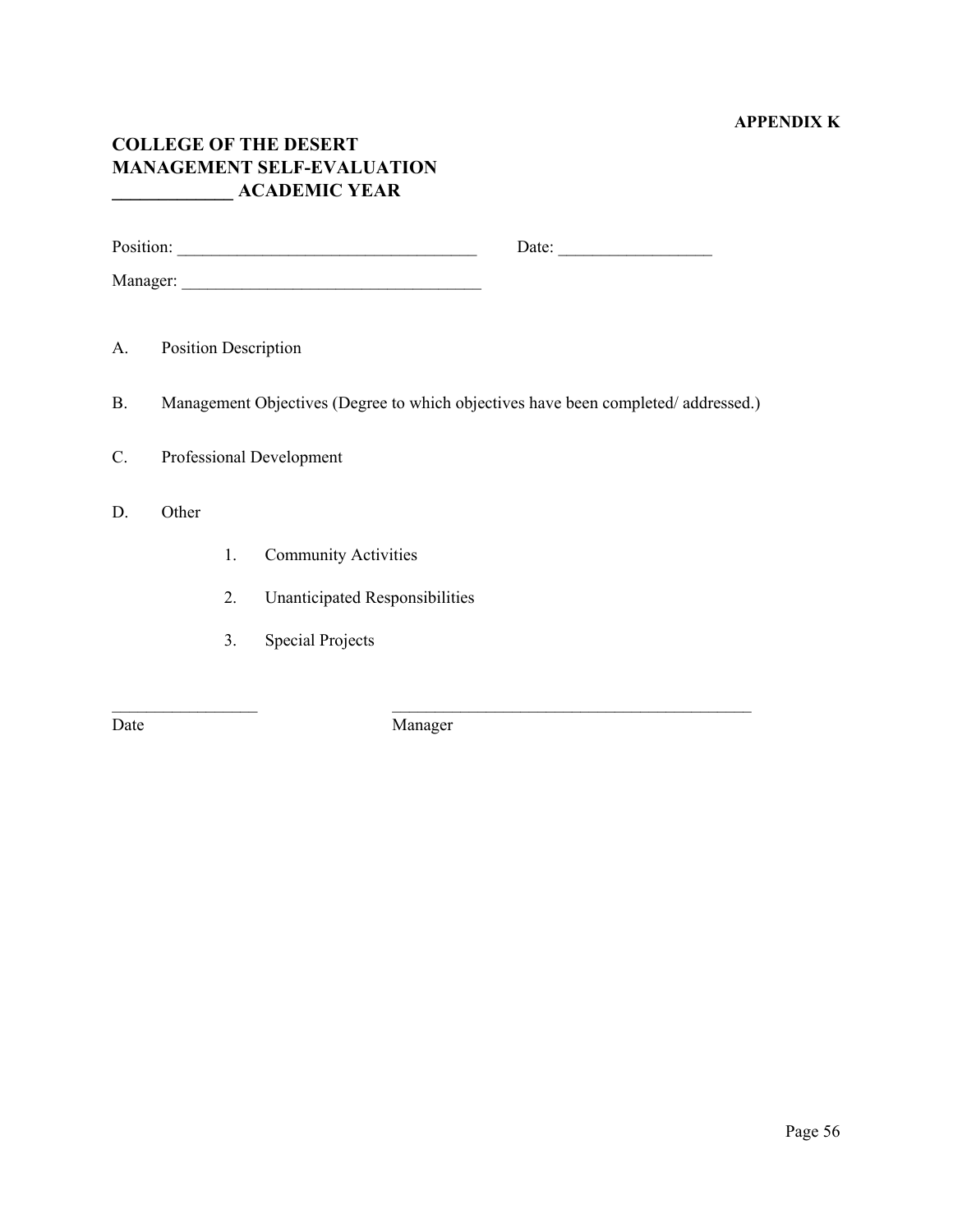#### **SELF EVALUATION PROFILE GUIDELINES**

It is acknowledged that to evaluate someone is to make a value judgment about worth, supposedly based on certain criteria. These criteria purport to reflect the reality that a manager's actions and ideas can be judged according to some set of objective standards. Such standards or criteria have, in most cases, been generated by some figure of authority that has researched the viability and validity of the standards. Unfortunately, but understandably, most managers feel uncomfortable with this reality. Some may argue that evaluations should be value-free measurements of one's performance according to objective indicators. No indicators are completely "objective" in the sense of being free from human judgment. In the last analysis, all indicators rest upon someone's belief that actions (and thinking) in certain ways are better than other ways.

As mentioned, any self-evaluation asks one to assess how he/she is doing, that is how effective have they been during a given period of time. This can be considered fraught with peril. The natural tendency is to rate oneself more highly than others would rate you. It is much easier to take responsibility (along with others) for improvements in one's area of responsibility and for events/outcomes that have had positive effects. It is not as comfortable to take responsibility for events/outcomes, which have had negative consequences. Successes are all too often ascribed to one's innate abilities, skills, and failure to the environment or bad luck.

Discrepancies between one's own self-evaluation and how others see you do not always suggest that the self-assessment is biased. Rather, it is most natural to see ourselves more positively than others see us. It is fallacious to just define effectiveness in terms of the extent to which strategic constituencies (faculty, staff, peers, and students) are satisfied even if it may be consistent with a cultural and interpretive view of organizations. Many constituents (faculty, staff and students) only occasionally become involved in the College's governance processes. Their participation has been commonly more program or issue specific and sporadic. They usually have little direct or continuous contact with judgments of one's effectiveness. Therefore, it is acknowledged that although many may be considerably removed from the daily complex, demanding activities and requirements of the manager's "job," it is a political reality that comes with the territory. However, if one enjoys support, he/she should hope the claim is not based on popularity (being well liked, although popularity is not insignificant in the political environment of the College), but more on the likelihood that these constituencies will have different interests and concerns.

A manager's self-evaluation should serve as a major component of one's evaluation; it needs to address the following:

- Performance of responsibilities as defined in the position description.
- Addressment of areas noted for improvement in one's last evaluations
- Degree of success in completing management objectives, taking into consideration the degrees of difficulty inherent in the objectives.
- Professional development activities (optional areas for professional growth).
- Other activities and responsibilities.

In the evaluation process, a self-evaluation should be viewed as an opportunity to look at yourself, not at others. Hence, it is important that your self-evaluation specifically address each of the following component parts.

Following are, at a minimum, **questions** that one needs to address (thread in) in their self-evaluation.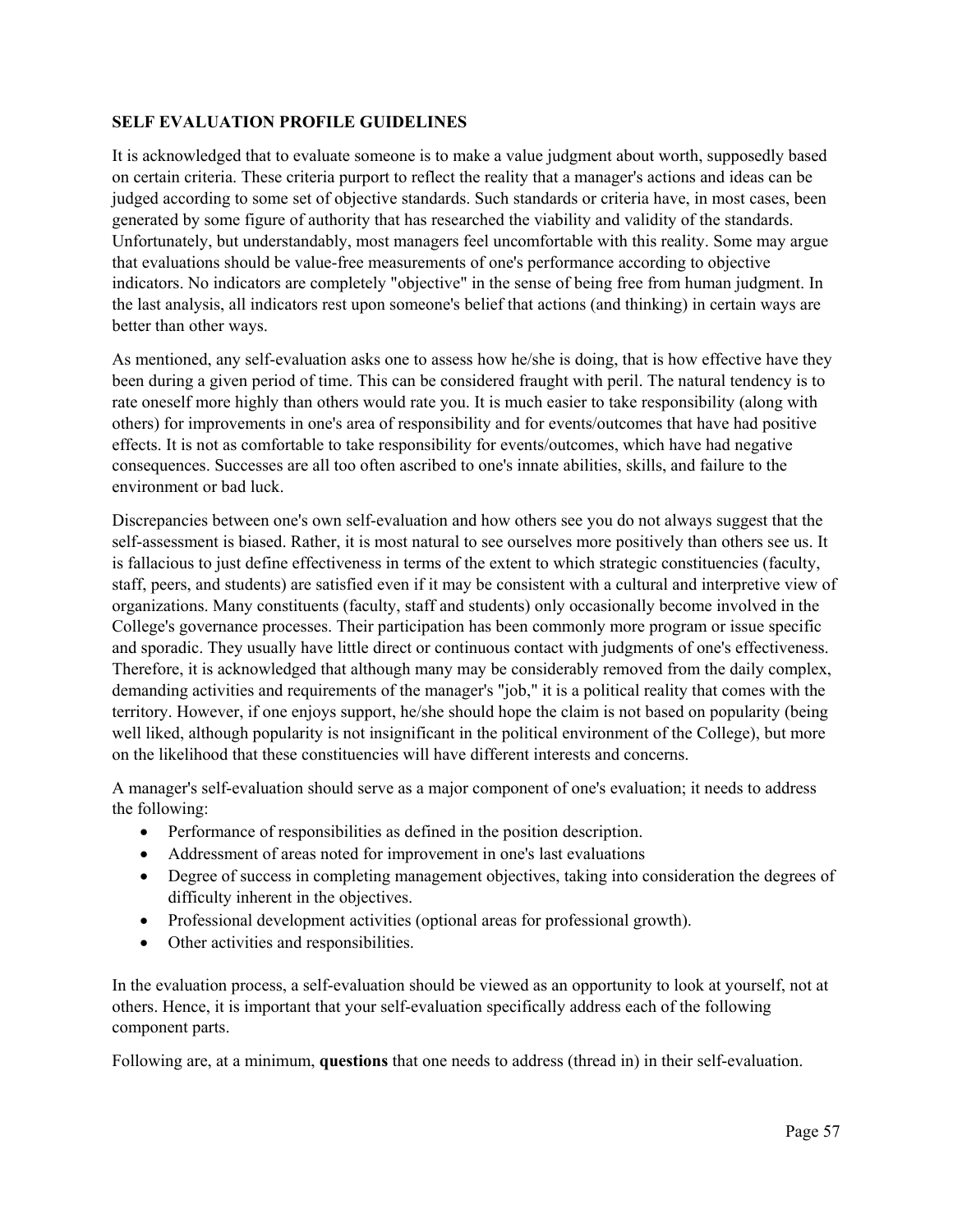- 1. How and in what ways have you addressed those items or areas which were noted in your last evaluation (either generally or specifically) for improvement and/or identified as a recommendation for such?
- 2. Since your last evaluation, what would you list as major accomplishments in your area (s) of responsibility/operation?
- 3. What contributions can you cite that you, in your position, have made to enhance, resolve, remedy or otherwise attempt to improve the status of your area of responsibility and the District?
- 4. Make special note of:
	- a) contributions you feel were valuable,
	- b) where you feel you could have improved your contribution and
	- c) what initiatives you plan to improve or undertake on the status in your area of responsibility?
- 5. What goals during the next evaluation period do you have for your area of responsibility?
- 6. What areas (cite) are there where management performance, college-wide, could be improved and what is your assessment of priority concerns for your area of responsibility and the College as a whole?
- 7. What would you list as the major disappointments or frustrations in your area (s) of responsibility/operation?
- 8. Would you analyze these disappointments and frustrations and indicate what plan or procedure would avoid them in the future?
- 9. Looking back on your services, what is your overall evaluation of your performance? This should also take into account those items that still need work.

Feel free to augment, as deemed appropriate.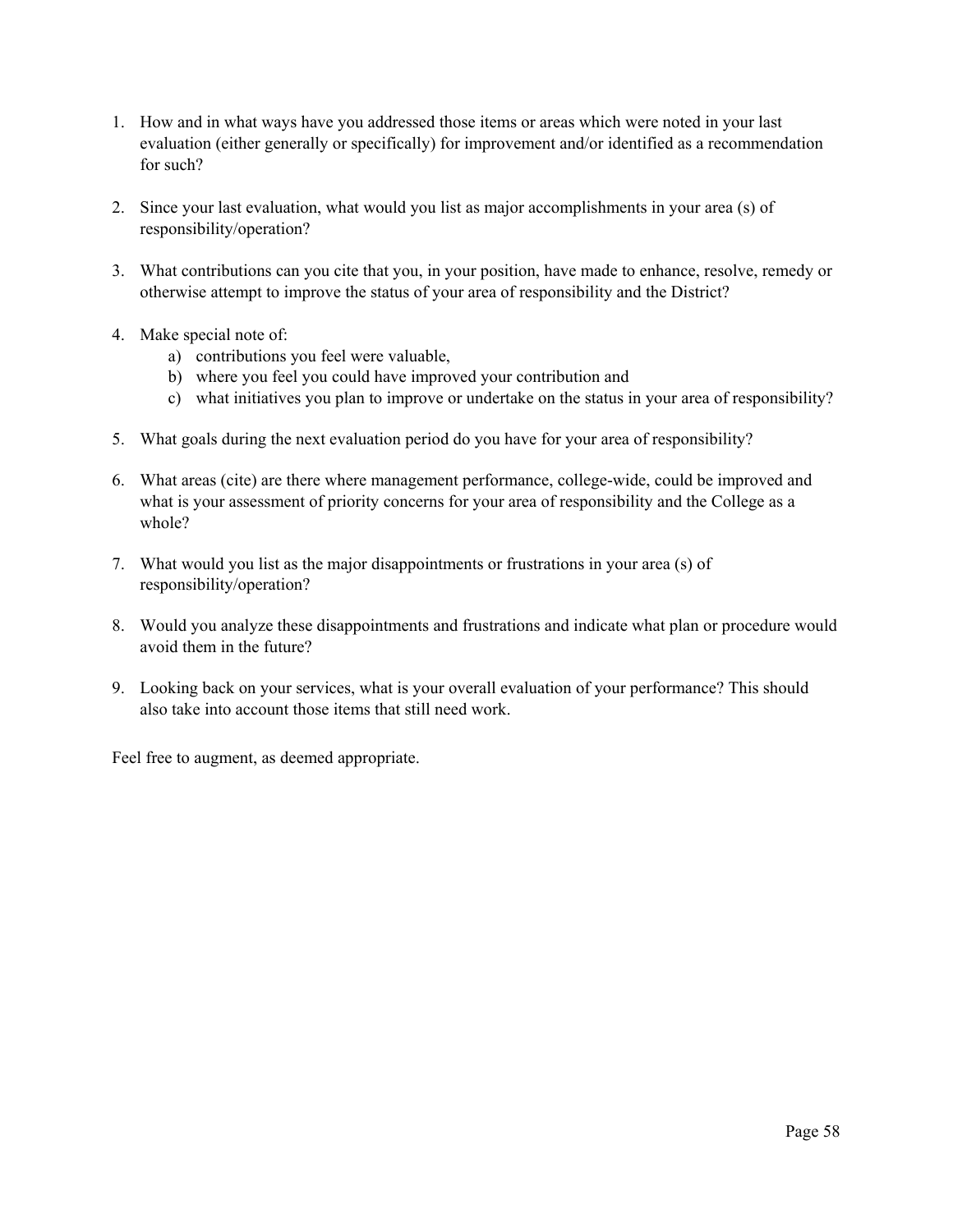#### **APPENDIX L**

#### <span id="page-58-0"></span>**EVALUATION COMMUNICATION NOTICE**

#### **TO: MANAGER AND TITLE**

#### **FROM: SUPERVISOR**

**DATE:** Click or tap to enter a date.

#### **SUBJECT: Self-Evaluation**

In accord with the new Management Professional Development/Evaluation Personnel Plan, during a manager's first two years of employment with the District, the manager will receive an annual written evaluation and evaluation conference.

As you know, the self-evaluation serves as a major component for my evaluation of you. In accord with the "Supervisor's Evaluation" section of the aforementioned Program, particularly as it relates to the ''weighted components" (Section 12.9), your self-evaluation needs to address the following:

- Performance of responsibilities as defined in the position description.
- Degree of success in completing management objectives, taking into consideration the degree of difficulty inherent in the objectives.
- Work Behavior (Behavioral Rating Scale).
- Professional development activities (optional areas for professional growth).
- Other activities and responsibilities.

Following are suggested questions that you may wish to address (thread in) in your self-evaluation.

- Reviewing the past year, what would you list as major accomplishments in your area(s) of responsibility/operation? What contributions can you cite that you, in your position, have made to enhance, resolve, remedy or otherwise attempt to improve that status of your area of responsibility or the College? Make special note of (a) contributions you feel were exemplary or meritorious, (b) where you feel you could have improved your contribution and (c) what initiatives you plan to improve or undertake on the status in your area of responsibility? (What goals in **2020-2021?** do you have for your area of responsibility?)
- What areas (cite) are there where management performance, college-wide, could be improved and what is your assessment of priority concerns for your area of responsibility and the college as a whole?
- Reviewing the past year, what would you list as the major disappointments or frustrations in **your** area(s) of responsibility/operation?
- Would you analyze these disappointments and frustrations and indicate what plan or procedure would avoid them in the future?
- Looking back on your services, what is your overall evaluation of your performance? This should also take into account those items that still need work.

Feel free to augment, as you deemappropriate.

**Continue to Page 55**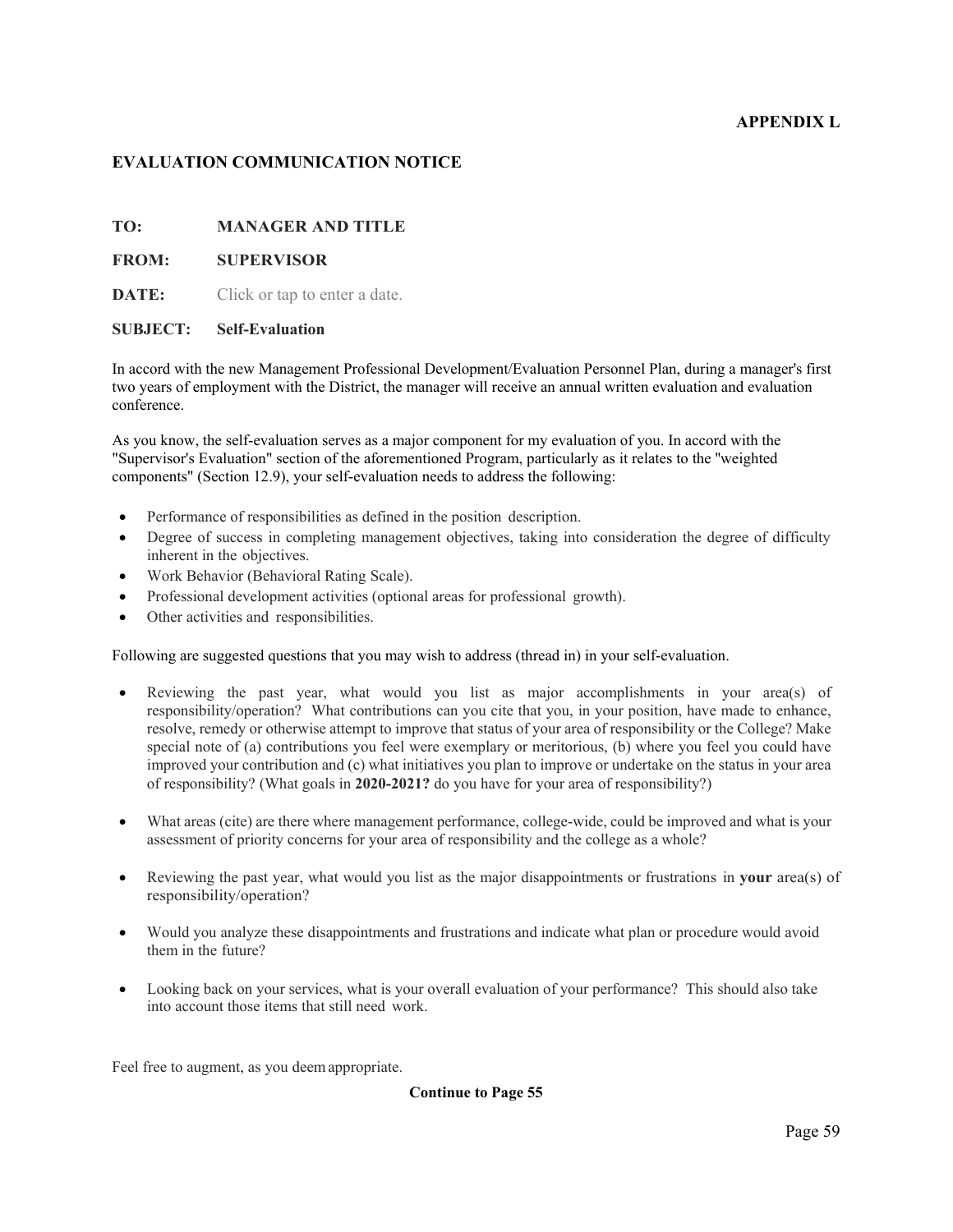As pointed out previously, self-evaluations have left a lot to be desired in terms of their responsiveness to the above types of questions or points have been missed in their responsiveness due to the fact that they "have been obscured in the narrative." Unfortunately, too often, the tendency has been to engage in the "rhetoric of blame and faultfinding as well as expressions of defensiveness." In the evaluation process, "a self-evaluation should be viewed as an opportunity to look at yourself, not at others." Hence, it is important that your self-evaluation specifically address each of the component parts.

I would appreciate you completing your self-evaluation no later than the first week in \_\_\_\_\_. Thereafter, I will complete a draft of your evaluation for your review and then set up a conference.

If you have any questions, please let me know.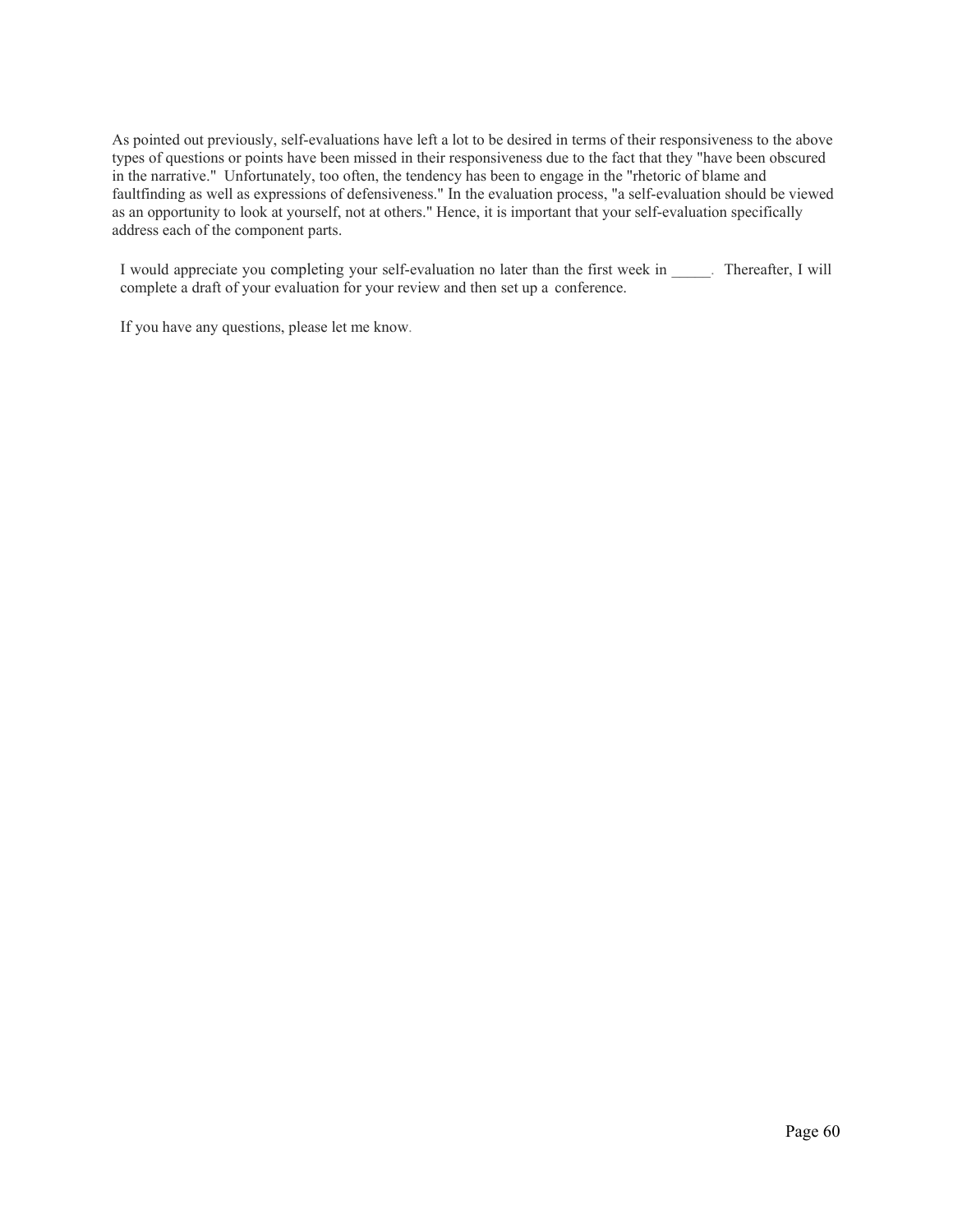#### **APPENDIX M**

# <span id="page-60-0"></span>**COLLEGE OF THE DESERT SUPERVISOR'S EVALUATION OF MANAGER \_\_\_\_\_\_\_ ACADEMIC YEAR**

Position: \_\_\_\_\_\_\_\_\_\_\_\_\_\_\_\_\_\_\_\_\_\_\_\_\_\_\_\_\_\_\_\_\_ Date: \_\_\_\_\_\_\_\_\_\_\_\_\_\_\_\_\_\_\_

Manager: \_\_\_\_\_\_\_\_\_\_\_\_\_\_\_\_\_\_\_\_\_\_\_\_\_\_\_\_\_\_\_\_

A. Position Description

B. Management Objectives

C. Behavioral Ratings

D. Professional Development

E. Other Activities & Responsibilities

F. Commendations

G. Recommendations

\_\_\_\_\_\_\_\_\_\_\_\_\_\_\_\_\_\_\_\_\_ \_\_\_\_\_\_\_\_\_\_ \_\_\_\_\_\_\_\_\_\_\_\_\_\_\_\_\_\_\_\_\_\_\_\_\_ \_\_\_\_\_\_ Supervisor Date Date Manager Date Date

Attachments: 1. Self-Evaluation 2. Behavioral Rating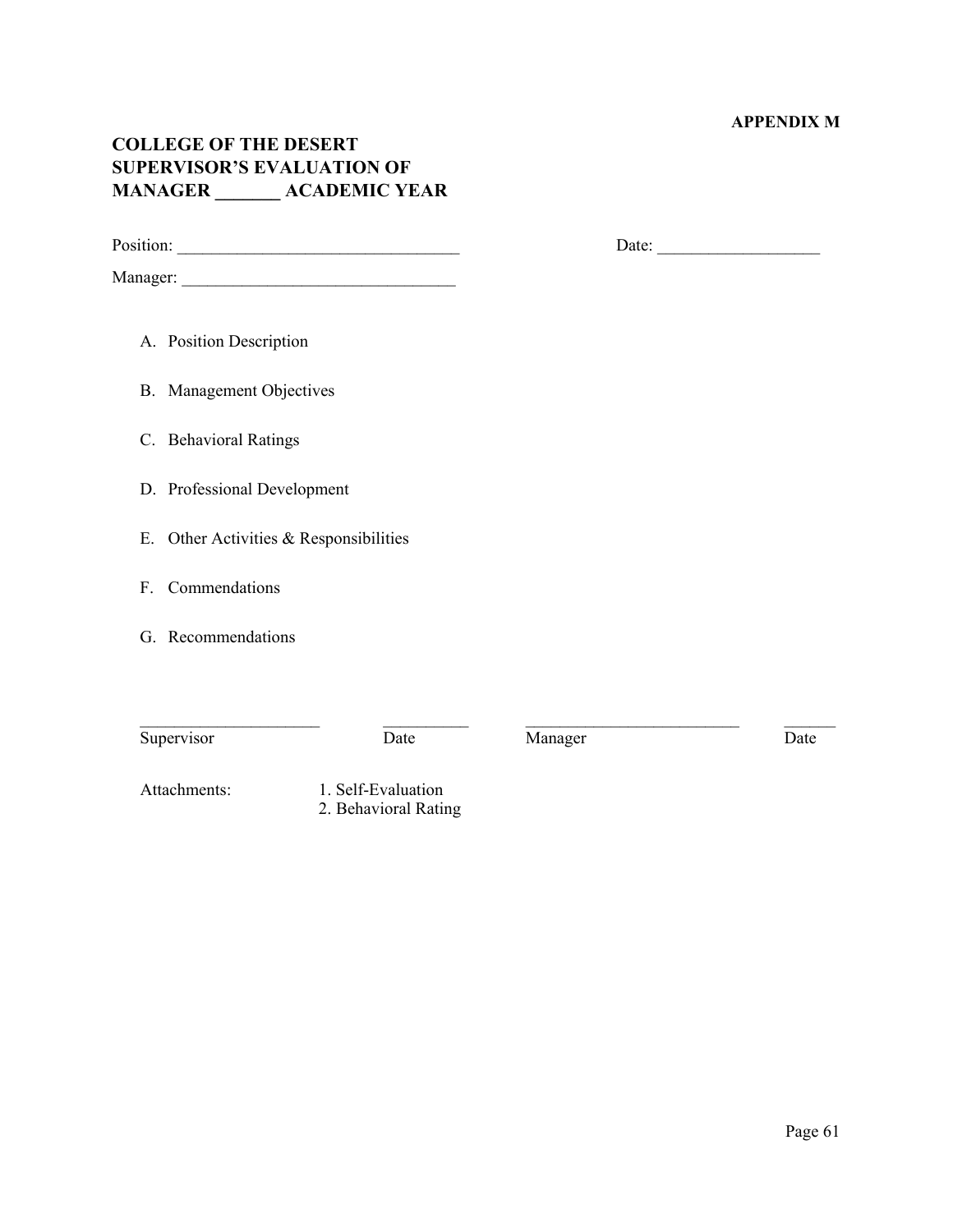#### **APPENDIX N**

# <span id="page-61-0"></span>**MEMORANDUM TO INDIVIDUAL BEHAVIORAL RATER COLLEGE OF THE DESERT (Letterhead)**

| <b>SUBJECT:</b> | <b>Manager Evaluation</b>       |
|-----------------|---------------------------------|
| DATE:           |                                 |
| <b>FROM:</b>    | (Manager Performing Evaluation) |
| TO:             | (Evaluation Pool)               |

You have been mutually selected by the manager named on the attached evaluation and me to provide input on the manager's performance. Please complete the rating instrument, using the instruction sheet attached, and return it to me at your earliest convenience but no later than **DAY AND DATE**.

All ratings will be grouped, individual rating sheets destroyed, and the manager will only see a profile of grouped scores. All comments will be listed anonymously on a sheet and shared with the employee.

The rating scale provides important feedback for the manager, but it is not the most important aspect of the evaluation process. Primary consideration will be given to how well the manager performs responsibilities outlined in the position description. Second in importance will be the degree to which the manager has completed management objectives developed for this year. Also, the progress on the individual professional development plan for this academic year will be considered.

Thank you very much for your assistance.

Attachments: See Appendix O - Behavioral Rating Form and Instructions.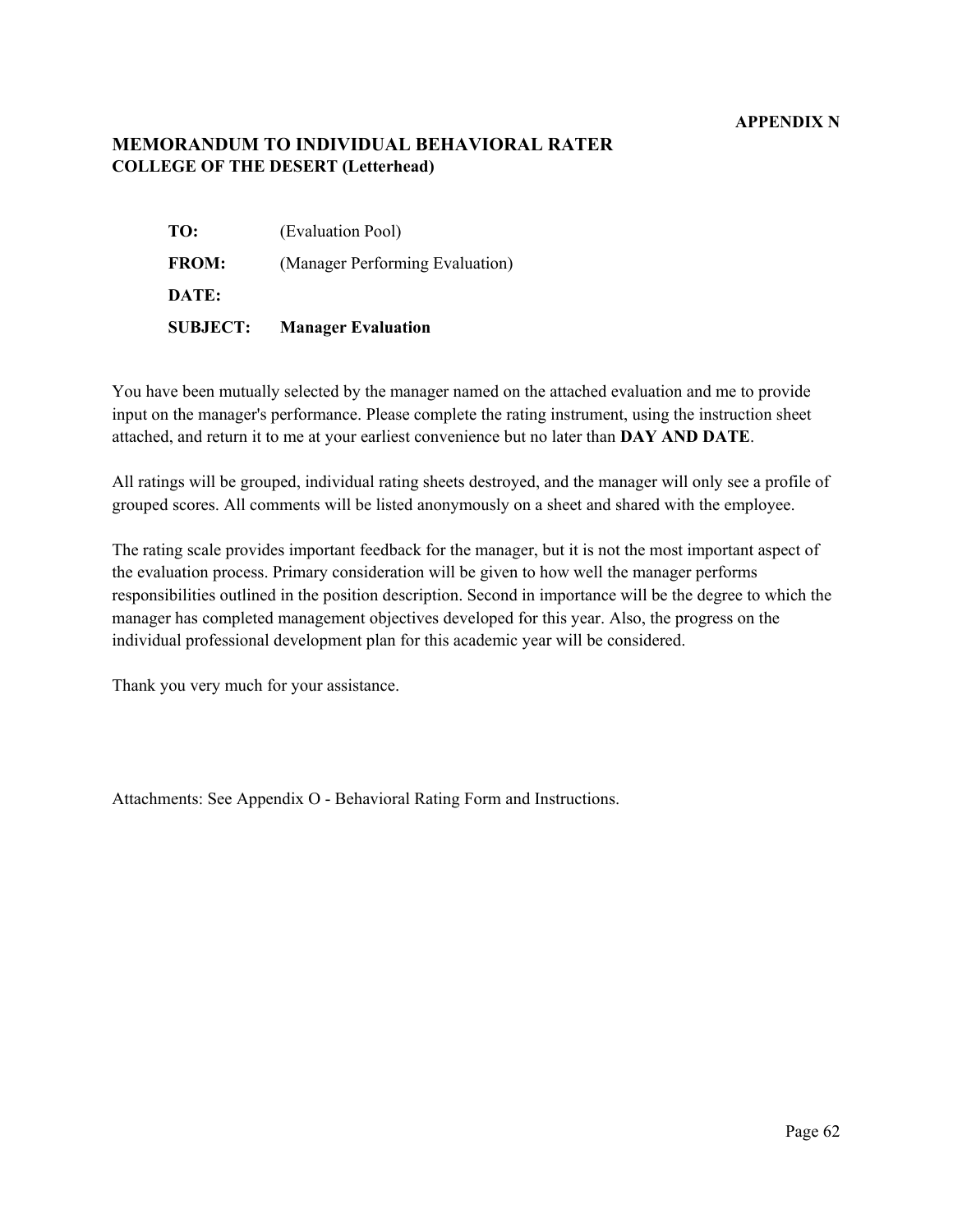# <span id="page-62-0"></span>**EVALUATION FOR \_\_\_\_\_\_\_\_\_\_\_\_\_\_\_\_\_\_\_\_\_\_\_\_\_\_\_\_\_\_\_\_\_\_**

# PLEASE RETURN TO

*Behavioral rating scales are not new to evaluation systems. Renis Likert developed the "Likert Profile" in the early 1960's to increase organizational vitality. Since that time, the use of behavioral anchor bars or rating scales has become a common measuring device.* 

#### **Management**

#### **Behavioral Rating Scales Instructions**

This performance-rating instrument is designed to give constructive feedback to the manager being evaluated.

The performance rating instrument is not complicated if you follow these instructions:

- There are 21 items on the attached sheets upon which you will rate the manager's performance.
	- o Read each item carefully.
	- o Each item will have a rating code of 1-20:<br> $1-4 =$ Rarely. 5-8 = Occasion

 $5-8$  = Occasionally, 9-12 = Often  $13-16$  = Usually,  $17-20$  = Almost Always

o Circle the number that best evaluates each item. Write an explanatory comment if you give a low or high score. Example:

Extent to which you have confidence in this manager.

| Rarely            | Occasionally Often |                  | Usually                                 | <b>Almost Always</b> |
|-------------------|--------------------|------------------|-----------------------------------------|----------------------|
| $1 2 3 4$ 5 6 7 8 |                    | 9   10   11   12 | $13   14   15   16$ $17   18   19   20$ |                      |

Comments

• If you have not observed or are not familiar with the manager's performance for any one of the items, please write the letters "NA" on the item.

 $\mathcal{L}_\text{max} = \mathcal{L}_\text{max} = \mathcal{L}_\text{max} = \mathcal{L}_\text{max} = \mathcal{L}_\text{max} = \mathcal{L}_\text{max} = \mathcal{L}_\text{max} = \mathcal{L}_\text{max} = \mathcal{L}_\text{max} = \mathcal{L}_\text{max} = \mathcal{L}_\text{max} = \mathcal{L}_\text{max} = \mathcal{L}_\text{max} = \mathcal{L}_\text{max} = \mathcal{L}_\text{max} = \mathcal{L}_\text{max} = \mathcal{L}_\text{max} = \mathcal{L}_\text{max} = \mathcal{$ 

 $\mathcal{L}_\text{max} = \mathcal{L}_\text{max} = \mathcal{L}_\text{max} = \mathcal{L}_\text{max} = \mathcal{L}_\text{max} = \mathcal{L}_\text{max} = \mathcal{L}_\text{max} = \mathcal{L}_\text{max} = \mathcal{L}_\text{max} = \mathcal{L}_\text{max} = \mathcal{L}_\text{max} = \mathcal{L}_\text{max} = \mathcal{L}_\text{max} = \mathcal{L}_\text{max} = \mathcal{L}_\text{max} = \mathcal{L}_\text{max} = \mathcal{L}_\text{max} = \mathcal{L}_\text{max} = \mathcal{$ 

- Be as fair and accurate as possible. The data from this instrument will be averaged with ratings from instruments completed by other evaluators.
- Your rating will be held in strict confidence. Your rating sheet will be destroyed after it has been averaged with others.
- Your honesty and time are appreciated.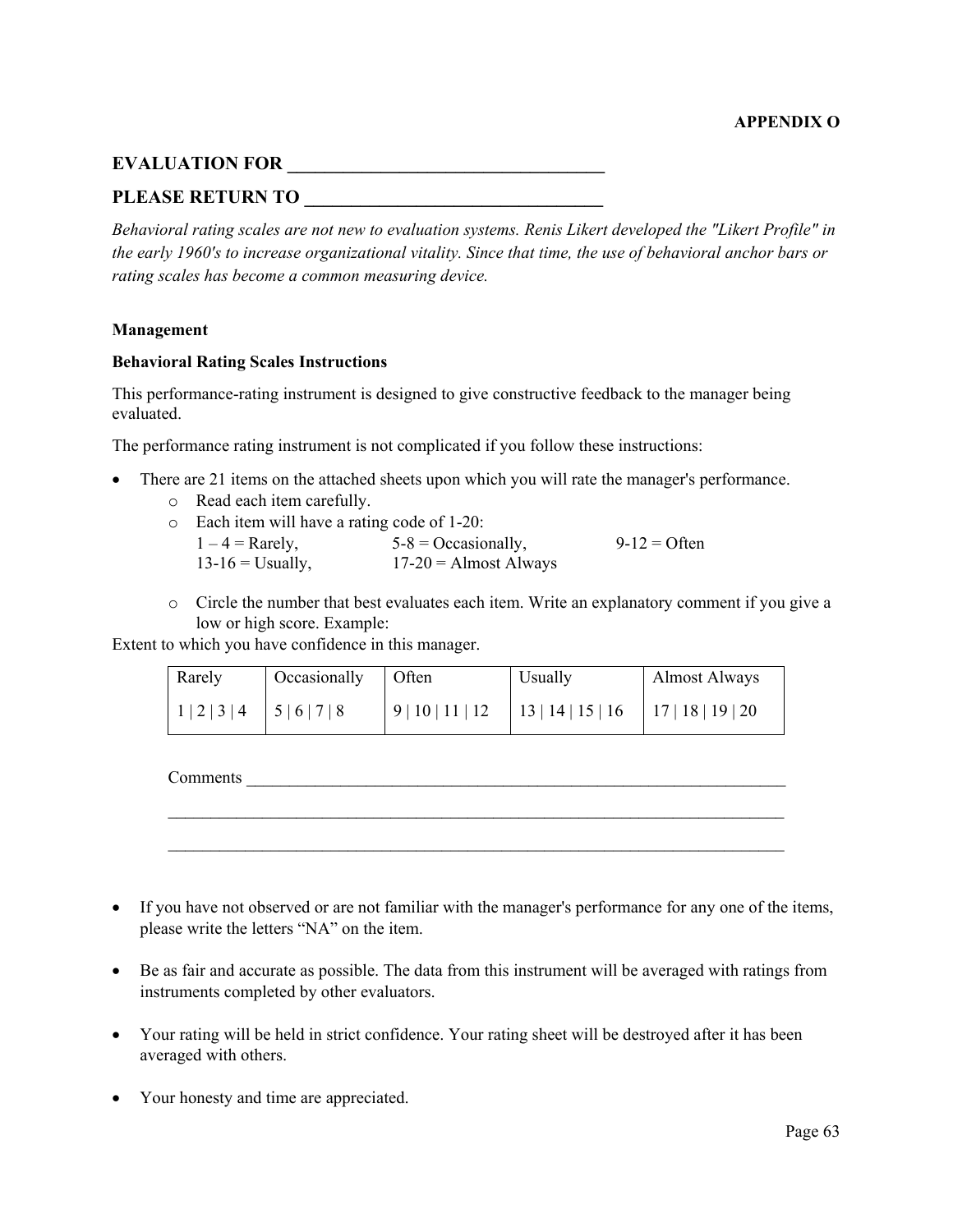# **CONFIDENTIAL BEHAVIOR RATING SCALE**

1. Extent to which you have confidence in this manager's personal integrity.

| Rarely                    | Occasionally Often |                  | Usually                                 | <b>Almost Always</b> |
|---------------------------|--------------------|------------------|-----------------------------------------|----------------------|
| $1 2 3 4$   5   6   7   8 |                    | 9   10   11   12 | $13   14   15   16$   17   18   19   20 |                      |

Comments \_\_\_\_\_\_\_\_\_\_\_\_\_\_\_\_\_\_\_\_\_\_\_\_\_\_\_\_\_\_\_\_\_\_\_\_\_\_\_\_\_\_\_\_\_\_\_\_\_\_\_\_\_\_\_\_\_\_\_\_\_\_\_

2. Extent to which this manager displays supportive behaviors towards others.

| Rarely            | Occasionally Often |                  | Usually                                   | <b>Almost Always</b> |
|-------------------|--------------------|------------------|-------------------------------------------|----------------------|
| $1 2 3 4$ 5 6 7 8 |                    | 9   10   11   12 | $13   14   15   16$   $17   18   19   20$ |                      |

\_\_\_\_\_\_\_\_\_\_\_\_\_\_\_\_\_\_\_\_\_\_\_\_\_\_\_\_\_\_\_\_\_\_\_\_\_\_\_\_\_\_\_\_\_\_\_\_\_\_\_\_\_\_\_\_\_\_\_\_\_\_\_\_\_\_\_\_\_\_\_\_

\_\_\_\_\_\_\_\_\_\_\_\_\_\_\_\_\_\_\_\_\_\_\_\_\_\_\_\_\_\_\_\_\_\_\_\_\_\_\_\_\_\_\_\_\_\_\_\_\_\_\_\_\_\_\_\_\_\_\_\_\_\_\_\_\_\_\_\_\_\_\_\_

Comments \_\_\_\_\_\_\_\_\_\_\_\_\_\_\_\_\_\_\_\_\_\_\_\_\_\_\_\_\_\_\_\_\_\_\_\_\_\_\_\_\_\_\_\_\_\_\_\_\_\_\_\_\_\_\_\_\_\_\_\_\_\_\_

3. Extent to which this manager contributes supportive attitudes towards the organization and its goals.

 $\mathcal{L}_\text{max} = \mathcal{L}_\text{max} = \mathcal{L}_\text{max} = \mathcal{L}_\text{max} = \mathcal{L}_\text{max} = \mathcal{L}_\text{max} = \mathcal{L}_\text{max} = \mathcal{L}_\text{max} = \mathcal{L}_\text{max} = \mathcal{L}_\text{max} = \mathcal{L}_\text{max} = \mathcal{L}_\text{max} = \mathcal{L}_\text{max} = \mathcal{L}_\text{max} = \mathcal{L}_\text{max} = \mathcal{L}_\text{max} = \mathcal{L}_\text{max} = \mathcal{L}_\text{max} = \mathcal{$ 

 $\mathcal{L}_\text{max} = \mathcal{L}_\text{max} = \mathcal{L}_\text{max} = \mathcal{L}_\text{max} = \mathcal{L}_\text{max} = \mathcal{L}_\text{max} = \mathcal{L}_\text{max} = \mathcal{L}_\text{max} = \mathcal{L}_\text{max} = \mathcal{L}_\text{max} = \mathcal{L}_\text{max} = \mathcal{L}_\text{max} = \mathcal{L}_\text{max} = \mathcal{L}_\text{max} = \mathcal{L}_\text{max} = \mathcal{L}_\text{max} = \mathcal{L}_\text{max} = \mathcal{L}_\text{max} = \mathcal{$ 

| Rarely              | Occasionally | Often            | Usually                               | Almost Always |
|---------------------|--------------|------------------|---------------------------------------|---------------|
| $1 2 3 4$ $5 6 7 8$ |              | 9   10   11   12 | 13   14   15   16   17   18   19   20 |               |

 $\mathcal{L}_\text{max} = \mathcal{L}_\text{max} = \mathcal{L}_\text{max} = \mathcal{L}_\text{max} = \mathcal{L}_\text{max} = \mathcal{L}_\text{max} = \mathcal{L}_\text{max} = \mathcal{L}_\text{max} = \mathcal{L}_\text{max} = \mathcal{L}_\text{max} = \mathcal{L}_\text{max} = \mathcal{L}_\text{max} = \mathcal{L}_\text{max} = \mathcal{L}_\text{max} = \mathcal{L}_\text{max} = \mathcal{L}_\text{max} = \mathcal{L}_\text{max} = \mathcal{L}_\text{max} = \mathcal{$ 

 $\mathcal{L}_\text{max} = \mathcal{L}_\text{max} = \mathcal{L}_\text{max} = \mathcal{L}_\text{max} = \mathcal{L}_\text{max} = \mathcal{L}_\text{max} = \mathcal{L}_\text{max} = \mathcal{L}_\text{max} = \mathcal{L}_\text{max} = \mathcal{L}_\text{max} = \mathcal{L}_\text{max} = \mathcal{L}_\text{max} = \mathcal{L}_\text{max} = \mathcal{L}_\text{max} = \mathcal{L}_\text{max} = \mathcal{L}_\text{max} = \mathcal{L}_\text{max} = \mathcal{L}_\text{max} = \mathcal{$ 

Comments

4. To what degree does this manager display a cooperative attitude towards other members of the organization?

| Rarely              | Occasionally Often |            | Usually           | <b>Almost Always</b> |
|---------------------|--------------------|------------|-------------------|----------------------|
| $1 2 3 4$ $5 6 7 8$ |                    | 9 10 11 12 | 13   14   15   16 | 17   18   19   20    |

 $\mathcal{L}_\text{max} = \mathcal{L}_\text{max} = \mathcal{L}_\text{max} = \mathcal{L}_\text{max} = \mathcal{L}_\text{max} = \mathcal{L}_\text{max} = \mathcal{L}_\text{max} = \mathcal{L}_\text{max} = \mathcal{L}_\text{max} = \mathcal{L}_\text{max} = \mathcal{L}_\text{max} = \mathcal{L}_\text{max} = \mathcal{L}_\text{max} = \mathcal{L}_\text{max} = \mathcal{L}_\text{max} = \mathcal{L}_\text{max} = \mathcal{L}_\text{max} = \mathcal{L}_\text{max} = \mathcal{$ 

 $\mathcal{L}_\text{max} = \mathcal{L}_\text{max} = \mathcal{L}_\text{max} = \mathcal{L}_\text{max} = \mathcal{L}_\text{max} = \mathcal{L}_\text{max} = \mathcal{L}_\text{max} = \mathcal{L}_\text{max} = \mathcal{L}_\text{max} = \mathcal{L}_\text{max} = \mathcal{L}_\text{max} = \mathcal{L}_\text{max} = \mathcal{L}_\text{max} = \mathcal{L}_\text{max} = \mathcal{L}_\text{max} = \mathcal{L}_\text{max} = \mathcal{L}_\text{max} = \mathcal{L}_\text{max} = \mathcal{$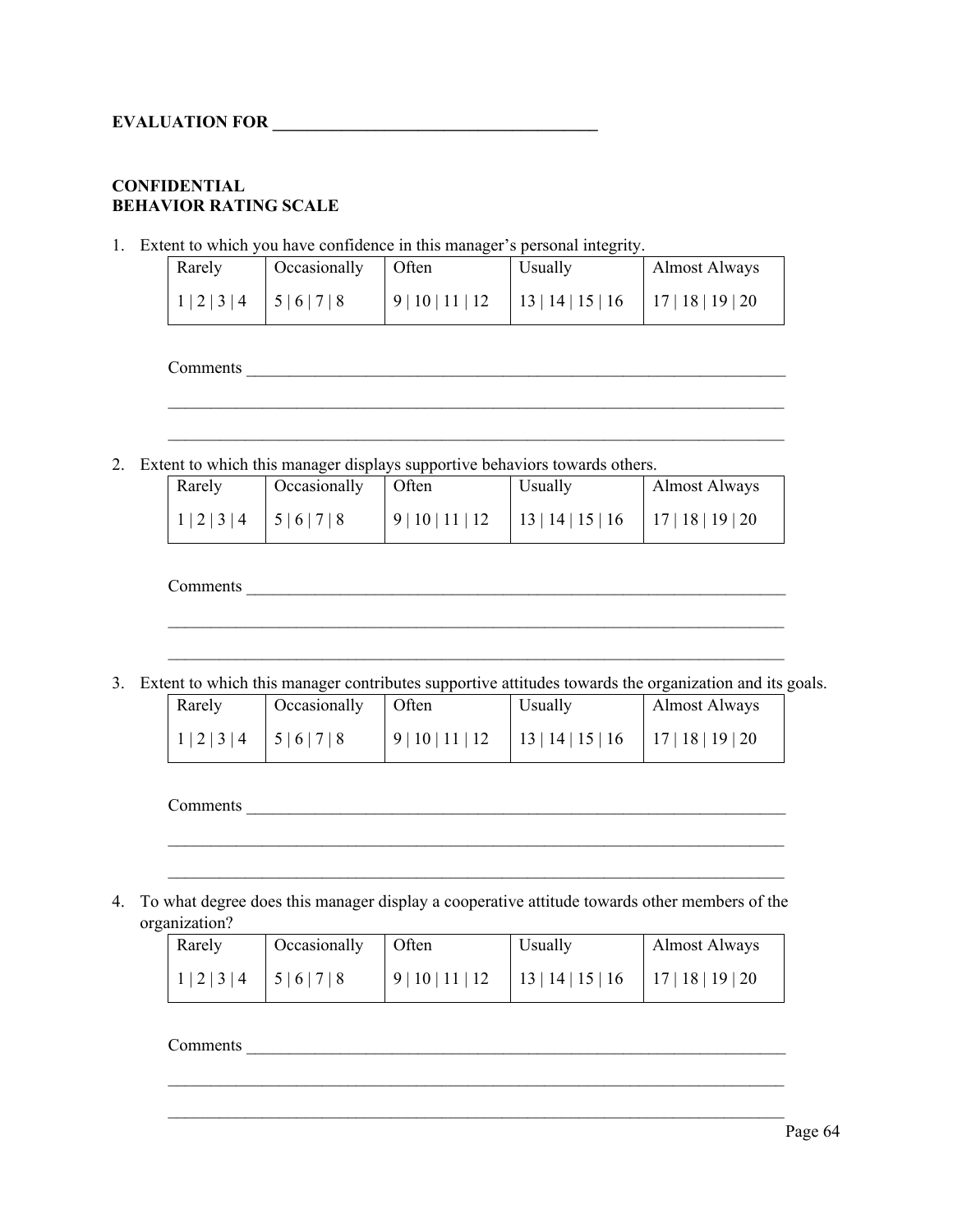5. Amount of interaction and communication used by this manager in achieving organizational goals.

| Rarely                        | Occasionally | Often      | Usually                                 | <b>Almost Always</b> |
|-------------------------------|--------------|------------|-----------------------------------------|----------------------|
| 1   2   3   4   5   6   7   8 |              | 9 10 11 12 | $13   14   15   16$   17   18   19   20 |                      |

 $\mathcal{L}_\text{max} = \mathcal{L}_\text{max} = \mathcal{L}_\text{max} = \mathcal{L}_\text{max} = \mathcal{L}_\text{max} = \mathcal{L}_\text{max} = \mathcal{L}_\text{max} = \mathcal{L}_\text{max} = \mathcal{L}_\text{max} = \mathcal{L}_\text{max} = \mathcal{L}_\text{max} = \mathcal{L}_\text{max} = \mathcal{L}_\text{max} = \mathcal{L}_\text{max} = \mathcal{L}_\text{max} = \mathcal{L}_\text{max} = \mathcal{L}_\text{max} = \mathcal{L}_\text{max} = \mathcal{$ 

 $\mathcal{L}_\text{max} = \mathcal{L}_\text{max} = \mathcal{L}_\text{max} = \mathcal{L}_\text{max} = \mathcal{L}_\text{max} = \mathcal{L}_\text{max} = \mathcal{L}_\text{max} = \mathcal{L}_\text{max} = \mathcal{L}_\text{max} = \mathcal{L}_\text{max} = \mathcal{L}_\text{max} = \mathcal{L}_\text{max} = \mathcal{L}_\text{max} = \mathcal{L}_\text{max} = \mathcal{L}_\text{max} = \mathcal{L}_\text{max} = \mathcal{L}_\text{max} = \mathcal{L}_\text{max} = \mathcal{$ 

Comments \_\_\_\_\_\_\_\_\_\_\_\_\_\_\_\_\_\_\_\_\_\_\_\_\_\_\_\_\_\_\_\_\_\_\_\_\_\_\_\_\_\_\_\_\_\_\_\_\_\_\_\_\_\_\_\_\_\_\_\_\_\_\_

6. How well is this manager aware of the problems faced at lower levels?

|                           | Rarely   Occasionally   Often |            | Usually                               | Almost Always |
|---------------------------|-------------------------------|------------|---------------------------------------|---------------|
| $1 2 3 4$   5   6   7   8 |                               | 9 10 11 12 | 13   14   15   16   17   18   19   20 |               |

Comments \_\_\_\_\_\_\_\_\_\_\_\_\_\_\_\_\_\_\_\_\_\_\_\_\_\_\_\_\_\_\_\_\_\_\_\_\_\_\_\_\_\_\_\_\_\_\_\_\_\_\_\_\_\_\_\_\_\_\_\_\_\_\_

7. Amount of teamwork displayed by this manager.

|                   | Rarely   Occasionally   Often |                  | Usually                                 | Almost Always |
|-------------------|-------------------------------|------------------|-----------------------------------------|---------------|
| $1/2/3/4$ 5/6/7/8 |                               | 9   10   11   12 | $13   14   15   16$   17   18   19   20 |               |

 $\mathcal{L}_\text{max} = \mathcal{L}_\text{max} = \mathcal{L}_\text{max} = \mathcal{L}_\text{max} = \mathcal{L}_\text{max} = \mathcal{L}_\text{max} = \mathcal{L}_\text{max} = \mathcal{L}_\text{max} = \mathcal{L}_\text{max} = \mathcal{L}_\text{max} = \mathcal{L}_\text{max} = \mathcal{L}_\text{max} = \mathcal{L}_\text{max} = \mathcal{L}_\text{max} = \mathcal{L}_\text{max} = \mathcal{L}_\text{max} = \mathcal{L}_\text{max} = \mathcal{L}_\text{max} = \mathcal{$ 

 $\mathcal{L}_\text{max} = \mathcal{L}_\text{max} = \mathcal{L}_\text{max} = \mathcal{L}_\text{max} = \mathcal{L}_\text{max} = \mathcal{L}_\text{max} = \mathcal{L}_\text{max} = \mathcal{L}_\text{max} = \mathcal{L}_\text{max} = \mathcal{L}_\text{max} = \mathcal{L}_\text{max} = \mathcal{L}_\text{max} = \mathcal{L}_\text{max} = \mathcal{L}_\text{max} = \mathcal{L}_\text{max} = \mathcal{L}_\text{max} = \mathcal{L}_\text{max} = \mathcal{L}_\text{max} = \mathcal{$ 

 $\mathcal{L}_\text{max} = \mathcal{L}_\text{max} = \mathcal{L}_\text{max} = \mathcal{L}_\text{max} = \mathcal{L}_\text{max} = \mathcal{L}_\text{max} = \mathcal{L}_\text{max} = \mathcal{L}_\text{max} = \mathcal{L}_\text{max} = \mathcal{L}_\text{max} = \mathcal{L}_\text{max} = \mathcal{L}_\text{max} = \mathcal{L}_\text{max} = \mathcal{L}_\text{max} = \mathcal{L}_\text{max} = \mathcal{L}_\text{max} = \mathcal{L}_\text{max} = \mathcal{L}_\text{max} = \mathcal{$ 

Comments \_\_\_\_\_\_\_\_\_\_\_\_\_\_\_\_\_\_\_\_\_\_\_\_\_\_\_\_\_\_\_\_\_\_\_\_\_\_\_\_\_\_\_\_\_\_\_\_\_\_\_\_\_\_\_\_\_\_\_\_\_\_\_

8. To what extent does this manager encourage active involvement of appropriate faculty, staff, and others in decision-making?

|                         | Rarely   Occasionally   Often |                  | Usually                                 | <b>Almost Always</b> |
|-------------------------|-------------------------------|------------------|-----------------------------------------|----------------------|
| $1   2   3   4$ 5 6 7 8 |                               | 9   10   11   12 | $13   14   15   16$   17   18   19   20 |                      |

 $\mathcal{L}_\text{max} = \mathcal{L}_\text{max} = \mathcal{L}_\text{max} = \mathcal{L}_\text{max} = \mathcal{L}_\text{max} = \mathcal{L}_\text{max} = \mathcal{L}_\text{max} = \mathcal{L}_\text{max} = \mathcal{L}_\text{max} = \mathcal{L}_\text{max} = \mathcal{L}_\text{max} = \mathcal{L}_\text{max} = \mathcal{L}_\text{max} = \mathcal{L}_\text{max} = \mathcal{L}_\text{max} = \mathcal{L}_\text{max} = \mathcal{L}_\text{max} = \mathcal{L}_\text{max} = \mathcal{$ 

 $\mathcal{L}_\text{max} = \mathcal{L}_\text{max} = \mathcal{L}_\text{max} = \mathcal{L}_\text{max} = \mathcal{L}_\text{max} = \mathcal{L}_\text{max} = \mathcal{L}_\text{max} = \mathcal{L}_\text{max} = \mathcal{L}_\text{max} = \mathcal{L}_\text{max} = \mathcal{L}_\text{max} = \mathcal{L}_\text{max} = \mathcal{L}_\text{max} = \mathcal{L}_\text{max} = \mathcal{L}_\text{max} = \mathcal{L}_\text{max} = \mathcal{L}_\text{max} = \mathcal{L}_\text{max} = \mathcal{$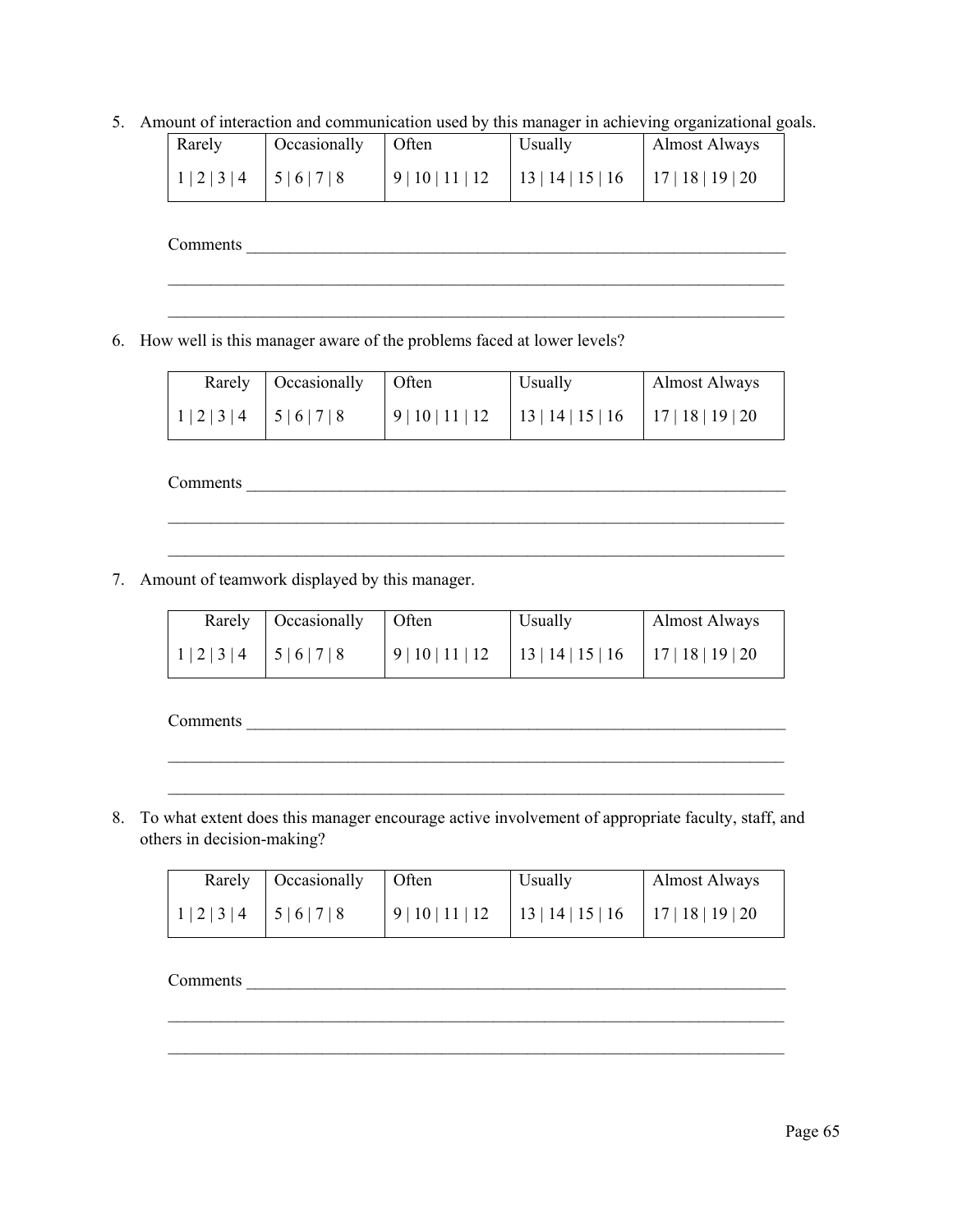9. How timely are this manager's decisions?

|                   | Rarely   Occasionally   Often |                  | Usually                                 | Almost Always |
|-------------------|-------------------------------|------------------|-----------------------------------------|---------------|
| $1 2 3 4$ 5 6 7 8 |                               | 9   10   11   12 | $13   14   15   16$ $17   18   19   20$ |               |

 $\mathcal{L}_\text{max} = \mathcal{L}_\text{max} = \mathcal{L}_\text{max} = \mathcal{L}_\text{max} = \mathcal{L}_\text{max} = \mathcal{L}_\text{max} = \mathcal{L}_\text{max} = \mathcal{L}_\text{max} = \mathcal{L}_\text{max} = \mathcal{L}_\text{max} = \mathcal{L}_\text{max} = \mathcal{L}_\text{max} = \mathcal{L}_\text{max} = \mathcal{L}_\text{max} = \mathcal{L}_\text{max} = \mathcal{L}_\text{max} = \mathcal{L}_\text{max} = \mathcal{L}_\text{max} = \mathcal{$ 

 $\mathcal{L}_\text{max} = \frac{1}{2} \sum_{i=1}^n \mathcal{L}_\text{max} = \frac{1}{2} \sum_{i=1}^n \mathcal{L}_\text{max} = \frac{1}{2} \sum_{i=1}^n \mathcal{L}_\text{max} = \frac{1}{2} \sum_{i=1}^n \mathcal{L}_\text{max} = \frac{1}{2} \sum_{i=1}^n \mathcal{L}_\text{max} = \frac{1}{2} \sum_{i=1}^n \mathcal{L}_\text{max} = \frac{1}{2} \sum_{i=1}^n \mathcal{L}_\text{max} = \frac{1}{2} \sum_{i=$ 

Comments \_\_\_\_\_\_\_\_\_\_\_\_\_\_\_\_\_\_\_\_\_\_\_\_\_\_\_\_\_\_\_\_\_\_\_\_\_\_\_\_\_\_\_\_\_\_\_\_\_\_\_\_\_\_\_\_\_\_\_\_\_\_\_

10. Ability of this manager to analyze problems and research appropriate information, and include participation of key personnel to arrive at sound decisions.

| Rarely            | Occasionally Often | <b>U</b> sually                            | Almost Always |
|-------------------|--------------------|--------------------------------------------|---------------|
| $1 2 3 4$ 5 6 7 8 |                    | $9 10 11 12$ $ 13 14 15 16$ $ 17 18 19 20$ |               |

 $\mathcal{L}_\text{max} = \mathcal{L}_\text{max} = \mathcal{L}_\text{max} = \mathcal{L}_\text{max} = \mathcal{L}_\text{max} = \mathcal{L}_\text{max} = \mathcal{L}_\text{max} = \mathcal{L}_\text{max} = \mathcal{L}_\text{max} = \mathcal{L}_\text{max} = \mathcal{L}_\text{max} = \mathcal{L}_\text{max} = \mathcal{L}_\text{max} = \mathcal{L}_\text{max} = \mathcal{L}_\text{max} = \mathcal{L}_\text{max} = \mathcal{L}_\text{max} = \mathcal{L}_\text{max} = \mathcal{$ 

 $\mathcal{L}_\text{max} = \mathcal{L}_\text{max} = \mathcal{L}_\text{max} = \mathcal{L}_\text{max} = \mathcal{L}_\text{max} = \mathcal{L}_\text{max} = \mathcal{L}_\text{max} = \mathcal{L}_\text{max} = \mathcal{L}_\text{max} = \mathcal{L}_\text{max} = \mathcal{L}_\text{max} = \mathcal{L}_\text{max} = \mathcal{L}_\text{max} = \mathcal{L}_\text{max} = \mathcal{L}_\text{max} = \mathcal{L}_\text{max} = \mathcal{L}_\text{max} = \mathcal{L}_\text{max} = \mathcal{$ 

Comments

11. Extent to which this manager encourages innovative ideas.

|                               | Rarely   Occasionally   Often | Usually                                    | Almost Always |
|-------------------------------|-------------------------------|--------------------------------------------|---------------|
| 1   2   3   4   5   6   7   8 |                               | $9 10 11 12$ $ 13 14 15 16$ $ 17 18 19 20$ |               |

 $\overline{\phantom{a}}$  , and the contribution of the contribution of the contribution of the contribution of the contribution of the contribution of the contribution of the contribution of the contribution of the contribution of the

Comments \_\_\_\_\_\_\_\_\_\_\_\_\_\_\_\_\_\_\_\_\_\_\_\_\_\_\_\_\_\_\_\_\_\_\_\_\_\_\_\_\_\_\_\_\_\_\_\_\_\_\_\_\_\_\_\_\_\_\_\_\_\_\_

12. Ability of this manager to recognize and solve problems.

|                               | Rarely   Occasionally   Often | <b>U</b> sually                             | Almost Always |
|-------------------------------|-------------------------------|---------------------------------------------|---------------|
| 1   2   3   4   5   6   7   8 |                               | $ 9 10 11 12$ $ 13 14 15 16$ $ 17 18 19 20$ |               |

 $\mathcal{L}_\text{max} = \mathcal{L}_\text{max} = \mathcal{L}_\text{max} = \mathcal{L}_\text{max} = \mathcal{L}_\text{max} = \mathcal{L}_\text{max} = \mathcal{L}_\text{max} = \mathcal{L}_\text{max} = \mathcal{L}_\text{max} = \mathcal{L}_\text{max} = \mathcal{L}_\text{max} = \mathcal{L}_\text{max} = \mathcal{L}_\text{max} = \mathcal{L}_\text{max} = \mathcal{L}_\text{max} = \mathcal{L}_\text{max} = \mathcal{L}_\text{max} = \mathcal{L}_\text{max} = \mathcal{$ 

 $\mathcal{L}_\text{max} = \mathcal{L}_\text{max} = \mathcal{L}_\text{max} = \mathcal{L}_\text{max} = \mathcal{L}_\text{max} = \mathcal{L}_\text{max} = \mathcal{L}_\text{max} = \mathcal{L}_\text{max} = \mathcal{L}_\text{max} = \mathcal{L}_\text{max} = \mathcal{L}_\text{max} = \mathcal{L}_\text{max} = \mathcal{L}_\text{max} = \mathcal{L}_\text{max} = \mathcal{L}_\text{max} = \mathcal{L}_\text{max} = \mathcal{L}_\text{max} = \mathcal{L}_\text{max} = \mathcal{$ 

\_\_\_\_\_\_\_\_\_\_\_\_\_\_\_\_\_\_\_\_\_\_\_\_\_\_\_\_\_\_\_\_\_\_\_\_\_\_\_\_\_\_\_\_\_\_\_\_\_\_\_\_\_\_\_\_\_\_\_\_\_\_\_\_\_\_\_\_\_\_\_\_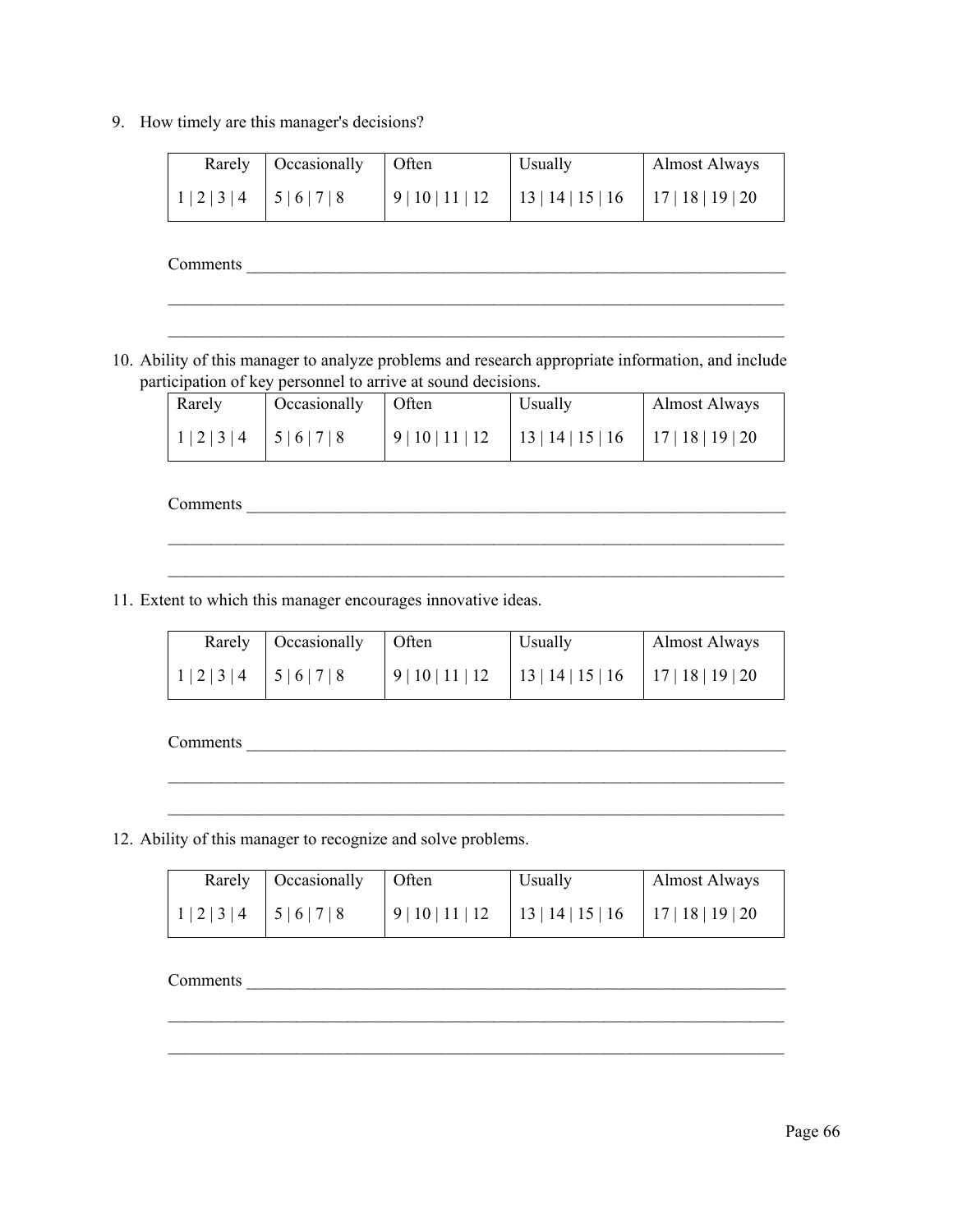13. Ability of this manager to use knowledge and new ideas in field of specialization.

|                   | Rarely   Occasionally   Often | <b>U</b> sually                            | Almost Always |
|-------------------|-------------------------------|--------------------------------------------|---------------|
| $1 2 3 4$ 5 6 7 8 |                               | $9 10 11 12$ $ 13 14 15 16$ $ 17 18 19 20$ |               |

 $\mathcal{L}_\text{max} = \mathcal{L}_\text{max} = \mathcal{L}_\text{max} = \mathcal{L}_\text{max} = \mathcal{L}_\text{max} = \mathcal{L}_\text{max} = \mathcal{L}_\text{max} = \mathcal{L}_\text{max} = \mathcal{L}_\text{max} = \mathcal{L}_\text{max} = \mathcal{L}_\text{max} = \mathcal{L}_\text{max} = \mathcal{L}_\text{max} = \mathcal{L}_\text{max} = \mathcal{L}_\text{max} = \mathcal{L}_\text{max} = \mathcal{L}_\text{max} = \mathcal{L}_\text{max} = \mathcal{$ 

 $\mathcal{L}_\text{max} = \mathcal{L}_\text{max} = \mathcal{L}_\text{max} = \mathcal{L}_\text{max} = \mathcal{L}_\text{max} = \mathcal{L}_\text{max} = \mathcal{L}_\text{max} = \mathcal{L}_\text{max} = \mathcal{L}_\text{max} = \mathcal{L}_\text{max} = \mathcal{L}_\text{max} = \mathcal{L}_\text{max} = \mathcal{L}_\text{max} = \mathcal{L}_\text{max} = \mathcal{L}_\text{max} = \mathcal{L}_\text{max} = \mathcal{L}_\text{max} = \mathcal{L}_\text{max} = \mathcal{$ 

Comments

14. Extent to which this manager works to establish and maintain cooperative and productive relationships.

|                         | Rarely   Occasionally   Often |                  | Usually                                 | <b>Almost Always</b> |
|-------------------------|-------------------------------|------------------|-----------------------------------------|----------------------|
| $1 2 3 4$ 5   6   7   8 |                               | 9   10   11   12 | $13   14   15   16$   17   18   19   20 |                      |

 $\mathcal{L}_\text{max} = \mathcal{L}_\text{max} = \mathcal{L}_\text{max} = \mathcal{L}_\text{max} = \mathcal{L}_\text{max} = \mathcal{L}_\text{max} = \mathcal{L}_\text{max} = \mathcal{L}_\text{max} = \mathcal{L}_\text{max} = \mathcal{L}_\text{max} = \mathcal{L}_\text{max} = \mathcal{L}_\text{max} = \mathcal{L}_\text{max} = \mathcal{L}_\text{max} = \mathcal{L}_\text{max} = \mathcal{L}_\text{max} = \mathcal{L}_\text{max} = \mathcal{L}_\text{max} = \mathcal{$ 

 $\mathcal{L}_\text{max} = \mathcal{L}_\text{max} = \mathcal{L}_\text{max} = \mathcal{L}_\text{max} = \mathcal{L}_\text{max} = \mathcal{L}_\text{max} = \mathcal{L}_\text{max} = \mathcal{L}_\text{max} = \mathcal{L}_\text{max} = \mathcal{L}_\text{max} = \mathcal{L}_\text{max} = \mathcal{L}_\text{max} = \mathcal{L}_\text{max} = \mathcal{L}_\text{max} = \mathcal{L}_\text{max} = \mathcal{L}_\text{max} = \mathcal{L}_\text{max} = \mathcal{L}_\text{max} = \mathcal{$ 

Comments

- 15. To what extent does this manager facilitate the assessment and evaluation of student learning outcomes processes? This includes:
	- Setting expectations
	- Conveying deadlines for completion of relevant reports
	- Providing information on training opportunities
	- Monitoring compliance
	- Providing resources as necessary
	- Facilitating and engaging in outcome results conversations

| Rarely            | Occasionally Often | Usually                                              | <b>Almost Always</b> |
|-------------------|--------------------|------------------------------------------------------|----------------------|
| $1 2 3 4$ 5 6 7 8 |                    | $9 10 11 12$   13   14   15   16   17   18   19   20 |                      |

 $\mathcal{L}_\text{max} = \mathcal{L}_\text{max} = \mathcal{L}_\text{max} = \mathcal{L}_\text{max} = \mathcal{L}_\text{max} = \mathcal{L}_\text{max} = \mathcal{L}_\text{max} = \mathcal{L}_\text{max} = \mathcal{L}_\text{max} = \mathcal{L}_\text{max} = \mathcal{L}_\text{max} = \mathcal{L}_\text{max} = \mathcal{L}_\text{max} = \mathcal{L}_\text{max} = \mathcal{L}_\text{max} = \mathcal{L}_\text{max} = \mathcal{L}_\text{max} = \mathcal{L}_\text{max} = \mathcal{$ 

 $\mathcal{L}_\text{max} = \mathcal{L}_\text{max} = \mathcal{L}_\text{max} = \mathcal{L}_\text{max} = \mathcal{L}_\text{max} = \mathcal{L}_\text{max} = \mathcal{L}_\text{max} = \mathcal{L}_\text{max} = \mathcal{L}_\text{max} = \mathcal{L}_\text{max} = \mathcal{L}_\text{max} = \mathcal{L}_\text{max} = \mathcal{L}_\text{max} = \mathcal{L}_\text{max} = \mathcal{L}_\text{max} = \mathcal{L}_\text{max} = \mathcal{L}_\text{max} = \mathcal{L}_\text{max} = \mathcal{$ 

#### Comments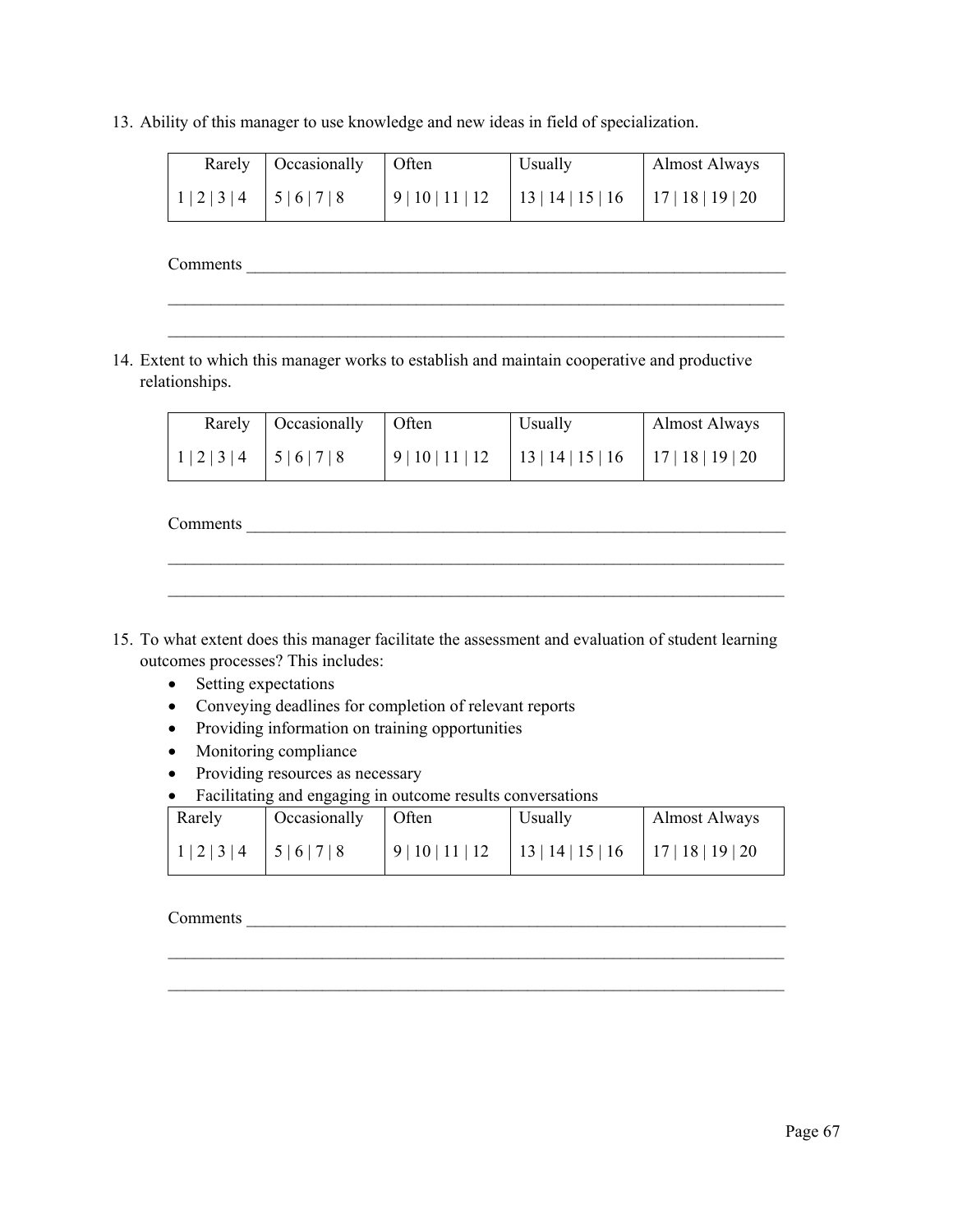16. Extent to which this manager demonstrates positive attitude.

|                     | Rarely   Occasionally   Often | Usually                                    | Almost Always |
|---------------------|-------------------------------|--------------------------------------------|---------------|
| $1 2 3 4$ $5 6 7 8$ |                               | $9 10 11 12$ $ 13 14 15 16$ $ 17 18 19 20$ |               |

 $\mathcal{L}_\text{max} = \mathcal{L}_\text{max} = \mathcal{L}_\text{max} = \mathcal{L}_\text{max} = \mathcal{L}_\text{max} = \mathcal{L}_\text{max} = \mathcal{L}_\text{max} = \mathcal{L}_\text{max} = \mathcal{L}_\text{max} = \mathcal{L}_\text{max} = \mathcal{L}_\text{max} = \mathcal{L}_\text{max} = \mathcal{L}_\text{max} = \mathcal{L}_\text{max} = \mathcal{L}_\text{max} = \mathcal{L}_\text{max} = \mathcal{L}_\text{max} = \mathcal{L}_\text{max} = \mathcal{$ 

Comments \_\_\_\_\_\_\_\_\_\_\_\_\_\_\_\_\_\_\_\_\_\_\_\_\_\_\_\_\_\_\_\_\_\_\_\_\_\_\_\_\_\_\_\_\_\_\_\_\_\_\_\_\_\_\_\_\_\_\_\_\_\_\_

17. Extent to which this manager demonstrates reasonable decision-making, flexibility and ability to work constructively, creatively, and productively with diverse groups and individuals.

|               | Rarely   Occasionally   Often |                  | Usually           | <b>Almost Always</b> |
|---------------|-------------------------------|------------------|-------------------|----------------------|
| $1234$ $5678$ |                               | 9   10   11   12 | 13   14   15   16 | 17 18 19 20          |

 $\mathcal{L}_\text{max} = \mathcal{L}_\text{max} = \mathcal{L}_\text{max} = \mathcal{L}_\text{max} = \mathcal{L}_\text{max} = \mathcal{L}_\text{max} = \mathcal{L}_\text{max} = \mathcal{L}_\text{max} = \mathcal{L}_\text{max} = \mathcal{L}_\text{max} = \mathcal{L}_\text{max} = \mathcal{L}_\text{max} = \mathcal{L}_\text{max} = \mathcal{L}_\text{max} = \mathcal{L}_\text{max} = \mathcal{L}_\text{max} = \mathcal{L}_\text{max} = \mathcal{L}_\text{max} = \mathcal{$ 

 $\mathcal{L}_\text{max} = \mathcal{L}_\text{max} = \mathcal{L}_\text{max} = \mathcal{L}_\text{max} = \mathcal{L}_\text{max} = \mathcal{L}_\text{max} = \mathcal{L}_\text{max} = \mathcal{L}_\text{max} = \mathcal{L}_\text{max} = \mathcal{L}_\text{max} = \mathcal{L}_\text{max} = \mathcal{L}_\text{max} = \mathcal{L}_\text{max} = \mathcal{L}_\text{max} = \mathcal{L}_\text{max} = \mathcal{L}_\text{max} = \mathcal{L}_\text{max} = \mathcal{L}_\text{max} = \mathcal{$ 

Comments

18. Extent to which this manager is concerned about the "total organization" rather than just the "department/college".

|                     | Rarely   Occasionally   Often |                  | Usually                                 | Almost Always |
|---------------------|-------------------------------|------------------|-----------------------------------------|---------------|
| $1 2 3 4$ $5 6 7 8$ |                               | 9   10   11   12 | $13   14   15   16$ $17   18   19   20$ |               |

 $\mathcal{L}_\text{max} = \mathcal{L}_\text{max} = \mathcal{L}_\text{max} = \mathcal{L}_\text{max} = \mathcal{L}_\text{max} = \mathcal{L}_\text{max} = \mathcal{L}_\text{max} = \mathcal{L}_\text{max} = \mathcal{L}_\text{max} = \mathcal{L}_\text{max} = \mathcal{L}_\text{max} = \mathcal{L}_\text{max} = \mathcal{L}_\text{max} = \mathcal{L}_\text{max} = \mathcal{L}_\text{max} = \mathcal{L}_\text{max} = \mathcal{L}_\text{max} = \mathcal{L}_\text{max} = \mathcal{$ 

 $\mathcal{L}_\text{max} = \mathcal{L}_\text{max} = \mathcal{L}_\text{max} = \mathcal{L}_\text{max} = \mathcal{L}_\text{max} = \mathcal{L}_\text{max} = \mathcal{L}_\text{max} = \mathcal{L}_\text{max} = \mathcal{L}_\text{max} = \mathcal{L}_\text{max} = \mathcal{L}_\text{max} = \mathcal{L}_\text{max} = \mathcal{L}_\text{max} = \mathcal{L}_\text{max} = \mathcal{L}_\text{max} = \mathcal{L}_\text{max} = \mathcal{L}_\text{max} = \mathcal{L}_\text{max} = \mathcal{$ 

Comments \_\_\_\_\_\_\_\_\_\_\_\_\_\_\_\_\_\_\_\_\_\_\_\_\_\_\_\_\_\_\_\_\_\_\_\_\_\_\_\_\_\_\_\_\_\_\_\_\_\_\_\_\_\_\_\_\_\_\_\_\_\_\_

19. Ability of this manager to organize.

|                     | Rarely   Occasionally   Often |                  | Usually           | Almost Always     |
|---------------------|-------------------------------|------------------|-------------------|-------------------|
| $1 2 3 4$ $5 6 7 8$ |                               | 9   10   11   12 | 13   14   15   16 | 17   18   19   20 |

 $\mathcal{L}_\text{max} = \mathcal{L}_\text{max} = \mathcal{L}_\text{max} = \mathcal{L}_\text{max} = \mathcal{L}_\text{max} = \mathcal{L}_\text{max} = \mathcal{L}_\text{max} = \mathcal{L}_\text{max} = \mathcal{L}_\text{max} = \mathcal{L}_\text{max} = \mathcal{L}_\text{max} = \mathcal{L}_\text{max} = \mathcal{L}_\text{max} = \mathcal{L}_\text{max} = \mathcal{L}_\text{max} = \mathcal{L}_\text{max} = \mathcal{L}_\text{max} = \mathcal{L}_\text{max} = \mathcal{$ 

 $\mathcal{L}_\text{max} = \mathcal{L}_\text{max} = \mathcal{L}_\text{max} = \mathcal{L}_\text{max} = \mathcal{L}_\text{max} = \mathcal{L}_\text{max} = \mathcal{L}_\text{max} = \mathcal{L}_\text{max} = \mathcal{L}_\text{max} = \mathcal{L}_\text{max} = \mathcal{L}_\text{max} = \mathcal{L}_\text{max} = \mathcal{L}_\text{max} = \mathcal{L}_\text{max} = \mathcal{L}_\text{max} = \mathcal{L}_\text{max} = \mathcal{L}_\text{max} = \mathcal{L}_\text{max} = \mathcal{$